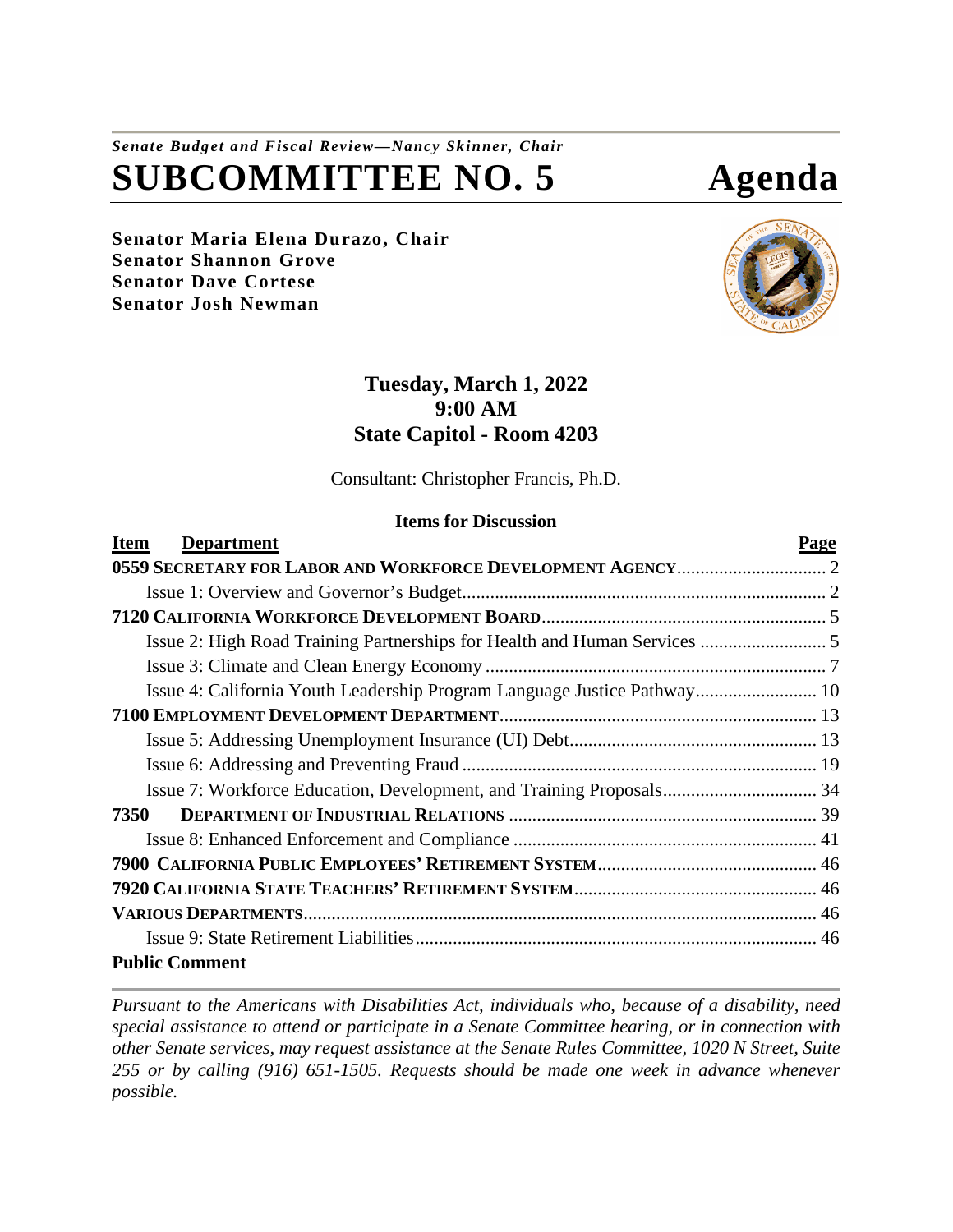# <span id="page-1-0"></span>**0559 SECRETARY FOR LABOR AND WORKFORCE DEVELOPMENT AGENCY**

#### <span id="page-1-1"></span>**Issue 1: Overview and Governor's Budget**

The Labor and Workforce Development Agency was established to address issues relating to California workers and their employers. The Agency is responsible for labor law enforcement, workforce development, and benefit payment and adjudication. The Agency works to combat the underground economy and help legitimate businesses and workers in California through a combination of enforcement and education activities.

## 3-YEAR EXPENDITURES AND POSITIONS T

|      |                                                               | <b>Positions</b> |      | <b>Expenditures</b> |          |                                   |          |
|------|---------------------------------------------------------------|------------------|------|---------------------|----------|-----------------------------------|----------|
|      |                                                               | 2020-21          |      |                     |          | 2021 22 2022 23 2020 21* 2021 22* | 2022-23* |
| 0350 | Office of the Secretary of Labor and Workforce<br>Development | 39.2             | 28.0 | 30.0                | \$44,719 | \$6,295                           | \$6,800  |
|      | <b>TOTALS, POSITIONS AND EXPENDITURES (All Programs)</b>      | 39.2             | 28.0 | 30.0                | \$44.719 | \$6.295                           | \$6.800  |

Natalie Palugyai was appointed Secretary of the California Labor & Workforce Development Agency by Governor Newsom on July 14, 2021. Secretary Palugyai is the first Latina to serve as California Labor Secretary. Prior to leading the Labor & Workforce Development Agency, Natalie served as Senior Advisor for Strategic Initiatives at Johns Hopkins University, where she lead the university's Global Operations Initiative, establishing both governance frameworks and corporate structuring strategies in support of academic and research expansion globally. She has also spent almost half of her public service career within the U.S. Department of Labor where she served first as a compliance officer with the Office of Federal Contract Compliance Programs and most recently as a Senior Management Advisor for the Secretary of Labor under President Barack Obama's Administration.

#### **Background.**

As California moves from the COVID-19 crisis to recovery, urgent labor shortages in all aspects of care delivery are projected to grow even more acute. California has made significant investments to improve health and economic outcomes. However these efforts will not be fully realized without the workforce to deliver these services. In addition, too many workers in these essential positions currently live in poverty, with low wages and limited growth opportunities. The \$1.6 billion investment in workforce development will create innovative and accessible opportunities to recruit, train, hire and advance an inclusive health and human services workforce, with improved diversity and higher wages. This investment will build ladders of opportunity and economic mobility across the health and human services sectors for individuals and families, especially young people of color, across California. The *Workforce for a Healthy California*  envisions a comprehensive partnership between CHHS and LWDA that encompasses entry level and advanced training, pathways for career advancement and changes in reimbursement and certification to improve the quality of jobs.

The *Workforce for a Healthy California* initiative calls for multiple program investments to build the healthcare workforce in targeted occupations facing workforce shortages and to increase the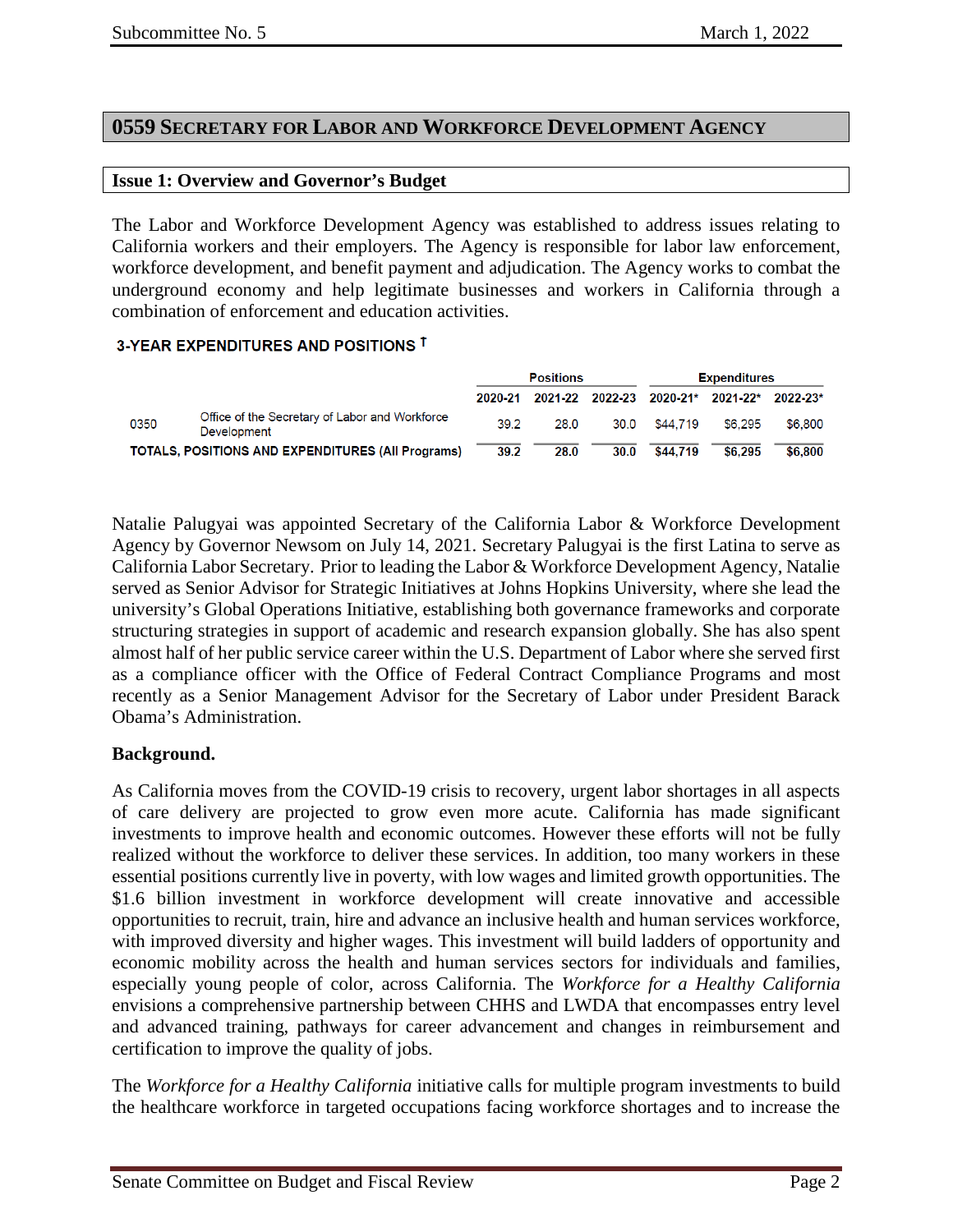participation of populations who will bring language capability and cultural competency to multiple roles in health care, as well as policy strategies to improve job quality in low-wage healthcare jobs. Proposed program investments include training for Community Health Workers, nurses at all levels, allied health workers, Emergency Medical Technicians, social workers and psychiatric residents. Training will also target English Language Learners, foreign-trained medical professionals, youth and entry-level healthcare workers for career advancement. Planning for this initiative will be conducted in partnership with Health Care Access Information (HCAI) and focus on projected labor market demand and workforce shortages. New training programs to be developed will build on best practice research and utilize multiple training modalities and technology platforms, along with a focus on practical experience: apprenticeship, paid internships and other earn and learn models. Planning will also identify potential policy changes, including licensing and certification requirements, as well as incentives for hiring, retention and career advancement, such as wage increases and expanded access to benefits, in close partnership with healthcare employers.

The Budget includes a one-time \$1.7 billion investment over three years in care economy workforce development—across both the Labor and Workforce Development Agency (Labor Agency) and California Health and Human Services Agency (CalHHS)—that will create more innovative and accessible opportunities to recruit, train, hire, and advance an ethnically and culturally inclusive health and human services workforce, with improved diversity, wages, and health equity outcomes.

The Care Economy investments will be jointly coordinated by the Labor Agency and CalHHS through the CalHHS/Health Care Access and Information (HCAI) Health Workforce Education and Training Council. The following proposals are included in the Governor's Care Economy Workforce Investments and include coordination with LWDA. Staff notes that some of these proposals are covered in Subcommittee No. 3 on Health and Human Services but the first three proposals will be covered in this agenda.

| 2022-23 Governor's Budget: Care Economy Workforce Investment Proposal |                    |                                                      |           |        |        |               |
|-----------------------------------------------------------------------|--------------------|------------------------------------------------------|-----------|--------|--------|---------------|
| <b>Investments</b>                                                    | <b>Agency/Dept</b> | <b>Funds</b><br>$(\mathbf{In})$<br><b>Millions</b> ) | <b>BY</b> | $BY+1$ | $BY+2$ | <b>Source</b> |
| <b>High Road Training</b><br>Partnerships                             | <b>LWDA/CWDB</b>   | \$340                                                | \$120     | \$110  | \$110  | GF            |
| Healthcare Workforce<br>Advancement Fund                              | <b>LWDA/EDD</b>    | \$90                                                 | \$90      | \$0    | \$0    | GF            |
| <b>Emergency Medical</b><br><b>Services Corps</b>                     | <b>LWDA/EDD</b>    | \$60                                                 | \$20      | \$20   | \$20   | <b>GF</b>     |
| <b>Community Health</b><br>Workers                                    | <b>HHS/HCAI</b>    | \$350                                                | \$50      | \$150  | \$150  | <b>GF</b>     |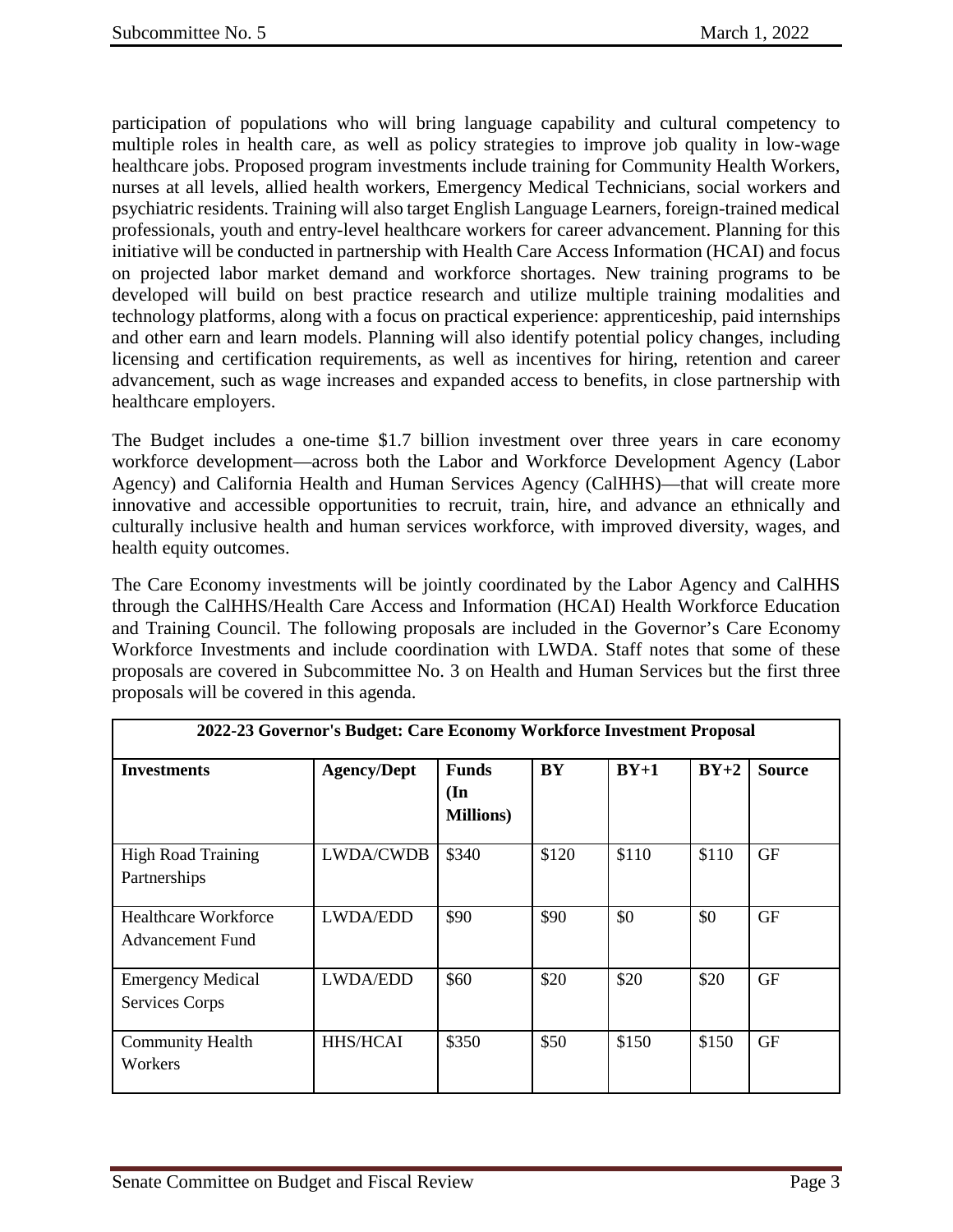| <b>Comprehensive Nursing</b><br>Initiative                | <b>HHS/HCAI</b>            | \$270            | \$90  | \$90  | \$90             | <b>GF</b>                    |
|-----------------------------------------------------------|----------------------------|------------------|-------|-------|------------------|------------------------------|
| <b>Expanding Social</b><br>Workers                        | HHS/HCAI                   | \$210            | \$70  | \$70  | $\overline{$}70$ | <b>GF</b>                    |
| Psychiatric Resident<br>Program                           | HHS/HCAI                   | \$120            | \$40  | \$40  | \$40             | <b>GF</b>                    |
| Multilingual Health<br>Initiatives                        | HHS/HCAI                   | \$60             | \$20  | \$20  | \$20             | <b>GF</b>                    |
| <b>Opioid Treatment</b>                                   | HHS/HCAI                   | \$26             | \$26  | \$0   | \$0              | Opioid<br>Settlement<br>Fund |
| <b>Clinical Infrastructure:</b><br>Reproductive health    | HHS/HCAI                   | \$20             | \$20  | \$0   | \$0              | <b>GF</b>                    |
| Indian Health Program<br><b>Grant Restoration</b>         | <b>HHS/DHCS</b>            | $\overline{$12}$ | \$12  | \$0   | \$0              | <b>GF</b>                    |
| Workforce Council for<br><b>Healthcare Training</b>       | HHS/HCAI                   | \$3              | \$3   | \$0   | \$0              | <b>GF</b>                    |
| <b>English Language</b><br><b>Learners health Careers</b> | CA<br>Community<br>College | \$130            | \$130 | \$0   | \$0              | Prop 98                      |
| <b>Total Funding</b>                                      |                            | \$1,691          | \$691 | \$500 | \$500            |                              |

LWDA requires an Assistant Secretary, a Research Data Specialist II, and \$67,000 in temporary staffing and consultation to plan and execute this initiative, and to build a successful and sustainable collaboration with CHHS.

# **Governor's Budget.**

The Governor's budget includes two positions and \$500,000 General Fund for 2022-23, 2023-24, and 2024-25 for staff to develop and implement the Workforce for a Healthy California Initiative in partnership with California Health and Human Services Agency.

# **Staff Recommendation.** Hold Open.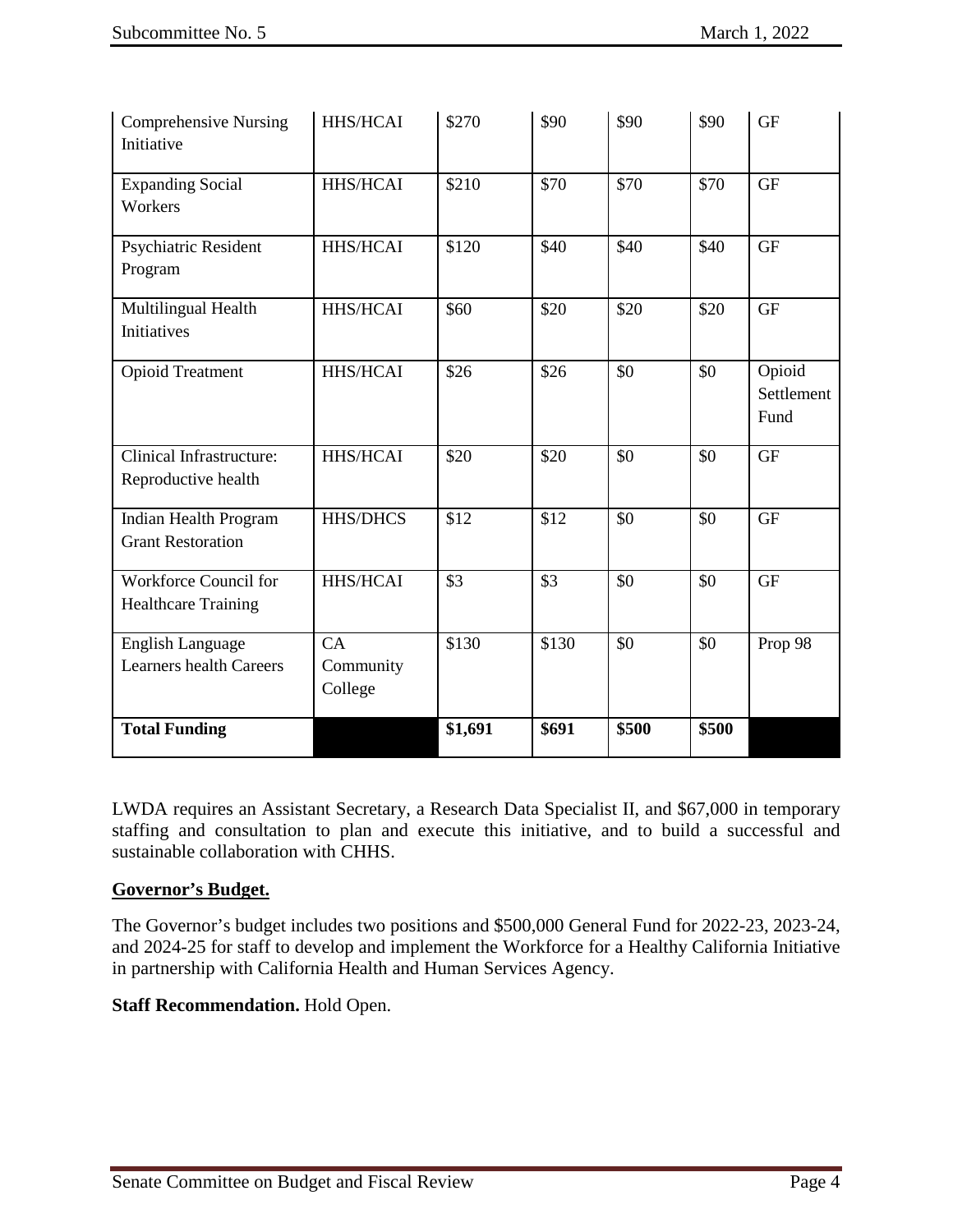# <span id="page-4-0"></span>**7120 CALIFORNIA WORKFORCE DEVELOPMENT BOARD**

The California Workforce Development Board collaborates with both state and local partners to establish and continuously improve the state workforce system, with an emphasis on California's economic vitality and growth. The Board also provides leadership for a unified state plan that works in partnership with other state entities such as the Health and Human Services Agency, the Departments of Social Services and Rehabilitation, the Community Colleges, and the Department of Education. The workforce system is comprised of state and local programs and services that prepare current and future workers to meet the ever-evolving demands of California's businesses and industries. These services include matching job seekers with career opportunities and jobs; supplying high-skill workers to business and industry; providing labor market and economic information necessary for state, local, and regional planning; preparing the neediest youth for advanced learning and careers; and encouraging the inclusion of special populations as critical elements of the workforce.

#### 3-YEAR EXPENDITURES AND POSITIONS T

|           |                                                 | <b>Positions</b> |      |      | <b>Expenditures</b> |                                            |  |
|-----------|-------------------------------------------------|------------------|------|------|---------------------|--------------------------------------------|--|
|           |                                                 | 2020-21          |      |      |                     | 2021-22 2022-23 2020-21* 2021-22* 2022-23* |  |
| 6040      | California Workforce Development Board          | 36.5             | 76.0 |      |                     | 76.0 \$72.100 \$405.542 \$204.490          |  |
| Programs) | <b>TOTALS, POSITIONS AND EXPENDITURES (AII)</b> | 36.5             | 76.0 | 76.0 |                     | \$72,100 \$405,542 \$204,490               |  |

### <span id="page-4-1"></span>**Issue 2: High Road Training Partnerships for Health and Human Services**

#### **Background**

The CWDB is statutorily responsible (CUIC §14005, §14013) for the development and expansion of the High Road approach to workforce development, including the High Road Training Partnerships and High Road Construction Careers initiatives.

The High Road is a specific industry sector approach focused on equity, job quality, and climate resilience. It starts with industry-based partnership and the engagement of private and public sector employers and organized labor to create the conditions for the recruitment, training, retention, and advancement of workers from disadvantaged communities. The High Road also aligns the workforce system, labor training programs, and community organizations to clear workforce pathways to High Road industry partnerships and quality jobs.

As California moves from the COVID-19 crisis to recovery, urgent labor shortages in all aspects of care delivery are projected to grow even more. The State has made significant investments to improve health and economic outcomes, but without the workforce to delivery these services, these efforts will not be fully realized. Too many workers in these essential positions currently live in poverty, with low wages and limited growth opportunities. The state must build a well-trained health and human services workforce and deliver on good paying jobs, as an economic driver for low income communities as well as a force for equity for the whole state.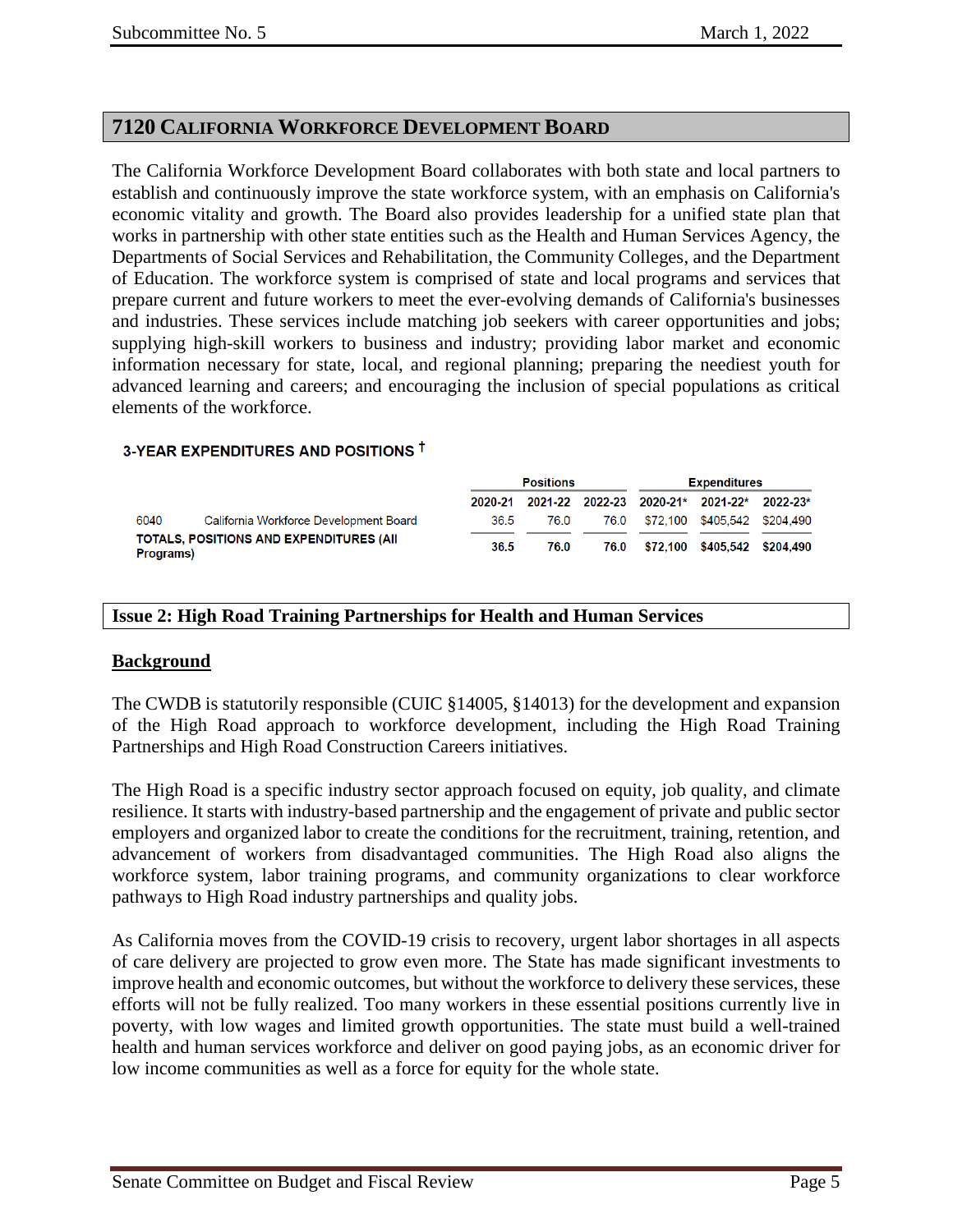# **Governor's Budget.**

The Governor's budget proposes \$110 million in 2022-23, and \$120 million in each of 2023-24 and 2024-25, to establish, expand, and improve workforce development programs for health and human service careers.

*Use of Funds.* According to the Administration, this investment in workforce development, utilizing the High Road approach, will create innovative and accessible opportunities to recruit, train, hire and advance an ethnically and culturally inclusive health and human services workforce, with improved diversity and higher wages. This investment will enhance opportunity and economic mobility across the health and human services sectors for individuals and families, especially young people of color, across California.

The CWDB will contract, using program funds, with the University of California for evaluation work. Metrics tracked will include both quantitative and qualitative elements, including but not limited to participant demographics, employment, wages, education, credentials, and apprenticeship. High Road elements may include understanding partnership development, system alignment, effective models, industry-driven training solutions, worker voice and agency.

## **Suggested Questions**

- How is the department planning to account for differences in skillsets and certification requirements across the fields in healthcare?
- What types of jobs are the focus of this proposal?
- How would this proposal interact with and fit into the Administration's other proposals in the \$1.7 Billion Care Economy Workforce package? How is this proposal distinct from those proposals?
- Who is participating in these initiatives? How are you measuring or tracking these participants?
- What kinds of services are they receiving? How are you measuring or tracking the services that will be delivered to program participants?
- What kinds of labor market outcomes are program participants expected to achieve? How are you measuring the success outcomes for these investments with respect to the goals that the Administration has for these investments?
- What is the Administration's expectations for the types of jobs and benefits that participants of these initiatives would receive after completion?
- Are these aforementioned expectations going to be formalized in trailer or budget bill language?

## **Staff Recommendation.** Hold Open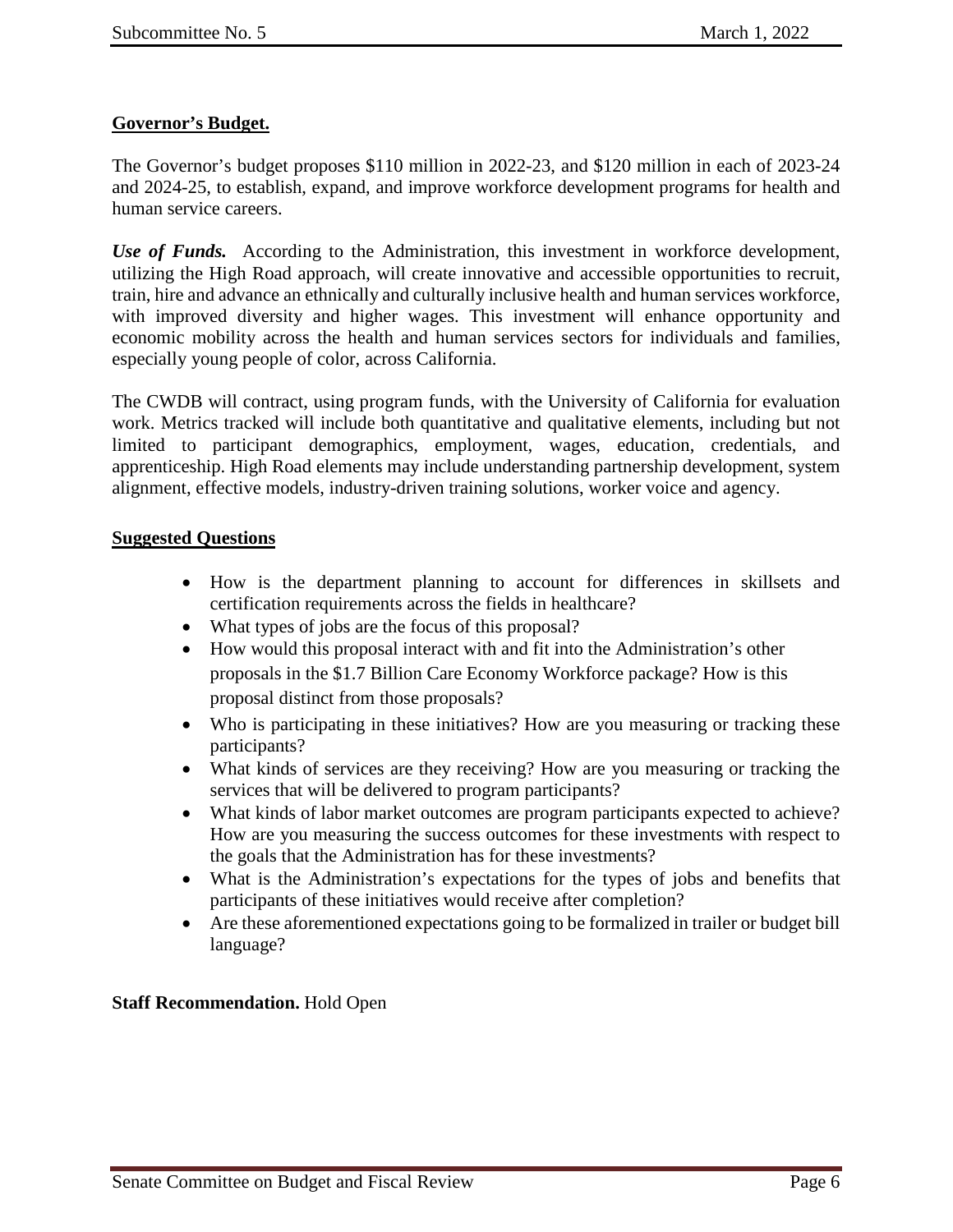## <span id="page-6-0"></span>**Issue 3: Climate and Clean Energy Economy**

## **Background**

The California Global Warming Solutions Act of 2006 requires the reduction of greenhouse gas emissions across California's economy to 1990 levels by 2020 (AB 32, 2006) and to 40% below 1990 levels by 2030 (SB 32, 2016). This Act also requires the CWDB to report to the Legislature on workforce education and training needed for workers, communities, and specific industries to respond to the exigencies of climate change (AB 398, 2017). The report titled, *Putting California on the High Road: A Jobs and Climate Action Plan for 2030*, was delivered to the Legislature in September 2020. The report offers the State of California a vision for integrating economic and workforce development into major climate policies and programs in order to help achieve California's climate goals, and recommends state investment in the High Road Training Partnerships and High Road Construction Careers initiatives to ensure disadvantaged Californians have access to high-quality employment and training needed for the transition to a carbon-neutral economy. Overall and across various departments and agencies, the Governor's budget includes \$550 million over three years to expand climate workforce strategies.

**Port Worker Training Facility.** California's ports are critical to the national supply chain. The Ports of Los Angeles and Long Beach move roughly 35 percent of all containers in the United States, approximately 40 percent of U.S. imports, and 25 percent of U.S. exports through the San Pedro Bay. California's nationally significant regional supply chains and goods movement networks have been negatively impacted by global disruptions, resulting in port congestion, extended shipping container dwell times, and bottlenecks farther downstream in the supply chain.

The state has taken several actions to reduce the congestion in California's ports to ensure people in California and across the country and world can access goods and supplies. This request is part of an overall package of \$1.38 billion one-time General Fund over two years for port, freight, and goods movement infrastructure and other supply chain investments across various departments and agencies. The requested funding will improve supply chain resiliency and will help the state leverage federal funding.

The Goods Movement Workforce Training Campus will focus on developing the skilled workforce needed across the goods movement system to build long-term system resiliency. The total project cost is \$150 million and builds on the successful High Road model lashing training, a partnership among the Port employers, the International Longshore and Warehouse Union (ILWU), and the Los Angeles Port Authority, and funded by the California Workforce Development Board in 2018. The Campus will attract new workers, address skill shortages, and provide opportunities for workforce up-skilling or re-skilling to avoid future workforce shortages and address the rapidly changing needs of the industry.

Importantly, the Campus will also facilitate workforce transition in response to the introduction of zero emission (ZE) technologies. The Port of Los Angeles, in coordination with the Port of Long Beach, has identified a 15-acre site that will be the site for the campus. Benefits of this campus include: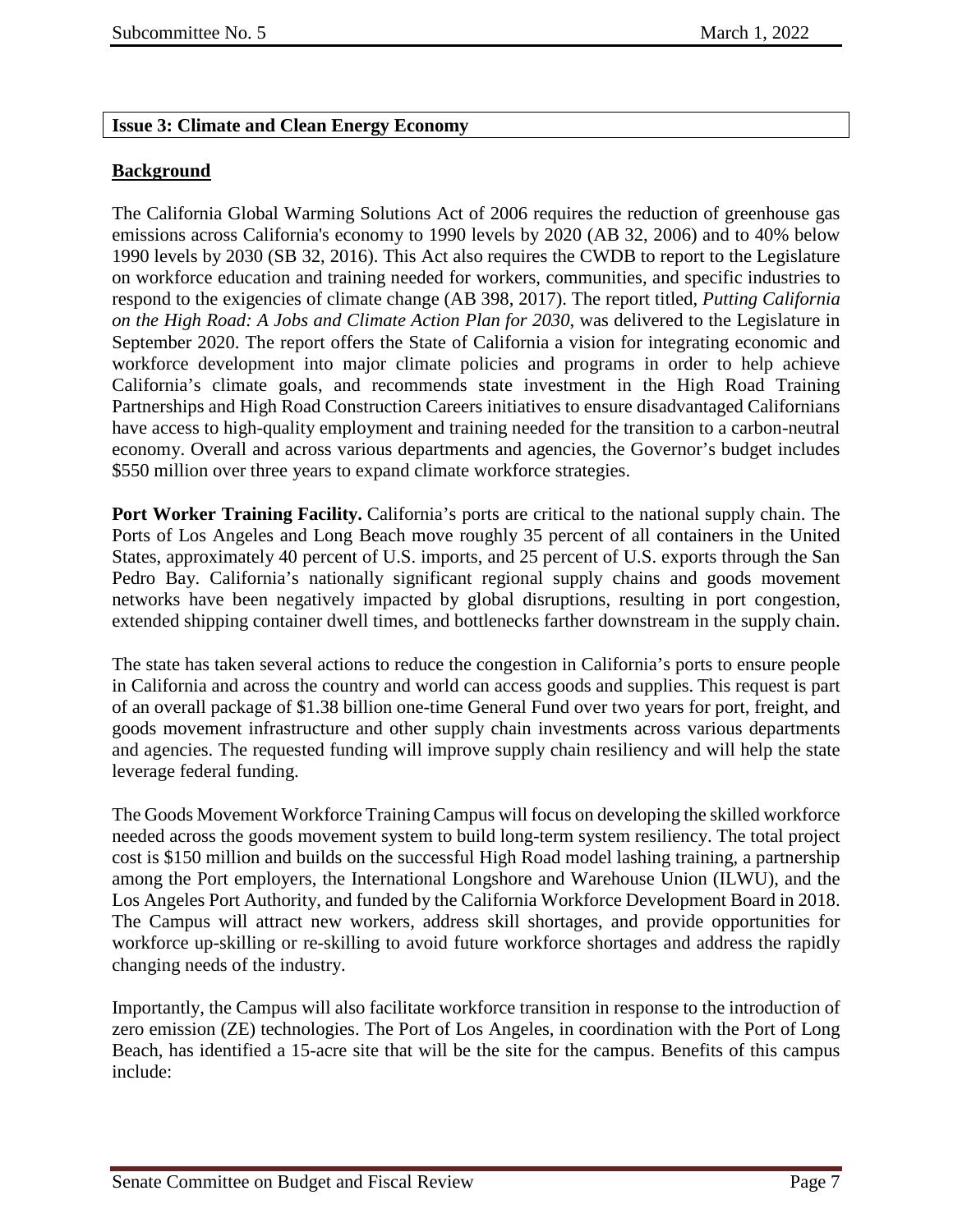- Zero-emission cargo handling equipment training ground for workers to learn how to operate, maintain and repair equipment that directly supports the industry's transition;
- Replicating goods movement environments, such as marine cargo terminals, while giving workers a safe training space away from the busy activities of the terminals;
- Training that impacts the region and the entire supply chain, coordinated with related High Road training in the Inland Empire;
- Space for other High Road employers seeking to train their workforce on freight equipment including trucks, forklifts, and ship-to-shore cranes.

**Low Carbon Economy Program.** This High Road Training Partnership model is designed to: 1) address the critical needs emerging as that industry or sector faces the challenges of climate change and environmental sustainability; 2) increase the capacity of firms and workers to adapt and compete in a carbon-constrained economy; and 3) help California communities prosper by creating accessible local pathways into safer, healthier, and more highly skilled jobs.

In 2019, the Legislature approved \$165 million in Greenhouse Gas Reduction Fund (GGRF) money over five fiscal years to CWDB for the HRTP and HRCC initiatives (together referred to as the Low Carbon Economy initiative) starting in 2019-20. Only one budget appropriation has been made, for \$35 million for FY 2019-20, which was subsequently reduced by the Department of Finance to \$25.6 million for local assistance and \$4.2 million for operations when subdivision (b) of Control Section 15.14, 2019 Budget Act, was applied due to lower-than-expected revenue to the GGRF.

In June 2021, the CWDB released the \$25.6 million in local assistance funds to 22 new and existing HRTPs and expanded the work of the 11 regional HRCC partnerships. New industry sectors include zero-emission bus manufacturing, energy storage, food and agriculture, fossil fuel transition, clean transportation, forestry, utility line tree-trimming, and offshore wind.

The requested \$20 million General Fund annually starting 2022-23 and running through 2024-25 will ensure the continuation of the CWDB's Low Carbon Economy Workforce grant program initiated under the Greenhouse Gas Reduction Fund. This funding will support existing and new HRTP and HRCC in industries aligned with the California Air Resources Board's Climate Change Scoping Plan.

With this funding it is proposed that 4,300 participants will be trained and employed, and 10 of the 22 HRTPs will expand or build new apprenticeships. The formal evaluation of this funding will be completed in March 2023. The CWDB will contract, using program funds, with the University of California for evaluation work consistent with CUIC §14014.

The CWDB program metrics include both quantitative and qualitative elements including but not limited to number of participants served, participant demographics, employment, wages, education, credentials, and apprenticeship. High Road elements may include understanding partnership development, system alignment, effective models, industry-driven training solutions, worker voice and agency.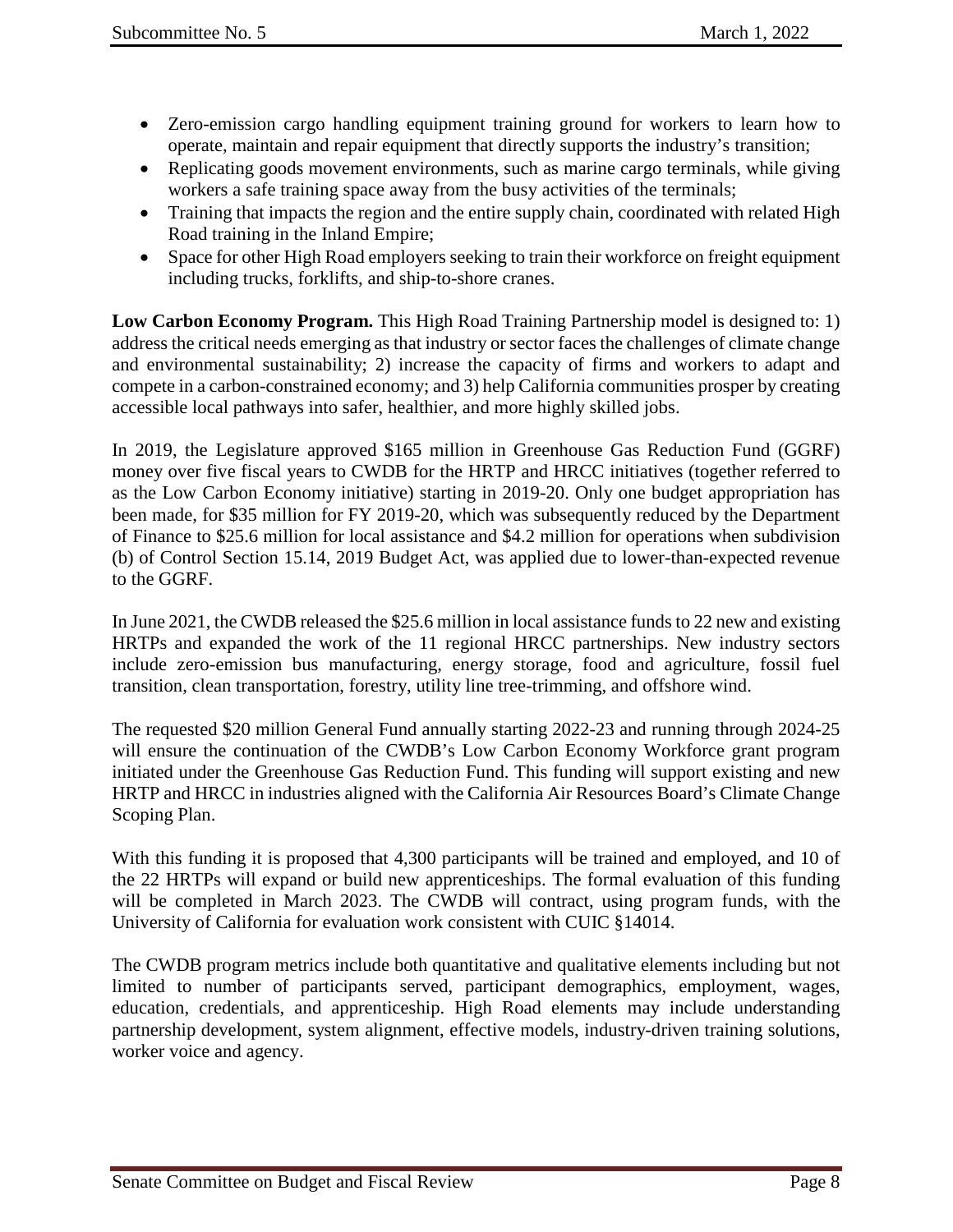**Well Capping Workforce Pilot.** California contains over 100,000 oil wells, thousands of which have not produced oil in decades, contribute harmful emissions that negatively affect nearby communities, and have no solvent owner to hold responsible for remediation costs. Properly sealing these wells (called "plugging and abandoning") is critical to protecting the health of Californians and will be increasingly important as more wells cease production in the coming years as the state moves closer to carbon neutrality.

As the state moves toward carbon neutrality, certain regions will require a transitioning of workers in certain impacted industry sectors to high wage jobs. While longer-term economic transition is needed and efforts are underway, immediate investments can be made to recruit and train willing oil and gas industry workers, who are displaced or at-risk of being displaced, to work in quality jobs capping open and abandoned wells.

The CWDB requests \$15 million one-time General Fund to develop the Oil and Gas Well Capping Pilot initiative in Kern County to provide training and employment for impacted oil and gas workers. The CWDB will lead this effort using High Road approach which prioritizes industry engagement, job quality, equity, and climate resilience.

This work is being conducted in partnership with the Department of Conservation which has an associated proposal to assist in transitioning displaced workers from the oil and gas industry into the effort to plug orphan or idle wells, decommission attendant facilities, and complete associated environmental remediation.

The CWDB will use five percent of the \$15 million allocation to launch and manage this program. Metrics tracked include both quantitative and qualitative elements. They include but are not limited to participant demographics, employment, wages, education, credentials, and apprenticeship. High Road elements may include understanding partnership development, system alignment, effective models, industry-driven training solutions, worker voice and agency.

## **Governor's Budget.**

**Port Worker Training Facility.** The Governor's budget proposes \$30 million in 2022-23, and \$40 million in 2023-24 and 2024-25, for a Goods Movement Training Campus in southern California.

**Low Carbon Economy Program.** The Governor's budget proposes \$20 million General Fund annually from 2022-23 through 2024-25, to fund the California Workforce Development Board's Low Carbon Economy Workforce grant program.

**Well Capping Workforce Pilot.** The Governor's budget proposes \$15 million one-time General Fund to develop a well capping workforce training pilot program to provide training for short-term employment for impacted oil and gas workers. These funds will require an extended expenditure period, with the liquidation of encumbrances ending on June 30, 2027.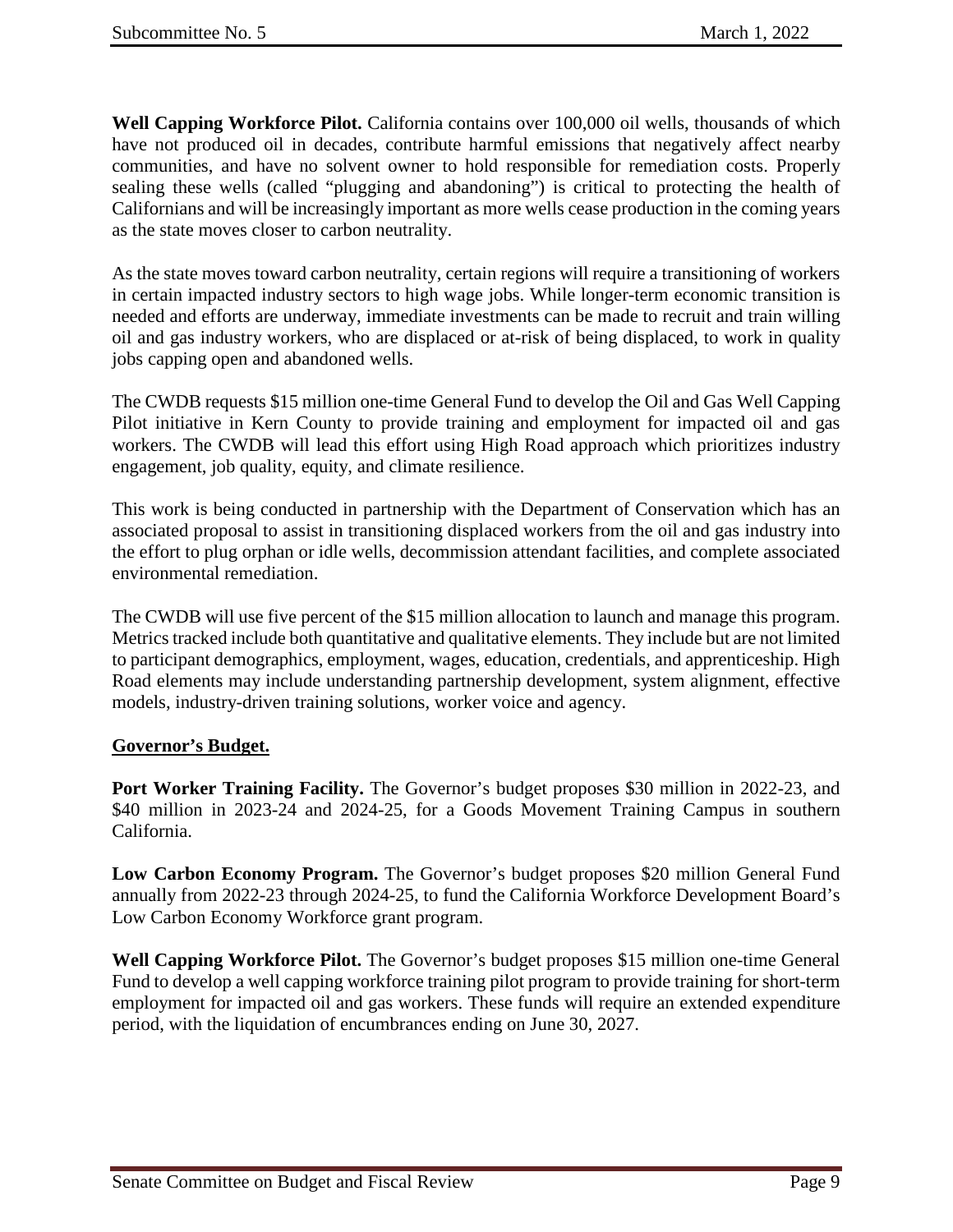## **Suggested Questions**

#### **For all climate proposals in this agenda,**

- How does the Administration view these proposals in relation to its transportation packages to address the transportation system, related zero-emission vehicle (ZEV) efforts, port infrastructure and supply chain resilience?
- Who is participating in these initiatives? How are you measuring or tracking these participants?
- What kinds of services are they receiving? How are you measuring or tracking the services that will be delivered to program participants?
- What kinds of labor market outcomes are program participants expected to achieve? How are you measuring the success outcomes for these investments with respect to the goals that the Administration has for these investments?
- What is the Administration's expectations for the types of jobs and benefits that participants of these initiatives would receive after completion?
- Are these aforementioned expectations going to be formalized in trailer or budget bill language?

#### **On Low Carbon Economy Program,**

- What part of the sector is being targeted?
- What types of jobs are the focus of this proposal?

#### **On Well Capping Workforce Pilot,**

- How does the Administration/CWDB plan on rolling out the program for displaced oil and gas workers to cap orphan oil wells?
- How will you ensure these jobs are quality jobs/are these considered public works for the purpose of prevailing wages?

#### **Staff Recommendation.** Hold Open

#### <span id="page-9-0"></span>**Issue 4: California Youth Leadership Program Language Justice Pathway**

#### **Background**

The California Youth Leadership Corps (CYLC) is a new statewide partnership among the California Labor and Workforce Development Agency, selected California community colleges, the California Community Colleges Chancellor's Office, the Community Learning Partnership, local nonprofit organizations, the California Endowment, the Hilton Foundation, Haas Jr. Fund, and other community partners. This unique partnership was created to prepare a new generation of young people to become community organizers and change agents in their local communities.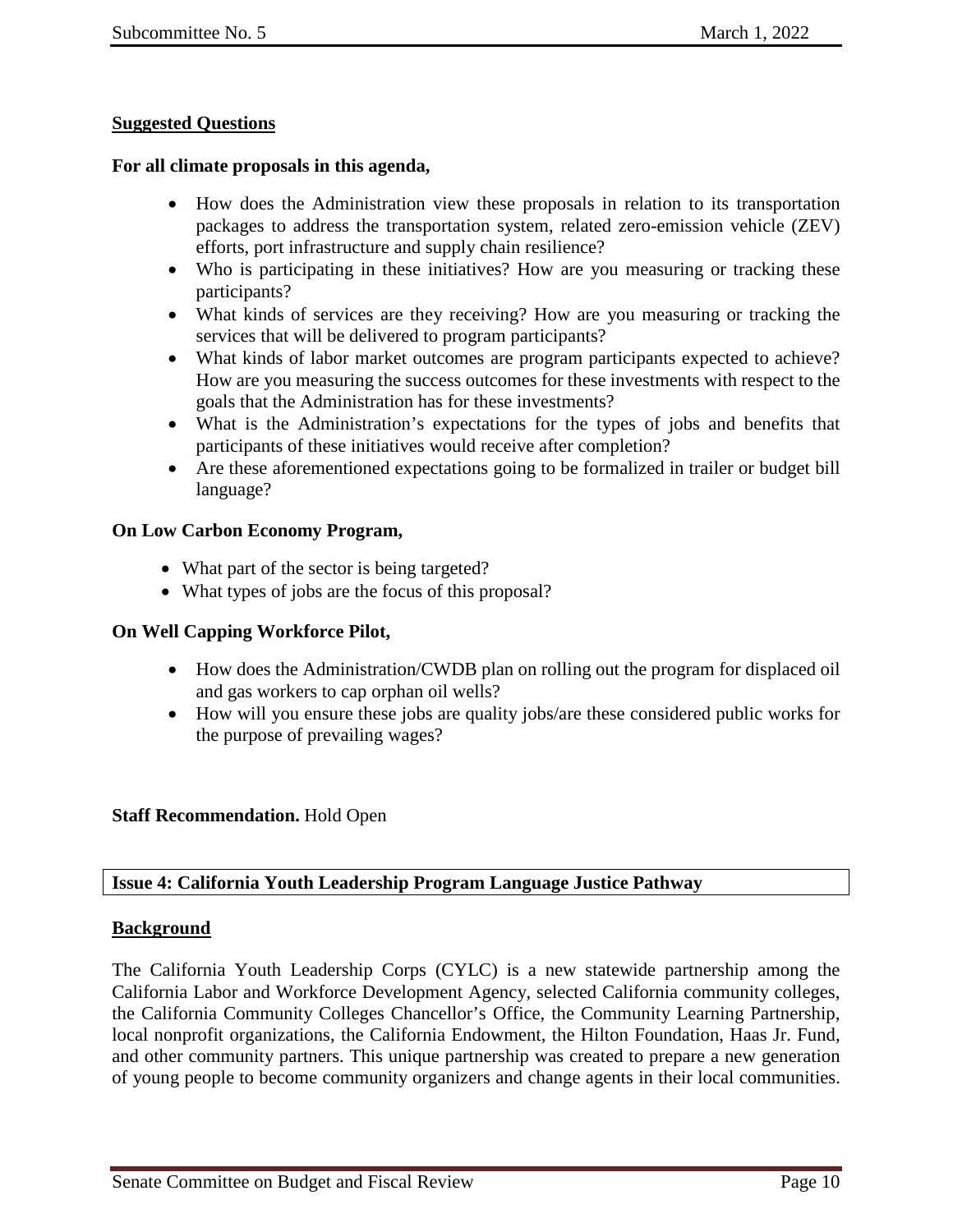In Fall 2021 and Spring 2022, the CYLC will launch learn-and-earn career pathway programs in the cities of Los Angeles, San Jose, Riverside, and Fresno.

This unique partnership grew out of Governor Newsom's economic recovery task force as a response to the staggering number of unemployed young people, particularly in communities of color and low-income communities across the state. To address this crisis, CYLC was created to prepare the next generation of young people to:

- Become community organizers and change agents in their local communities
- Increase civic engagement and power building among marginalized youth and their communities;
- Scale up community change learn-and-earn career pathways; and
- Strengthen the capacity of social justice organizations.

Today, millions of immigrant families are in great need of a comprehensive and humane immigration reform to adjust their immigration status in the United States and to improve their quality of life. Along with a broad-based and just immigration reform at the federal level, immigrants and their families, including Dreamers, immigrants with temporary legal status, refugees, farm workers, and undocumented children, youth, and adults without any legal protections need greater access to community-based immigration legal services providers who can help them adjust their legal status and educate them of their rights.

The CYLC Language Justice Pathways program will strengthen the workforce pipeline for community-based immigration legal services and other immigrant rights and social and climate justice organizations, by expanding language justice pathways for community college students. Expanding the capacity of community-based immigration legal services would help to bring undocumented immigrants and their families out of the shadows and provide them with a greater understanding of immigration laws that impact their daily lives. It would require, however, that local communities have a greater number of well-trained interpreters, paralegals, advocates, and nonprofit leaders who could strengthen the capacity of these legal services providers and immigrant rights organizations.

CYLC will collaborate with deans, faculty and program staff at CYLC community college partnership sites to prepare community college students to pursue careers in pre-law or paralegal services, translation services and leadership or social change in the community-based immigration legal services and nonprofit sectors.

The participants will be able to receive critical supports and mentoring while enrolled. Students will be offered a postsecondary credential, paid internships with community-based immigration legal services providers and immigrant rights organizations, and a living wage of at least \$15 per hour. Funding would will extend programs at Mission College in Los Angeles and Fresno City College, De Anza College in San Jose, Los Angeles Trade Tech College and Riverside Community College, with expansion to other community colleges across the state. This language justice pathway will offer students a postsecondary credential and internships with community-based immigration legal services providers and immigrant rights organizations.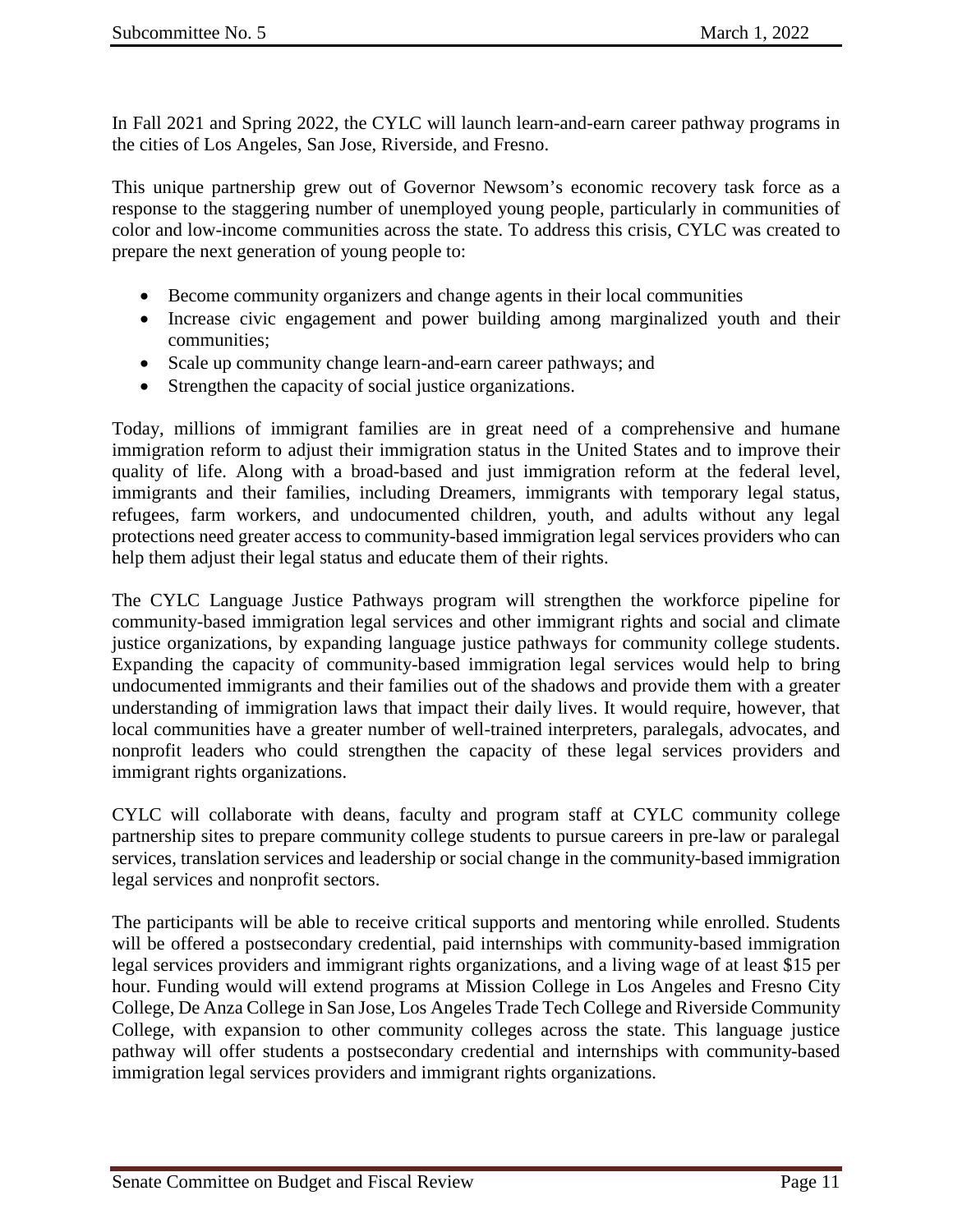CWDB will execute a direct allocation grant agreement and provide the funding to Emerald Cities Collaborative, the fiscal agent for the California Youth Leadership Corps. The funding will be granted to the CYLC Language Justice Pathways initiative in lump sum one advance payment with grant provision for fiscal and program monitoring conducted as required by statutory language to ensure funds are spent appropriately and program goals are met.

### **Governor's Budget.**

The Governor's budget proposes \$10 million one-time General Fund to expand learn-and-earn community change career pathways for community college students.

#### **Suggested Questions**

- Why does this proposal only focus on immigrant legal services?
- How is this "Learn and Earn" program proposed to be set up and structured? Is this programs providing wage subsidies, stipends, paid internships to participants?
- Are there expectations for employers that use labor from these investments to contribute and help labor? In other words, what's the Administration's position on a "match requirement" for employers— do you expect employers making use of "learn and earn" labor be required to pay some portion of the wages/stipends?
- After participation in these programs, what types of jobs and benefits do the Administration expect for participants? What is the Administration's position on rewarding earn and learn programs that lead to or support full time employment of program participants once the subsidy goes away?
- Are supportive services also provided to the students? If so, what types?

## **Staff Recommendation.** Hold Open

.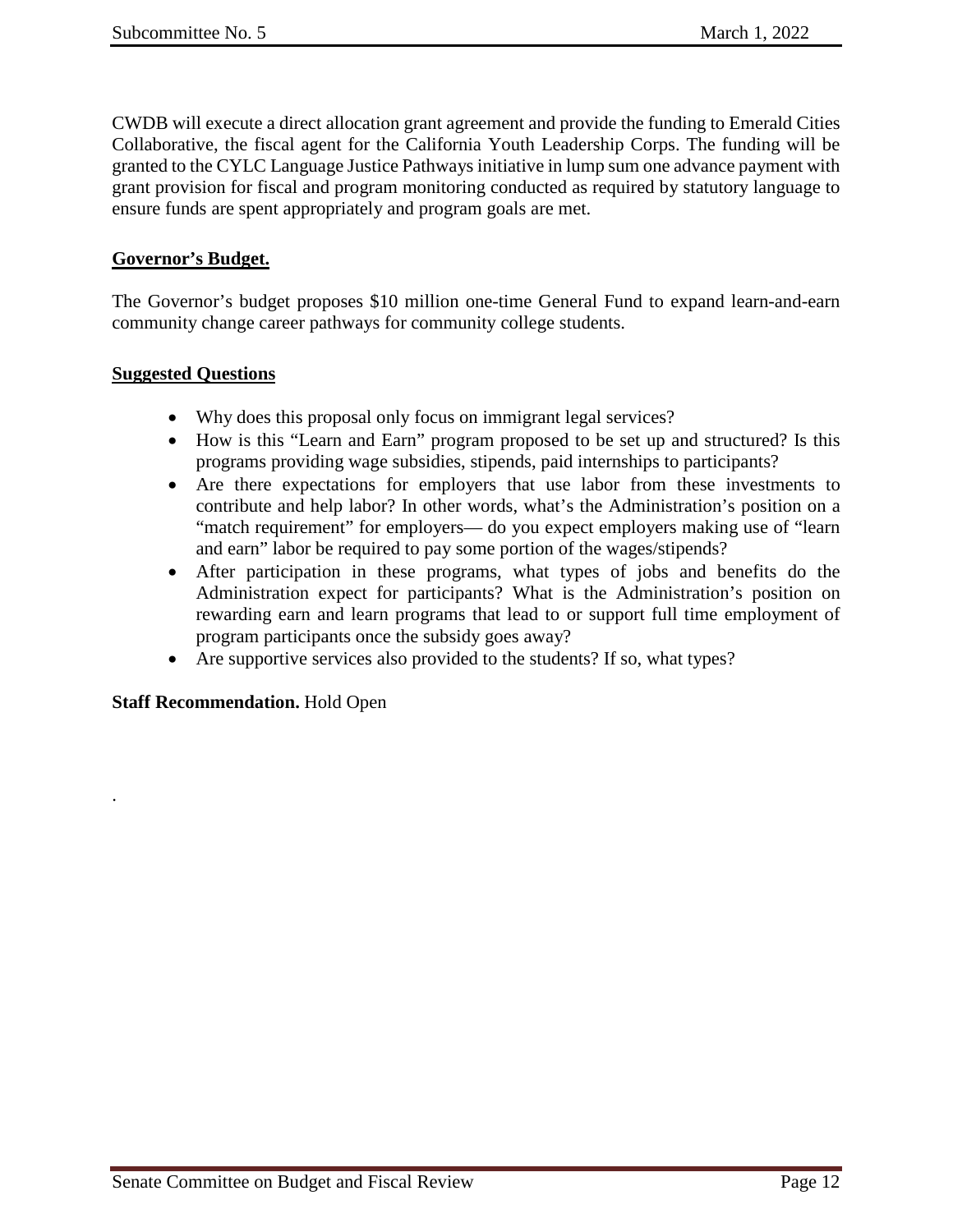# <span id="page-12-0"></span>**7100 EMPLOYMENT DEVELOPMENT DEPARTMENT**

The Employment Development Department (EDD) connects employers with job seekers, administers the Unemployment Insurance, Disability Insurance, and Paid Family Leave programs, and provides employment and training programs under the federal Workforce Innovation and Opportunity Act. Additionally, EDD collects various employment payroll taxes including the personal income tax, and collects and provides comprehensive economic, occupational, and sociodemographic labor market information concerning California's workforce.

|                |                                                             | <b>Positions</b> |          |          | <b>Expenditures</b> |              |              |
|----------------|-------------------------------------------------------------|------------------|----------|----------|---------------------|--------------|--------------|
|                |                                                             | 2020-21          | 2021-22  | 2022-23  | 2020-21*            | 2021-22*     | 2022-23*     |
| 5900           | <b>Employment and Employment</b><br><b>Related Services</b> | 1.331.7          | 1.332.6  | 1.382.4  | \$224,134           | \$825,509    | \$322,203    |
| 5915           | California Unemployment Insurance<br><b>Appeals Board</b>   | 509.3            | 658.3    | 571.0    | 92.830              | 116,821      | 100,166      |
| 5920           | Unemployment Insurance Program                              | 9.286.2          | 5.765.3  | 4.239.8  | 139.940.888         | 34,359,842   | 8,927,370    |
| 5925           | Disability Insurance Program                                | 1.575.9          | 1.513.5  | 1.506.5  | 10.151.749          | 10,507,068   | 10.512,846   |
| 5930           | <b>Tax Program</b>                                          | 1.728.3          | 1.589.4  | 1.519.4  | 455,522             | 374.629      | 350,395      |
| 5935           | <b>Employment Training Panel</b>                            | 85.1             | 159.8    | 227.7    | 103.760             | 154.701      | 216.825      |
| 5940           | Workforce Innovation and<br><b>Opportunity Act</b>          | 202.2            | 202.2    | 202.2    | 404.833             | 417,723      | 408,261      |
| 5945           | National Dislocated Worker Grants                           | 1.5              | 1.5      | 1.5      | 45,000              | 45.000       | 45,000       |
| 9900100        | Administration                                              | 701.0            | 701.0    | 701.0    | 400                 | 400          | 400          |
| (All Programs) | <b>TOTALS, POSITIONS AND EXPENDITURES</b>                   | 15.421.2         | 11.923.6 | 10.351.5 | \$151,419,116       | \$46,801,693 | \$20.883.466 |

#### 3-YEAR EXPENDITURES AND POSITIONS T

#### <span id="page-12-1"></span>**Issue 5: Addressing Unemployment Insurance (UI) Debt**

#### **Background**

*UI Program Assists Unemployed Workers.* Overseen by the Employment Development Department (EDD), the UI program provides weekly benefits to workers who have lost their jobs through no fault of their own. The federal government oversees state UI programs but the state has significant discretion to set benefit and employer contribution levels. Under current state law, weekly UI benefit amounts are intended to replace up to 50 percent of a worker's prior earnings, up to a maximum of \$450 per week, for up to 26 weeks. In 2019, the average benefit amount was \$330 per week.

*UI Program Is Financed With State And Federal UI Payroll Taxes Paid by Employers.* State UI tax revenues are deposited into the state's UI trust fund to pay benefits to unemployed workers. Each individual employer's state UI tax rate is calculated annually using an experience rating system based in part on the usage of the UI system by the employer's former employees. The tax rates on an employer range from a low of 1.5 percent to a high of 6.2 percent. Due to longstanding solvency issues, the state's UI tax rate has been at the maximum amount since 2004.

The federal UI tax, known as the Federal Unemployment Tax Act (FUTA) is typically used to pay for state UI program administration costs. The tax rate assigned to each employer is then applied to a taxable wage base to determine the amount the employer owes in UI taxes for a particular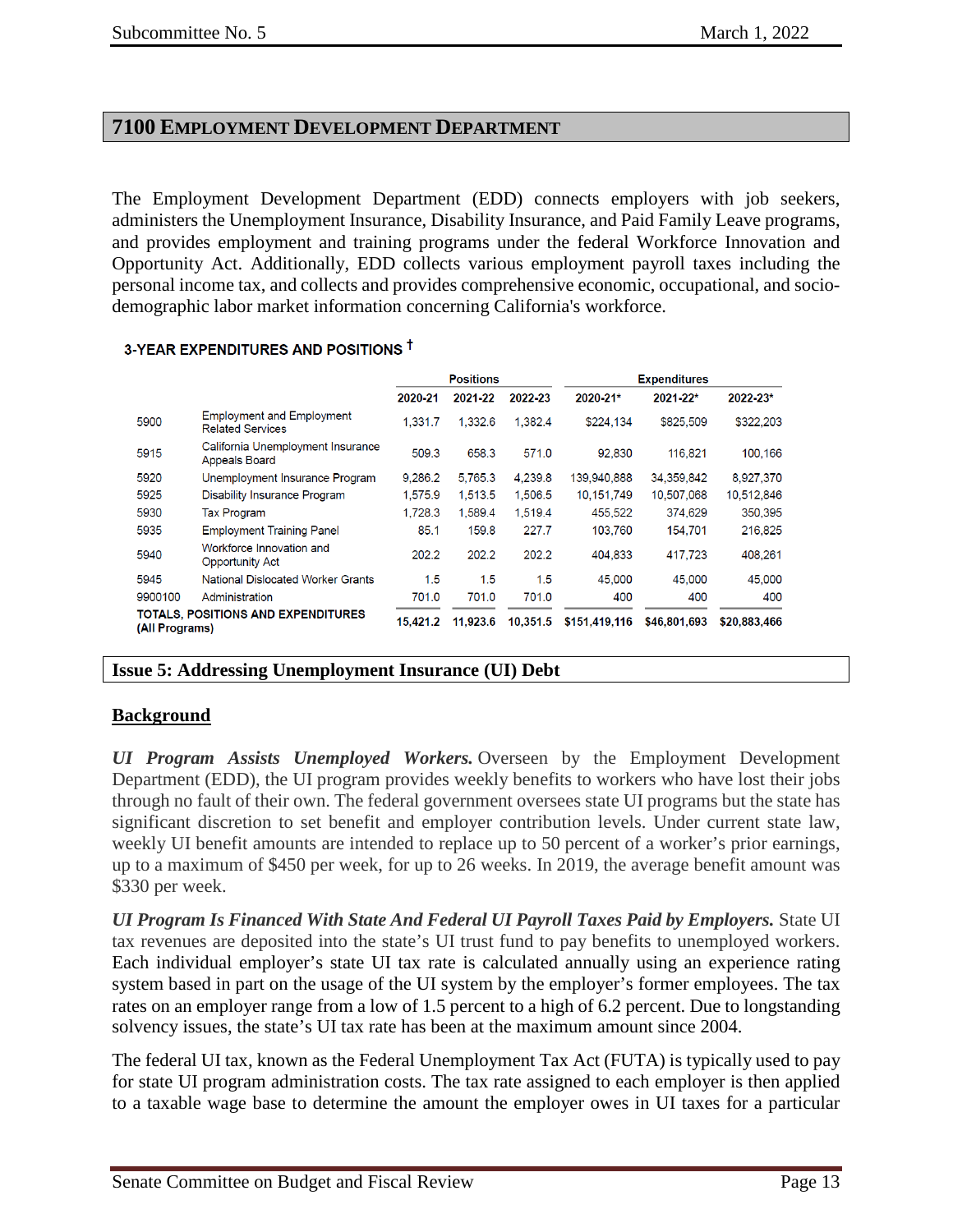employee. Since 1984 and the taxable wage base used to calculate California employers' UI state taxes is the lowest allowed under federal law. The taxable wage base is currently \$7,000, and only Arizona, Florida, Tennessee, and Puerto Rico currently use the same wage base. For California, the maximum tax is \$434 per employee per year. In 2019, the state collected \$5.9 billion in UI taxes from employers and issued about \$5.5 billion in total UI benefits.

*States May Borrow From Federal Government During Economic Downturns.* During recessions, the state's UI trust fund can become insolvent as the cost of benefits exceeds employer tax contributions and trust fund reserves are exhausted. Federal law allows states, when they exhaust their state UI trust funds, to receive loans from the federal government to continue paying benefits. These loans must be repaid, with interest (currently 2.3 percent annually), at a later time. The loan principal is repaid by automatic increases in the federal UI tax rate that are set out in federal law. The loan interest typically has been paid from states' General Funds.

*Under Federal Repayment Plan, Businesses Repay Federal UI Loans Over Time.* Under federal law, for states with federal UI loans outstanding, the federal UI tax rate on employers increases by 0.3 percentage points. The additional revenues generated from the tax increase go to paying down the state's federal loan. The federal UI tax rate continues to increase by increments of 0.3 percentage points each year until the loans are fully repaid, at which point the federal tax returns to its usual rate of 0.6 percent. In effect, these federally required tax increases make it so that employers pay for UI benefit costs that were covered by federal loans when the state UI trust fund exhausted its reserves.

*Since Pandemic Began, State Has Received \$20 Billion in Federal UI Loans.* Prior to the pandemic, at the start of 2020, the state's UI trust fund held \$3.3 billion in reserves. Despite these reserves, the state's UI trust fund became insolvent during the summer of 2020, a few months following the start of the pandemic and associated job losses. California, like many other states, used federal loans to continue paying benefits during the pandemic. In total, the state needed to borrow about \$20 billion from the federal government, roughly twice the amount the state borrowed for UI benefits during the Great Recession.

*Businesses Set to Pay Add-On Federal UI Tax Beginning in 2023.* To repay the federal loans, the federal UI payroll tax rate on employers will increase by 0.3 percent for tax year 2022. However, employers will not pay this higher rate until 2023 when employers remit their 2022 federal UI payroll taxes. To give some context to the size of increased federal UI taxes that employers will pay to repay the loans, Figure 1 from the LAO shows a hypothetical employer's combined state and federal UI tax liability for a single employee over the next several years.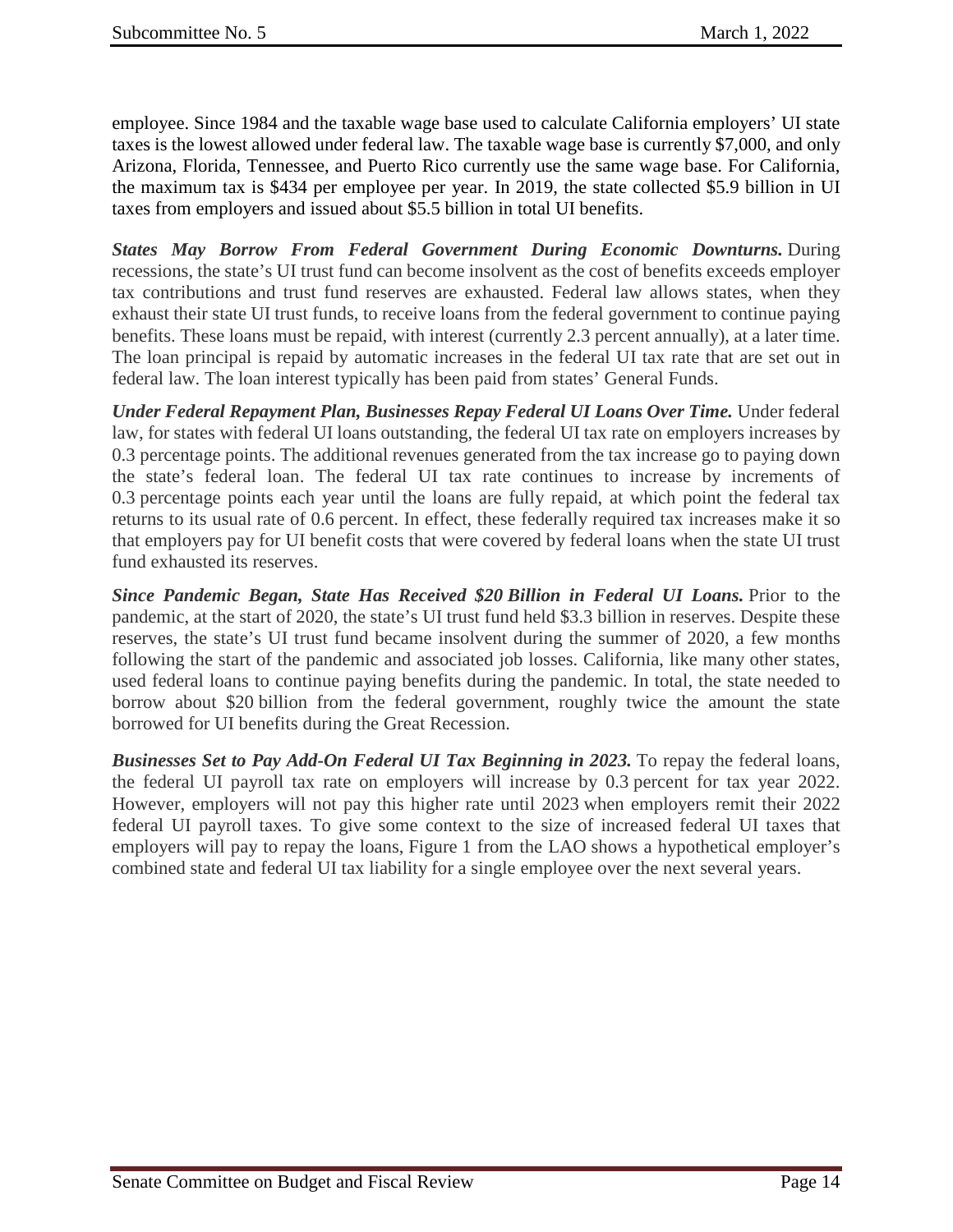#### Figure 1

# Federal Tax Increases to Repay UI Loans in Context

Example of Employers' Annual UI Payroll Taxes Per Employee



*Recent Fraud Concentrated in Federal UI Benefits That Do Not Affect Loan Repayment.* Figure 2 shows the Administration's estimate of possible UI benefit fraud that occurred during the pandemic. Almost all pandemic-era fraud occurred in the temporary federal programs that now have ended. The federal government, not the state UI trust fund, paid these benefits. As a result, the state did not use federal UI loans to pay these fraudulent benefits, meaning California employers are not required to repay any of the fraudulent federal benefits.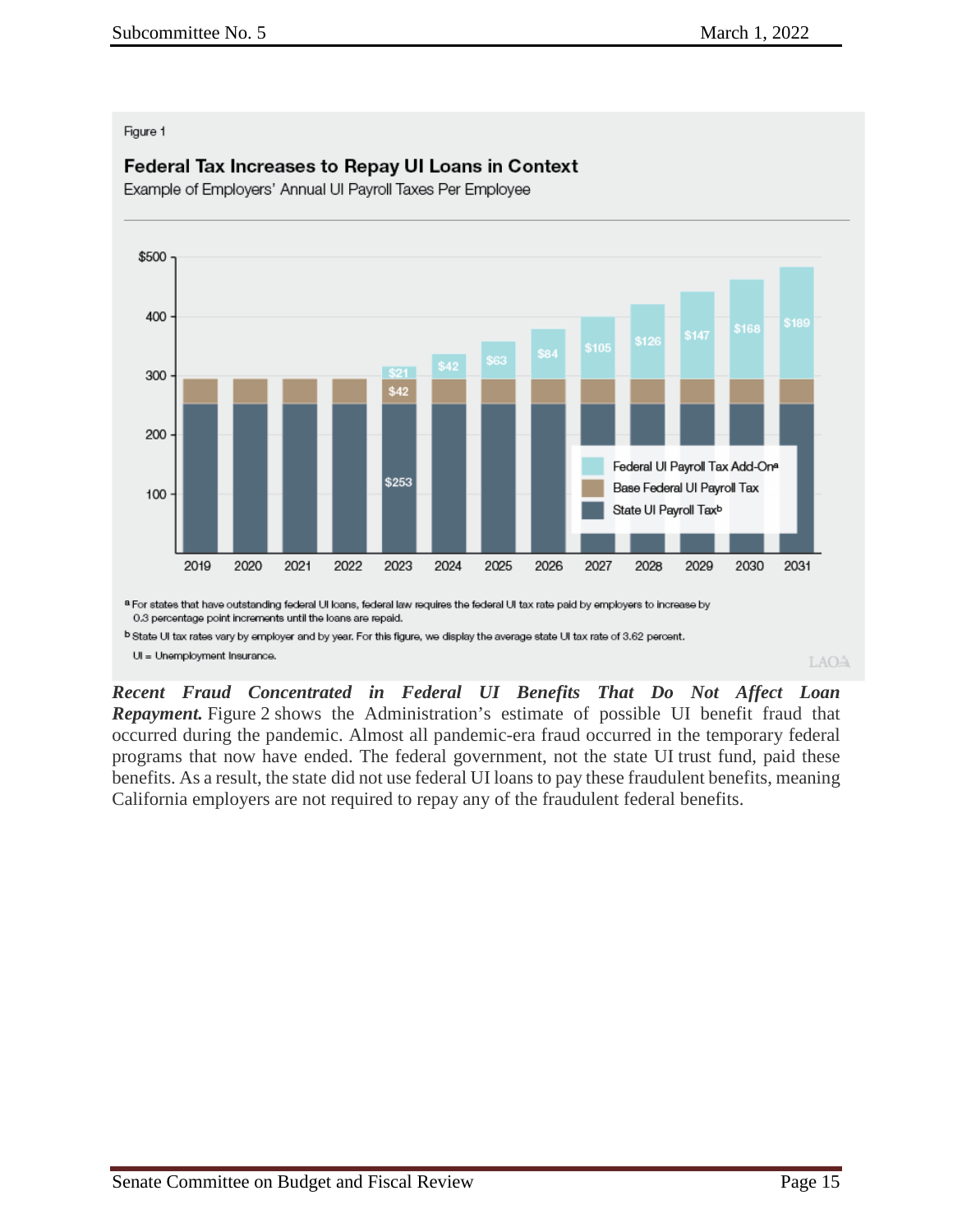Figure 2

# Temporary Federal Benefits, Not State Benefits, Were the Primary Target of Fraud



*State UI Fraud Does Not Appear to Be Major Factor in Size of UI Loans to Be Repaid.* Although the figure shows the Administration's estimate of possible state fraud during the pandemic, a more reliable estimate of likely fraud in state UI benefits comes from an audit of claims in 2020. This review suggests about \$100 million of \$35 billion in state benefits paid during the pandemic were fraudulent. This estimate of likely fraud is much smaller than the \$1.3 billion a separate EDD analysis flagged as possible fraud, but this \$1.3 billion estimate likely is overstated. To arrive at the estimate of \$1.3 billion, EDD counts state UI claims as fraudulent if a worker did not respond to a request for additional identity documents after they had started receiving benefits. There are several reasons why workers with legitimate claims may not have followed up with EDD. Many of the suspected claimants had already run out of benefits and thus had little reason to log in to confirm their identity. Other claimants may have given up in frustration after trying unsuccessfully to send requested documentation to EDD. Since state UI fraud was less widespread than fraud in the temporary federal programs, state UI fraud does not appear to have notably increased the amount of federal UI loans that the state and employers are to repay.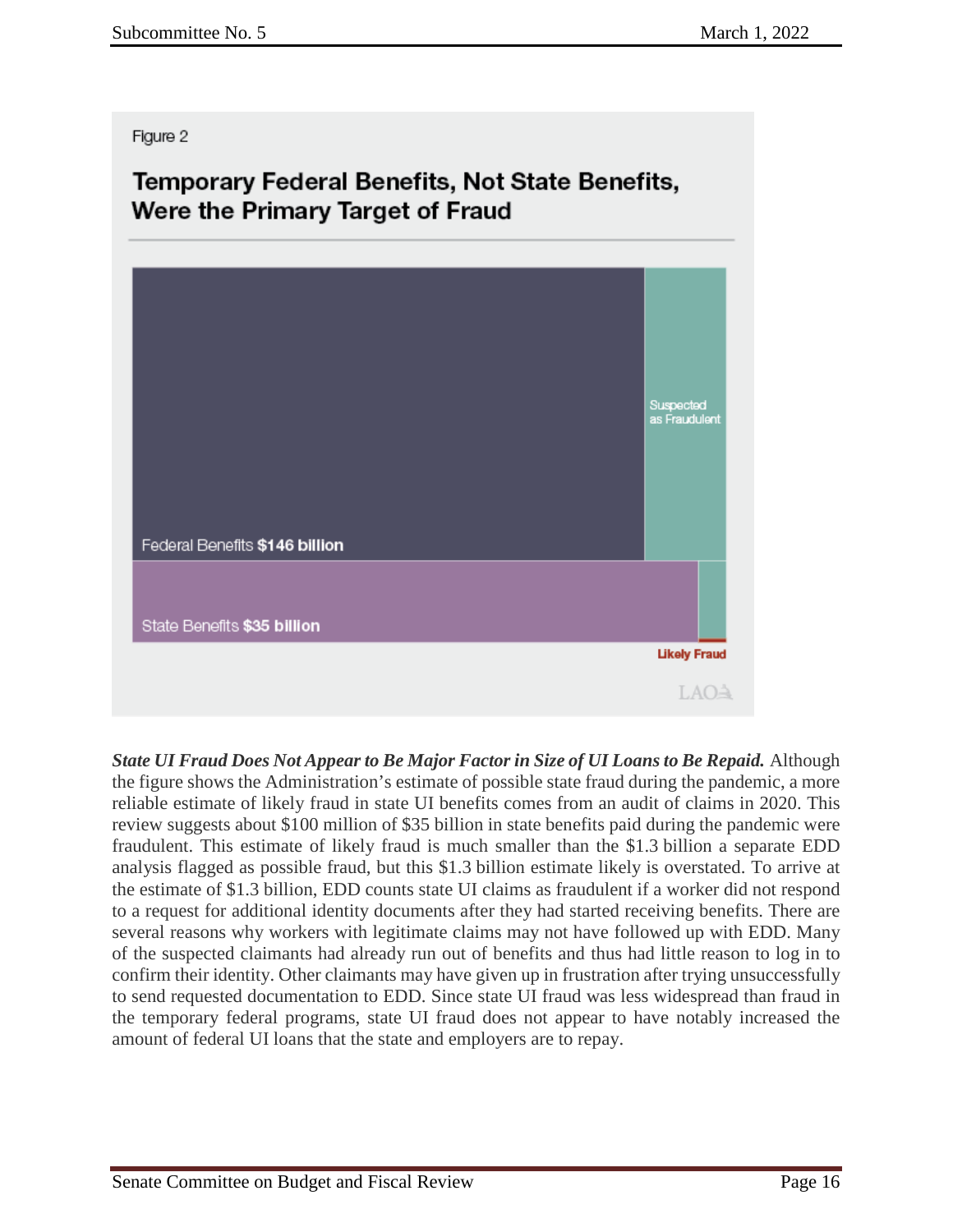# **Governor's Budget.**

The Governor's budget proposes to make a \$1 billion General Fund payment in 2022-23 and an additional \$2 billion General Fund payment in 2023-24 toward repaying the outstanding balance on the state's federal UI loans. The proposed supplemental payment would reduce the state's outstanding loan balance by about 15 percent.

# **LAO Assessment**

## **Looking Ahead**

*Updated Forecasts Under Two Economic Scenarios—Low Cost and High Cost.* To illustrate state and employer costs to repay the federal UI loans, the LAO's analysis updates their earlier low- and high-costs forecast scenarios for the state's UI system based on different underlying economic scenarios. Under the low-cost scenario, employment quickly returns to pre-pandemic levels and interest rates remain historically low for the entire period. Under the high-cost scenario, the state's full economic recovery is delayed several years, and interest rates paid on the UI loans increase gradually over the next several years.

*Loan Will Take Many Years to Repay Under Either Scenario.* Under the LAO's low-cost scenario, the state and employers pay off the federal loan in 2030. Under our high-cost scenario, the payoff occurs in 2032. Neither of these scenarios capture the possibility of another recession sometime this decade. Should that occur, payoff of the federal loan would extend well beyond 2032.

*Larger State Interest Payments Begin This Year.* Figure 3 shows the LAO's projections for upcoming state interest payments under two interest rate scenarios. Under the LAO's low interest rate scenario, the federal interest rate charged on outstanding federal UI loans rises slightly from its current low and remains near 2.5 percent. Under the LAO's high interest rate scenario, the federal interest rate increases from 2.2 percent to 4.5 percent over the next several years and remains at that level.

# **Figure 3**

## **Looking Ahead at State Costs to Repay the Federal UI Loan**

*LAO Projections (In Millions)*

|                    | <b>Estimated State Interest Payment</b> |                           |  |  |  |
|--------------------|-----------------------------------------|---------------------------|--|--|--|
| <b>Fiscal Year</b> | <b>Low-Cost Scenario</b>                | <b>High-Cost Scenario</b> |  |  |  |
| 2021-22            | \$36                                    | \$36                      |  |  |  |
| 2022-23            | 460                                     | 630                       |  |  |  |
| 2023-24            | 520                                     | 890                       |  |  |  |
| 2024-25            | 480                                     | 1,030                     |  |  |  |
| 2025-26            | 440                                     | 1,020                     |  |  |  |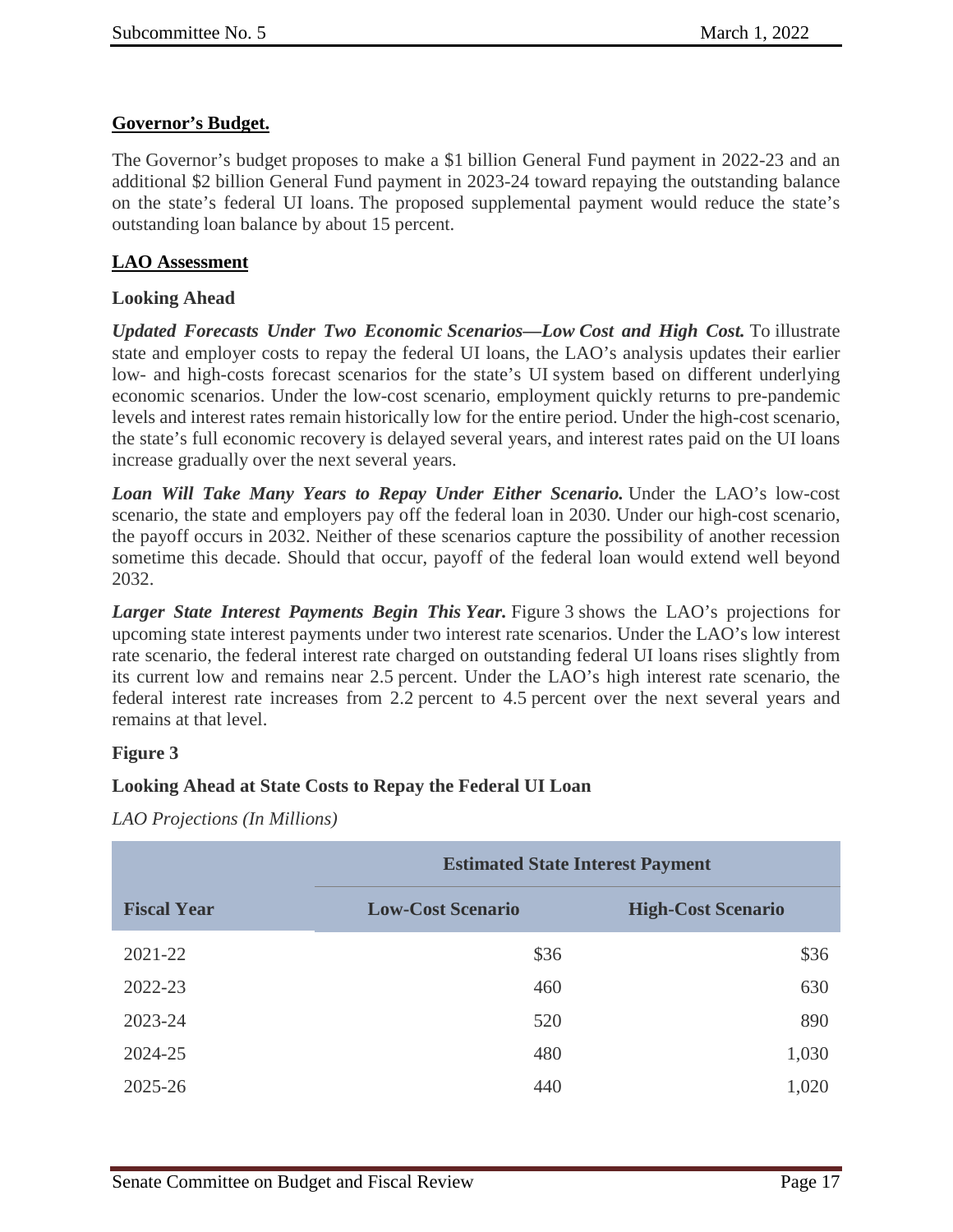| <b>Totals</b> | \$3,000 | \$7,200 |
|---------------|---------|---------|
| 2032-33       |         | 50      |
| 2031-32       |         | 240     |
| 2030-31       | 20      | 430     |
| 2029-30       | 110     | 600     |
| 2028-29       | 210     | 750     |
| 2027-28       | 300     | 880     |
| 2026-27       | 380     | 970     |

Note: low-cost scenario assumes 2.5 percent interest rate, whereas high-cost scenario assumes 4.5 percent interest rate.

UI = Unemployment Insurance.

*\$3 Billion Repayment Would Lower State Interest Costs and Employer Costs...* According to the LAO, the Governor's proposal would reduce the amount of outstanding federal UI loans. As a result, the proposal would reduce state interest costs immediately. The state also would face lower interest payments each year the loan remains outstanding. The LAO estimates that the Governor's proposed \$3 billion payment likely would reduce General Fund interest costs over the repayment period by a total of \$550 million to \$1.1 billion.

*…But Provide No Near-Term Economic Relief to Employers or Workers.* The proposed state payment also would reduce employer costs in the future. In general, the \$3 billion deposit would reduce the amount employers must repay by \$3 billion. However, employers would not benefit from these lower costs for many years. This is because the federal tax increases remain in place until the loan is fully repaid, which would still take several years even with the \$3 billion payment. Further, although the state payment could shorten the number of years that employers pay the increased federal tax rates, employers may see no direct benefit if the payment is too small to reduce the repayment schedule by a full year. (In this case, employers would nevertheless pay the higher federal UI tax rates, but the carryover revenue would instead be deposited into the state UI trust fund. These funds would be available to pay UI benefits in future years.)

*To Provide Immediate Benefit, Legislature Could Instead Provide UI Tax Credits to Businesses.* Should the Legislature instead wish to provide immediate tax relief to employers while the economic effects of the pandemic linger, one option to consider would be to provide employers state UI tax credits to offset the upcoming federal UI tax increase. Tax credits could be designed in various ways to meet the Legislature's policy objectives and priorities.

#### **Suggested Questions**

• What is the Administration's projected date for repaying the UI debt to the federal government?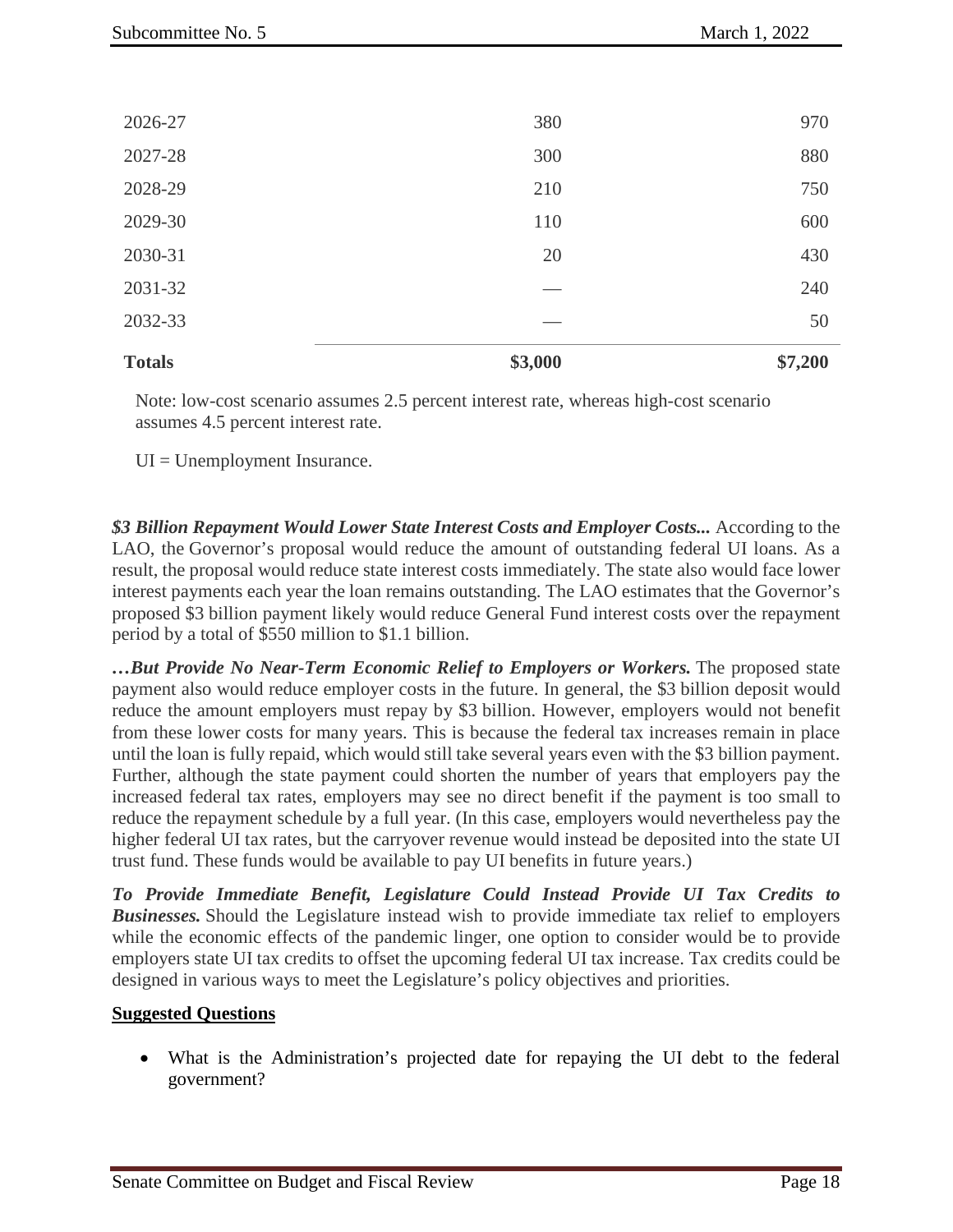• How will the \$3 billion payment benefit small businesses? Will it reduce the amount that they have to pay?

### **Staff Recommendation.** Hold Open.

#### <span id="page-18-0"></span>**Issue 6: Addressing and Preventing Fraud**

### **Background**

Since the surge in pandemic-related California unemployment claims began in March 2020, individuals, news organizations, and law enforcement officials have reported many cases of potential and actual UI fraud. Not surprisingly, the pandemic conditions increased EDD's UI workloads and also resulted in changes to federal UI benefit programs, both of which have created a greater risk of fraud.

*UI Program Procedures.* The EDD administers the UI program, which provides benefits to workers who lose their job due to no fault of their own. The UI program is administered through a combination of federal and state laws and regulations. When completing an initial application, claimants provide basic information regarding their employment history, including the reason they separated from their most recent employer. The EDD uses this information to determine if the claimant lost their job due to no fault of their own and meets other eligibility criteria. Concurrently, the EDD also contacts the claimant's employer to verify the information provided on the application. The UI program is funded by employers, and employers are therefore incentivized to dispute illegitimate claims made by former employees or individuals claiming to be former employees.

The most commonly identified false statement occurs when a claimant fails to report or underreports wages they earned during the duration of the claim. As a result, the claimant receives benefits to which they are not entitled. The EDD identifies these potential false statements through multiple processes, including claim processing, anonymous tips, and most commonly, Benefit Audit Cross-matches. The cross-match process uses wages and new hire information reported by employers quarterly to identify claimants who may have received wages, but did not report them while collecting UI benefits. In the event the EDD identifies a claimant meeting this criteria, the Department may contact the appropriate employer to gather additional information regarding the wages paid to the claimant. If, after reviewing the information provided by the employer, it is found the claimant may have been overpaid, the EDD will issue the claimant a Notice of Potential Overpayment.

*COVID-19 and Unemployment Assistance.* Due to the COVID-19 pandemic lockdown, California's unemployment rate jumped from 4.3 percent in February 2020 to 16.2 percent in April of 2020. By March of 2021, EDD processed more than 22 million claims, including Pandemic Unemployment Assistance (PUA) claims. This equates to more than \$140 billion in unemployment insurance benefits. The scale, scope, and speed of the COVID-19 pandemic is simply unprecedented, and it caught EDD unprepared, as it did nearly all governmental entities.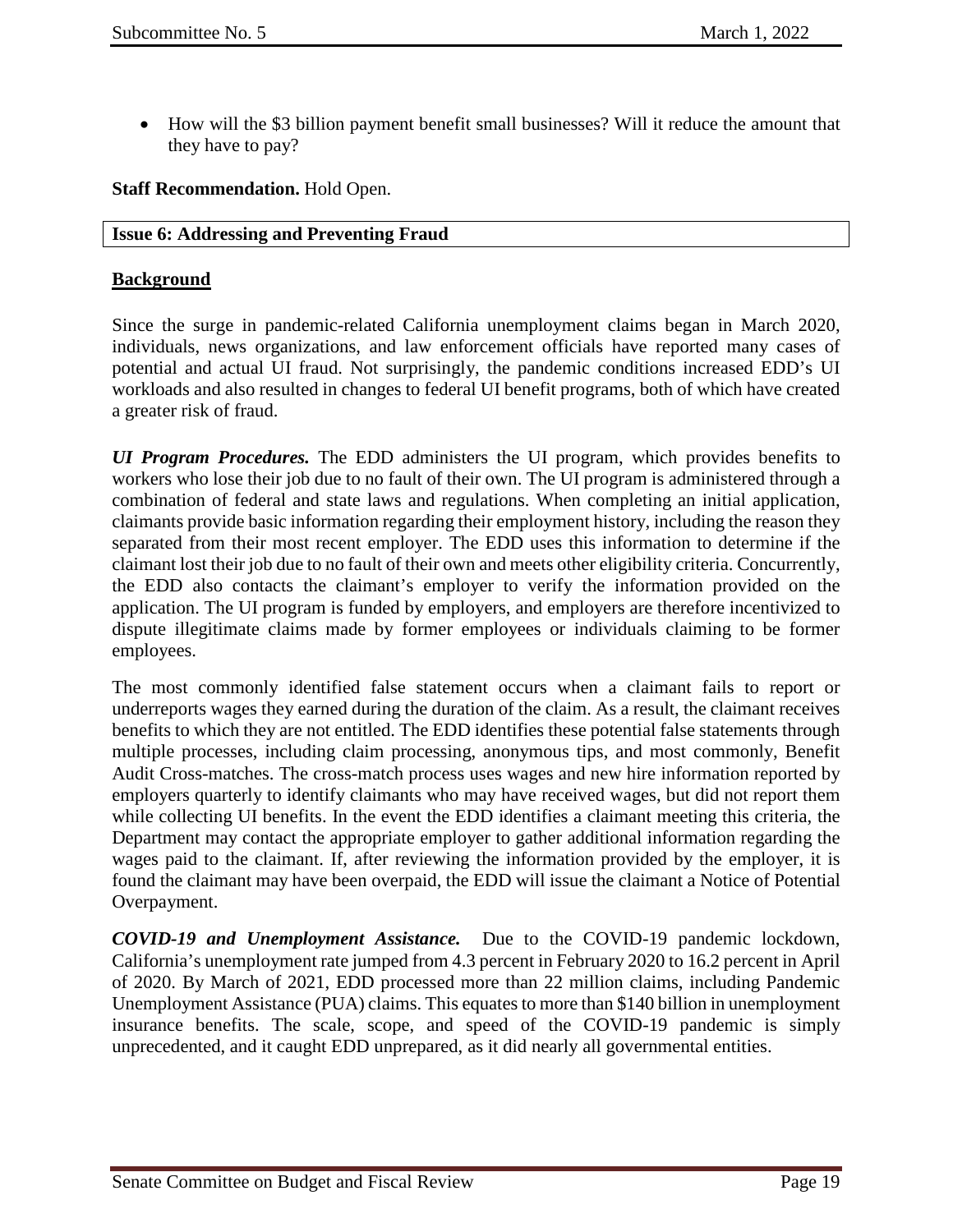# Time Line of Key Events During the Pandemic

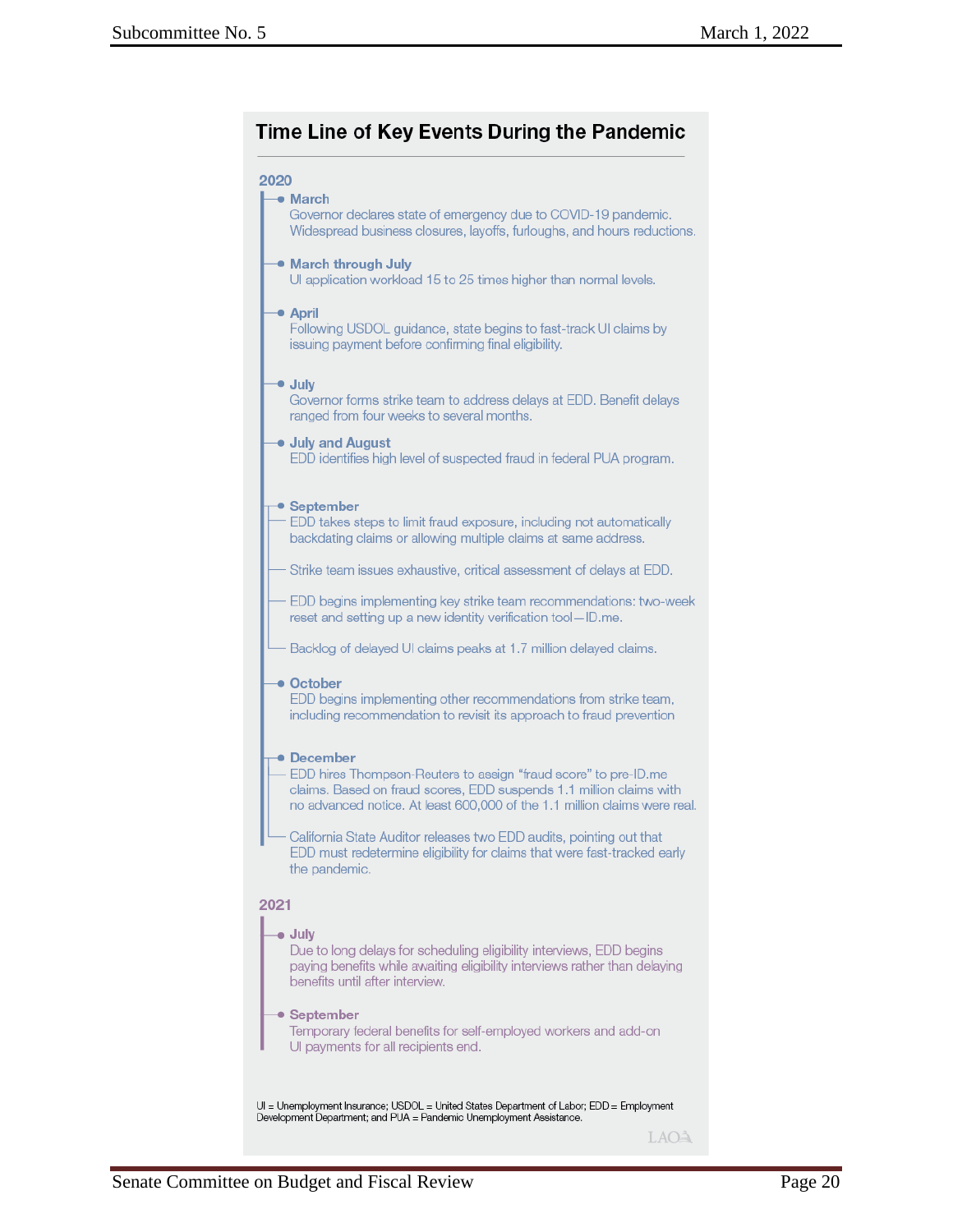# **Timeline of Events.**

EDD faced unique challenges in implementing the federal government's response to the COVID-19 pandemic. On March 27, 2020, the former administration signed the Coronavirus Aid, Relief, and Economic Security (CARES) Act, which extended unemployment insurance benefits to independent contractors through the PUA program. This extension of wage replacement benefits to independent contractors and business owners, which is 100 percent federally funded, was an unprecedented and untried program, and it represented an attempt to provide wage replacement benefits to the broadest range of workers impacted by COVID-19.

Unfortunately, as structured by the federal government, the PUA program did not have sufficient anti-fraud protections in place. Unlike with traditional unemployment insurance benefits, where employer payroll reports to EDD serve as a verification tool of continued unemployment, the PUA program operated entirely on self-attestations. During the Great Recession, the federal government extended no comparable benefit program, and therefore fraud remained negligible.

*Strike Team.* In July 2020, Governor Gavin Newsom created the EDD Strike Team to assess and recommend improvements at EDD. The Strike Team was given 45 days to review the EDD and was led by the Government Operations Secretary Yolanda Richardson and Code for America founder and former U.S. Deputy Chief Technology Officer Jennifer Pahlka. On Saturday, September 19, 2020, the Administration released Recommendations to Set Path for Reform at the Employment Development Department. These recommendations were based off a more comprehensive report titled Employment Development Department Strike Team Detailed Assessment and Recommendations (dated September 16, 2020).

*Curbing Fraud.* In January 2021, the EDD began an analysis of 1.48 million suspicious claims that were suspended until identity or eligibility could be verified. Of those who needed to verify their identity, approximately 37 percent did so and were then cleared to resume obtaining benefits if otherwise eligible, while the others were disqualified and were provided appeal rights. EDD notes that further details will be provided when the full analysis is complete.

The EDD's investigations unit also works with local, state and federal investigators and prosecutors. At the end of April 2021, the Governor's Office of Emergency Services announced the state Task Force on Pandemic Unemployment Assistance Fraud has led to the arrest of 68 suspects and the opening of 1,641 additional investigations. In addition, EDD notes that they have taken the following steps to help curb and address fraud:

- Established partnerships with law enforcement and other states to share data with other jurisdictions to help catch multi-state fraudsters,
- Cross referencing data against law enforcement records,
- Suspending payment to investigate suspicious multiple claims from single addresses,
- Implementing State Auditor recommendations to convene a fraud unit that coordinates fraud prevention and detection, and
- No longer automatically backdating federal PUA claims, a program that was vulnerable to fraud.
- Contracted with Accenture to conduct an evaluation of fraud detection and prevention operations.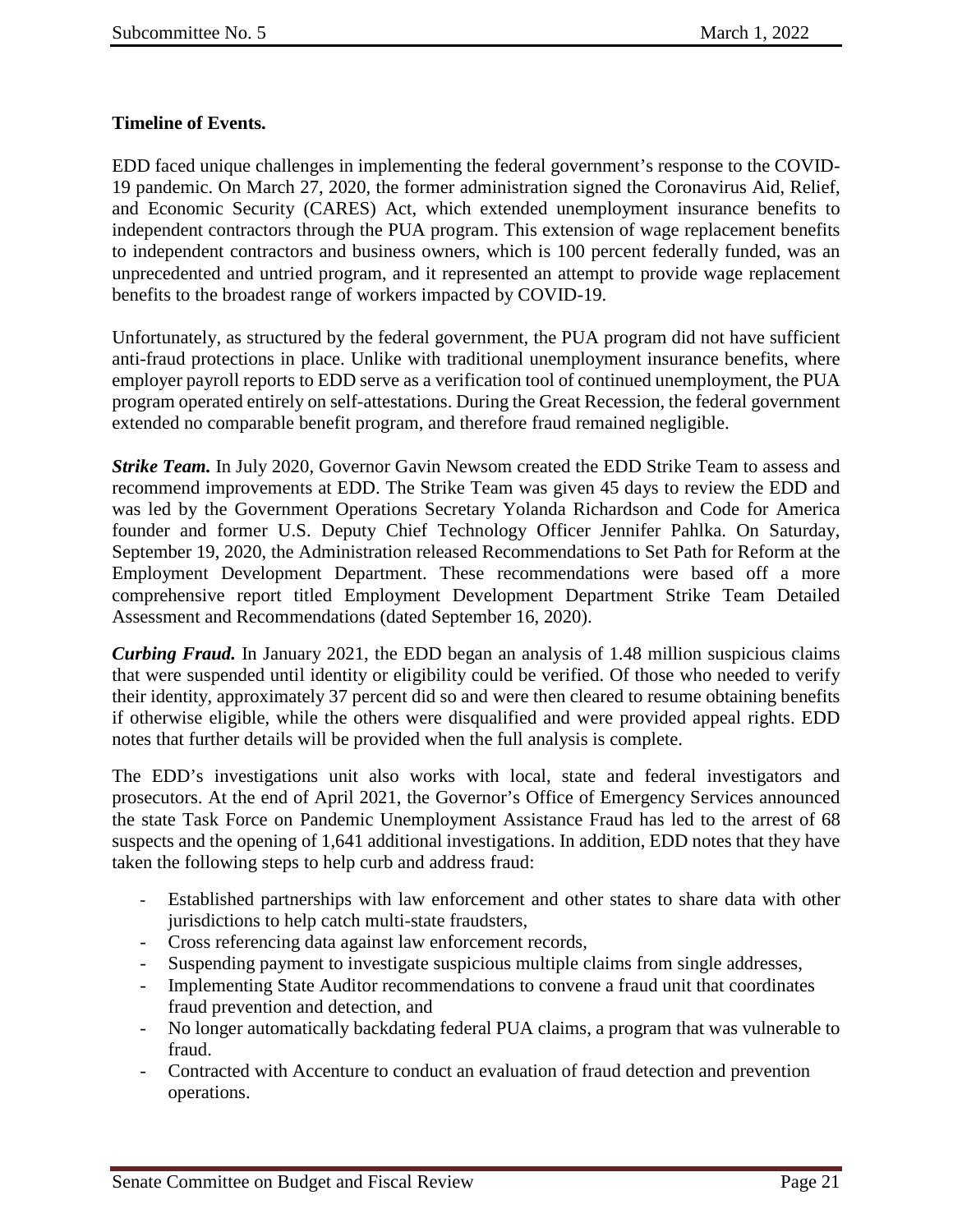# **Figure: Claims Filed and Benefits Paid by Month**



**Summary Stats** 



*California State Auditor (CSA) Recommendations and Progress.* In January 2021, the CSA released two audit reports about EDD's ability to deliver unemployment benefits while preventing fraud and maintaining privacy. As noted in the February 2021 Subcommittee No. 5 hearing, the State Auditor issued 14 recommendations to EDD regarding its operations, all of which EDD agreed to implement.

| <b>Audit Recommendations</b>            |  |
|-----------------------------------------|--|
| <b>Operations Audit Recommendations</b> |  |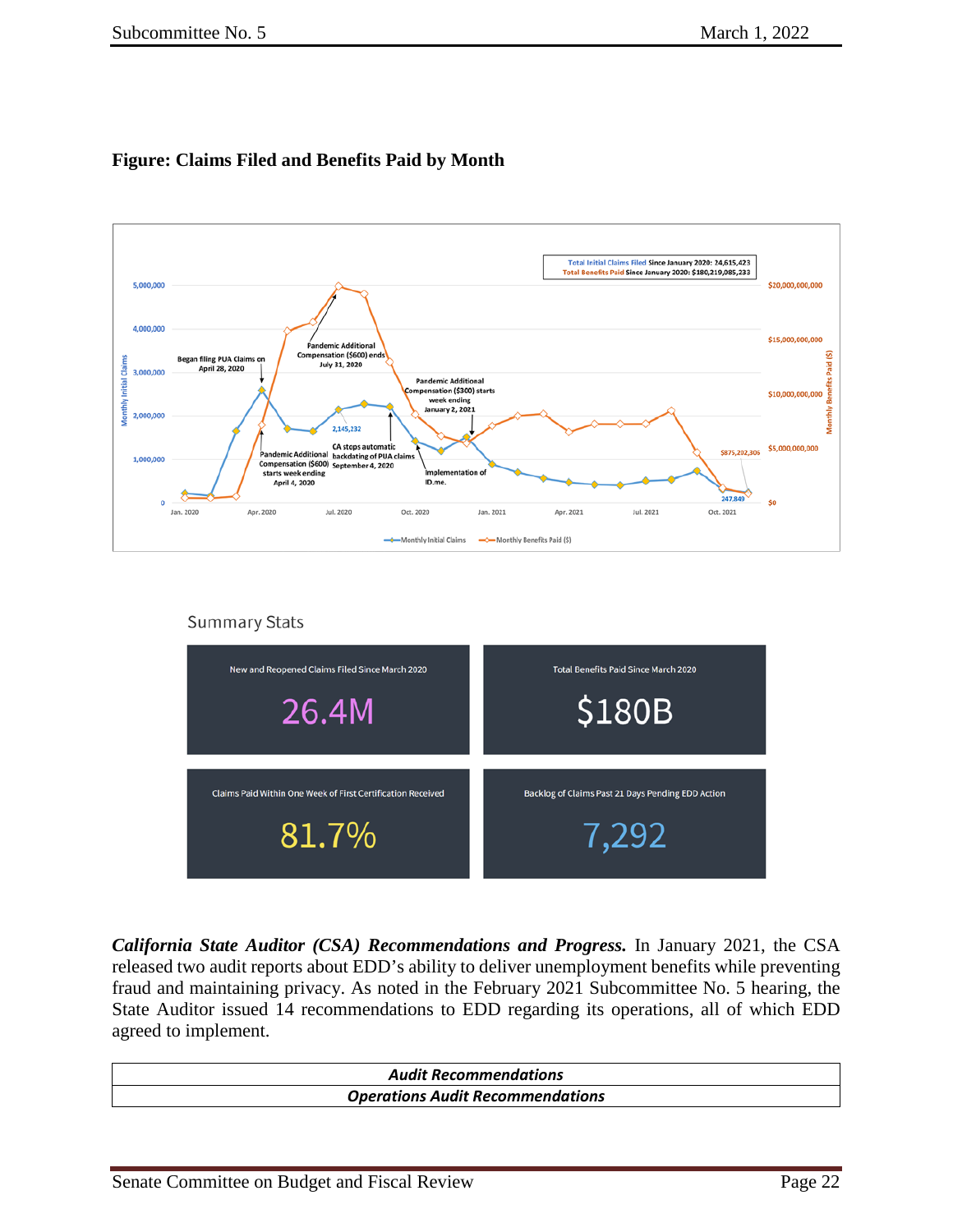| Recommendation                                                                                                                                                                                                                                                                                                                                                                                                                                                       | <b>Status</b>         | <b>Resources</b>                                  |
|----------------------------------------------------------------------------------------------------------------------------------------------------------------------------------------------------------------------------------------------------------------------------------------------------------------------------------------------------------------------------------------------------------------------------------------------------------------------|-----------------------|---------------------------------------------------|
| To provide a more transparent picture of claims in its backlog,<br>by March 2021 EDD should revise its public dashboards to<br>clearly indicate the number of claims that have waited longer<br>than 21 days for payment because EDD has not yet resolved<br>pending work on the claim.                                                                                                                                                                              | Fully<br>Implemented  | Unemployment<br><b>Benefits Data</b><br>Dashboard |
| To ensure that its identity verification processes are as robust as<br>possible, EDD should determine by June 2021 the reasons why<br>claimants cannot successfully complete their identity<br>verification through ID.me and work with its vendor to resolve<br>these problems. EDD should thereafter regularly monitor the<br>rate of successful identity verifications to ensure that it<br>consistently minimizes unnecessary staff intervention.                | In final<br>clearance |                                                   |
| To retain as much automation in initial claims processing as<br>possible, by June 2021 EDD should determine the automation<br>modifications achieved through its emergency processing tool<br>that it can retain and by September 2021 it should make those a<br>permanent feature of its UI Online application.                                                                                                                                                     | In final<br>clearance |                                                   |
| To ensure that it does not delay needed improvements to its IT<br>systems, EDD should, by June 2021, identify the elements of the<br>Benefit Systems Modernization project that can assist it in<br>making timely payments and that it can implement<br>incrementally. It should then prioritize implementing the<br>elements most likely to benefit Californians.                                                                                                   | In final<br>clearance |                                                   |
| To ensure its ability to respond in a timely fashion to<br>fluctuations in its workload, EDD should immediately begin<br>modeling workload projections that account for possible<br>scenarios that would cause a spike in Unemployment Insurance<br>(UI) claims. EDD should plan its staffing around the likelihood of<br>those scenarios, including having a contingency plan for less<br>likely scenarios that would have a significant impact on its<br>workload. | In progress           |                                                   |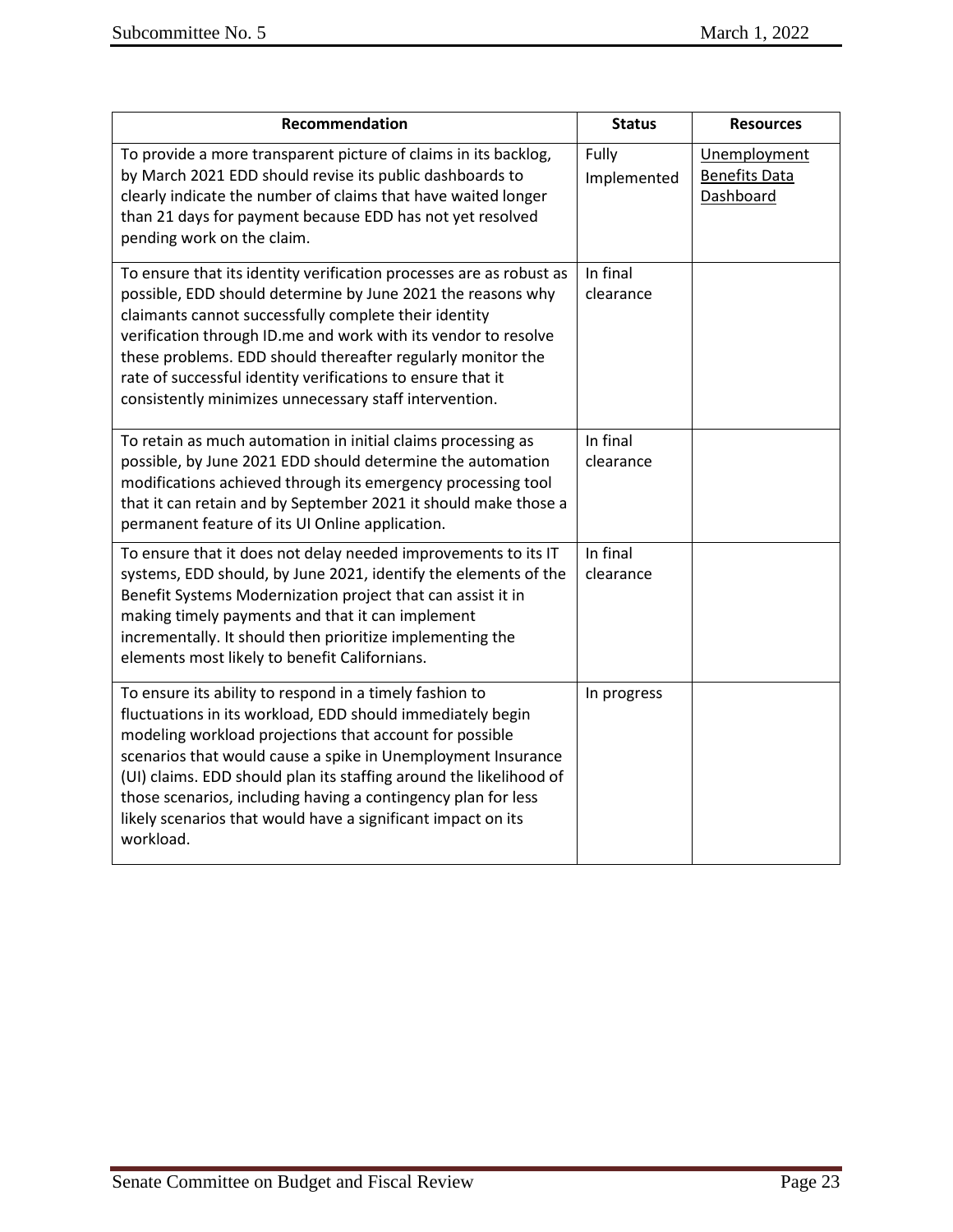| To continue providing timely payment of benefits to<br>Californians in need while also effectively responding to the<br>Department of Labor's directive regarding immediately<br>resuming all eligibility determinations and resolving all<br>suspended determinations, EDD should do the following:<br>Perform a risk assessment of its deferred workloads, including<br>deferred eligibility determinations and retroactive certifications.<br>EDD's assessment should take into account the relative<br>likelihood that it issued payments to ineligible claimants by<br>considering historic overpayment trends as well as the new or<br>altered eligibility requirements the federal government adopted<br>in response to the pandemic. If necessary, EDD should either<br>partner with another state agency or contract for assistance in<br>performing the analysis in support of this assessment. | In progress |  |
|-----------------------------------------------------------------------------------------------------------------------------------------------------------------------------------------------------------------------------------------------------------------------------------------------------------------------------------------------------------------------------------------------------------------------------------------------------------------------------------------------------------------------------------------------------------------------------------------------------------------------------------------------------------------------------------------------------------------------------------------------------------------------------------------------------------------------------------------------------------------------------------------------------------|-------------|--|
| To continue providing timely payment of benefits to<br>Californians in need while also effectively responding to the<br>Department of Labor's directive regarding immediately<br>resuming all eligibility determinations and resolving all<br>suspended determinations, EDD should do the following:<br>Develop a workload plan that prioritizes its deferred workloads<br>based on the risk assessment and determine the staffing and IT<br>resources needed to accomplish the work within expected time<br>frames.                                                                                                                                                                                                                                                                                                                                                                                      | In progress |  |
| To continue providing timely payment of benefits to<br>Californians in need while also effectively responding to the<br>Department of Labor's directive regarding immediately<br>resuming all eligibility determinations and resolving all<br>suspended determinations, EDD should do the following:<br>Hire and train staff as necessary in order to carry out the<br>workload plan.                                                                                                                                                                                                                                                                                                                                                                                                                                                                                                                     | In progress |  |
| To continue providing timely payment of benefits to<br>Californians in need while also effectively responding to the<br>Department of Labor's directive regarding immediately<br>resuming all eligibility determinations and resolving all<br>suspended determinations, EDD should do the following:                                                                                                                                                                                                                                                                                                                                                                                                                                                                                                                                                                                                      | In progress |  |
| The need to pay timely benefits to new or continued<br>1.<br>claimants.<br>Federal expectations about the urgency of the deferred<br>2.                                                                                                                                                                                                                                                                                                                                                                                                                                                                                                                                                                                                                                                                                                                                                                   |             |  |
| work.<br>Any deadlines by which EDD may no longer be allowed<br>3.                                                                                                                                                                                                                                                                                                                                                                                                                                                                                                                                                                                                                                                                                                                                                                                                                                        |             |  |
| to recoup inappropriately paid benefits.                                                                                                                                                                                                                                                                                                                                                                                                                                                                                                                                                                                                                                                                                                                                                                                                                                                                  |             |  |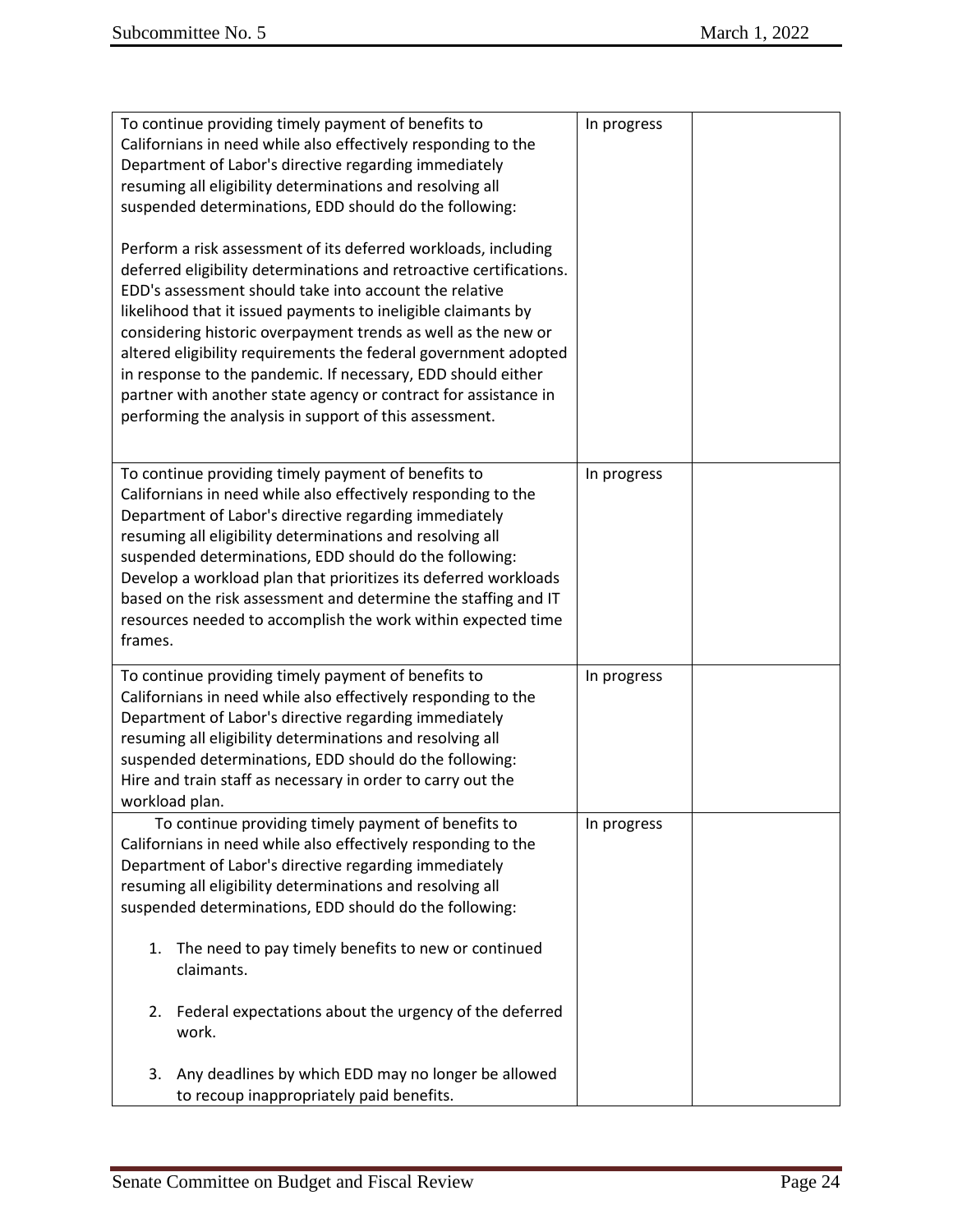| To ensure that it is able to take informed steps to provide better<br>customer service through improved call center performance,<br>EDD should implement a formal policy by no later than May<br>2021 that establishes a process for tracking and periodically<br>analyzing the reasons why UI claimants call for assistance. By no<br>later than October 2021, and every six months thereafter, EDD<br>should analyze these data to improve its call center by doing the<br>following:                                                                                                                                       | In progress           |  |
|-------------------------------------------------------------------------------------------------------------------------------------------------------------------------------------------------------------------------------------------------------------------------------------------------------------------------------------------------------------------------------------------------------------------------------------------------------------------------------------------------------------------------------------------------------------------------------------------------------------------------------|-----------------------|--|
| Identifying and resolving weaknesses or problems with the ways<br>in which it provides assistance to UI claimants through self-<br>service and noncall-center options.                                                                                                                                                                                                                                                                                                                                                                                                                                                        |                       |  |
| To ensure that it is able to take informed steps to provide better<br>customer service through improved call center performance,<br>EDD should implement a formal policy by no later than May<br>2021 that establishes a process for tracking and periodically<br>analyzing the reasons why UI claimants call for assistance. By no<br>later than October 2021, and every six months thereafter, EDD<br>should analyze these data to improve its call center by doing the<br>following:<br>Developing specialized training modules to quickly train its call-<br>center staff on the most commonly requested items with which | In progress           |  |
| callers want assistance.                                                                                                                                                                                                                                                                                                                                                                                                                                                                                                                                                                                                      |                       |  |
| To assess the effectiveness of its call center, by May 2021 EDD<br>should implement a policy for tracking and monitoring its rate<br>of first-call resolution. EDD should review first-call resolution<br>data at least monthly to evaluate whether it is providing<br>effective assistance to callers.                                                                                                                                                                                                                                                                                                                       | In final<br>clearance |  |
| To maximize the number of calls that its staff are able to<br>answer, as soon as possible EDD should add the prerecorded<br>message functionality to its new phone system to advise<br>claimants of their rights and responsibilities after they file their<br>claim with an agent                                                                                                                                                                                                                                                                                                                                            | Fully<br>implemented  |  |
| To provide a more convenient customer experience, as soon as<br>possible EDD should implement those features of its new phone<br>system that allow callers to request a callback from an agent<br>instead of waiting on hold for assistance.                                                                                                                                                                                                                                                                                                                                                                                  | In final<br>clearance |  |

The State Auditor also issued seven recommendations for EDD to implement regarding anti-fraud.

| <b>Anti-Fraud Audit Recommendations</b>                              |  |  |  |  |  |
|----------------------------------------------------------------------|--|--|--|--|--|
| Anti-Fraud Audit Recommendations, as listed in CSA Report 2020-628.2 |  |  |  |  |  |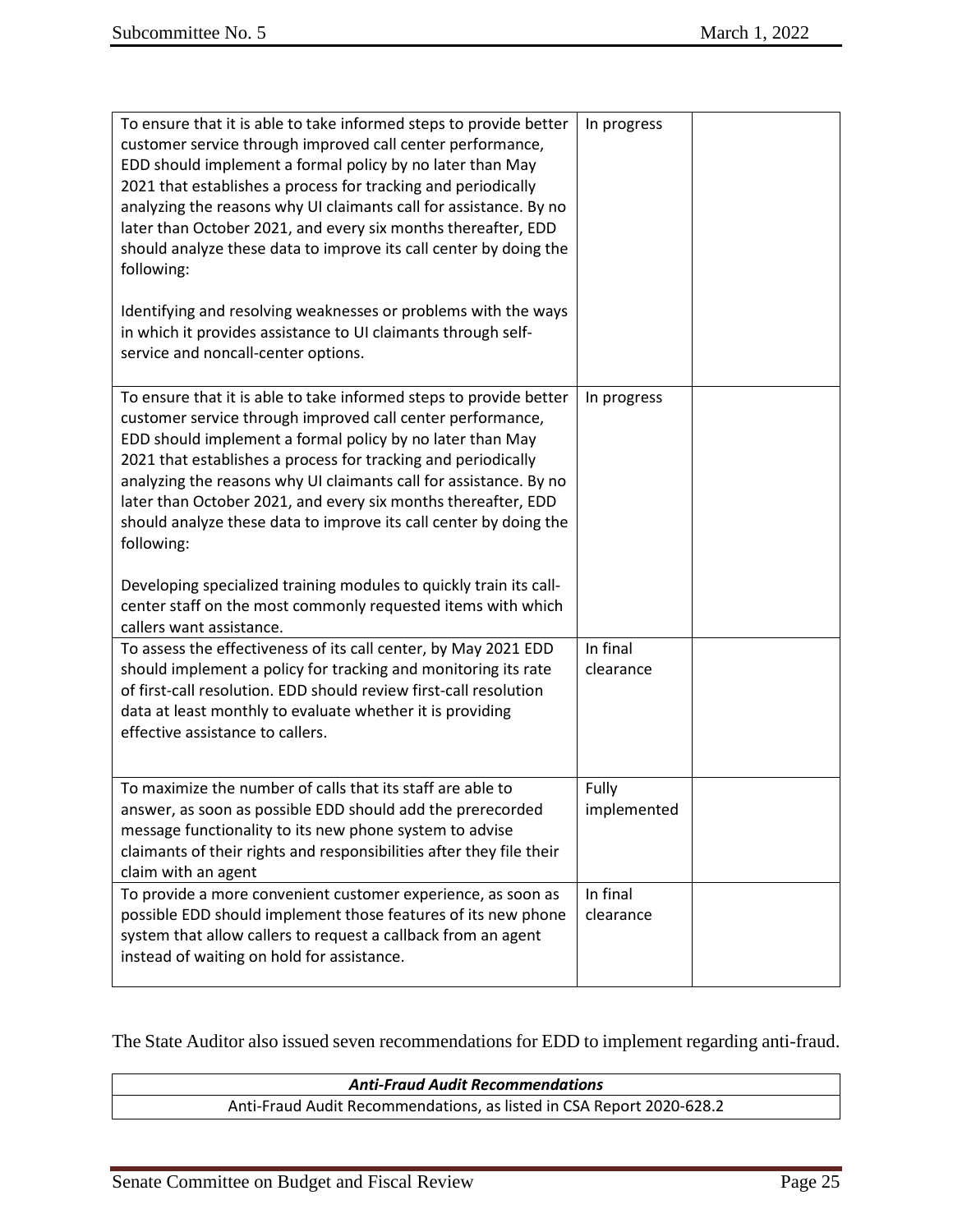| Recommendation                                                                                                                                                                                                                                                                                                                                                                                                                                                                                                                               | <b>Status</b>                        | <b>Resources</b>                           |
|----------------------------------------------------------------------------------------------------------------------------------------------------------------------------------------------------------------------------------------------------------------------------------------------------------------------------------------------------------------------------------------------------------------------------------------------------------------------------------------------------------------------------------------------|--------------------------------------|--------------------------------------------|
| To prepare to respond to victims of identity theft who receive<br>incorrect tax forms, EDD should, by mid-February 2021, provide<br>information on its website and set up a separate email box for<br>such individuals to contact EDD and receive prompt resolution.                                                                                                                                                                                                                                                                         | Fully<br>implemented                 | <b>Form 1099G</b><br>Information<br>Center |
| To ensure that it reviews each account that Bank of America<br>reports to it as suspicious or potentially fraudulent, by February<br>2021, EDD should establish a centralized tracking tool that allows<br>it to review and stop payment on claims, as appropriate. EDD<br>should use this tool to monitor its own internal decisions and<br>track whether the claimant responds to its requests for identity<br>information and should, therefore, have their account unfrozen.                                                             | Submitted to<br><b>State Auditor</b> |                                            |
| To ensure that its recession planning encompasses its fraud<br>prevention efforts, EDD should identify the fraud prevention and<br>detection efforts it can adjust during periods of high demand for<br>UI benefits. It should ensure that it accounts for all probable<br>consequences of the adjustments and design procedures that<br>appropriately balance the need to provide prompt payment<br>during a recession with the need to guard against fraud in the UI<br>program.                                                           | In progress                          |                                            |
| To ensure that it provides appropriate assistance to victims of<br>identity theft who report fraud through its online fraud reporting<br>portal, EDD should, by March 2021, establish a working group to<br>coordinate the work needed to resolve each complaint of identity<br>theft, make decisions about staffing levels necessary, and add<br>staffing to accomplish the work.                                                                                                                                                           | Fully<br>implemented                 |                                            |
| To ensure that it provides legitimate claimants with benefits but<br>does not pay benefits related to fraudulent claims, EDD should<br>immediately obtain from Bank of America a comprehensive list of<br>claimants' accounts that are frozen. EDD should immediately<br>thereafter evaluate the list-including considering using ID.me to<br>verify claimants' identities-to identify accounts that should be<br>unfrozen. By March 2021, it should direct Bank of America to take<br>action to freeze or unfreeze accounts as appropriate. | Fully<br>implemented                 |                                            |
| To ensure that it maintains a robust set of safeguards against<br>fraud, EDD should, by March 2021, designate a unit as<br>responsible for coordinating all UI fraud prevention and<br>detection. EDD should assign that unit sufficient authority to<br>carry out its responsibilities and align the unit's duties with the<br>US Government Accountability Office's framework for fraud<br>prevention.                                                                                                                                     | Submitted to<br><b>State Auditor</b> |                                            |
| To ensure that it maintains a robust set of safeguards against<br>fraud, EDD should, by May 2021, develop a plan for how it will<br>assess the effectiveness of its fraud prevention and detection<br>tools.                                                                                                                                                                                                                                                                                                                                 | In final<br>clearance                |                                            |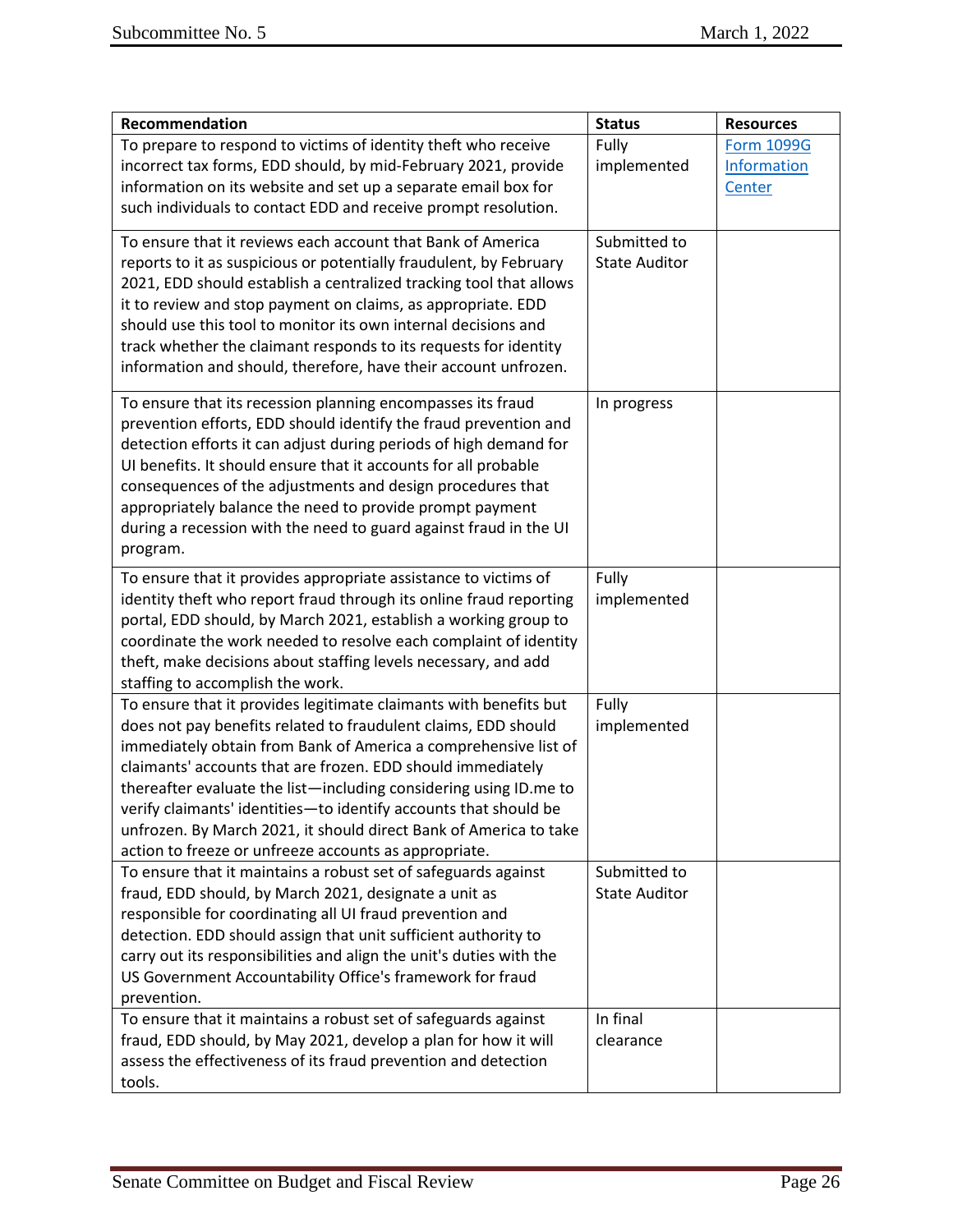With the demand of customer needs for online services and making systems available 24 x 7 as well as the need to work remotely and recommendations from the Strike Team and CSA for implementing digital technologies, the EDD expanded its reliance on IT and automation. In addition to the cybersecurity risk that must be managed, the EDD experienced an unprecedented scale of cyber-attacks and fraud against the EDD systems.

*Benefits System Modernization (BSM) Project.* The 2020 Budget Act included \$46 million and 147.5 positions funding equally by the General Fund and Unemployment Disability Fund, and a redirection of \$3.1 million and 19 positions in 2020-21 for the BSM project. These resources began the multi-year implementation of an integrated and secure benefits system for unemployment, disability or paid family leave benefits. The BSM solution was intended to modernize the EDD's benefit systems by implementing a single, integrated benefit system that provides customers and staff a consistent, single portal into the EDD's services while being more agile and responsive for deployment of enhancements and lowering overall maintenance costs.

Pursuant to the September 2020 Strike Team report recommendations, EDD placed the BSM project temporarily on hold. On May 4, 2021, EDD announced a redesigning of the BSM, which would take into account lessons learned from the pandemic as well as new software technology that has since become available. For example, EDD notes that the BSM project was first designed based on demand levels from the Great Recession, which peaked at 3.8 million claims in a year, compared to 20 million claims during the pandemic. EDD notes that they will leverage work already done on the BSM, including an inventory of business rules and processes in the state unemployment insurance, disability insurance and paid family leave programs, and incorporate the information in a new project moving forward. EDD notes that they are working with the Department of Technology and the Office of Digital Innovation to help modernize the claimant process. The 2021 Budget Act included \$11.8 million one-time to refocus and review project.

*Vendor Contracts.* According to EDD, based on the findings of the report, the EDD took immediate action to implement the recommendations by contracting with vendors to shore up the vulnerabilities within the IT systems with a focus on more efficient claim processing, fraud risk mitigation and detection and identity management. This included contracts that provide critical services for the benefit payments process such as:

- Fraud Prevention and Detection
- Identity Management
- Security Services for IT Systems
- Support for Pandemic Programs
- Customer Experience
- Parallel Modernization for IT Systems
- License Maintenance for Legislative Tracking, Workshare, and AskEDD
- Document Upload Functionality
- Reporting Tool Software
- Testing Consultants
- Disaster Recovery Solution

*UI Command Center Division (UICCD).* In an effort to optimize program performance and enhance the customer experience, the EDD established the UICCD in January 2021 in a limited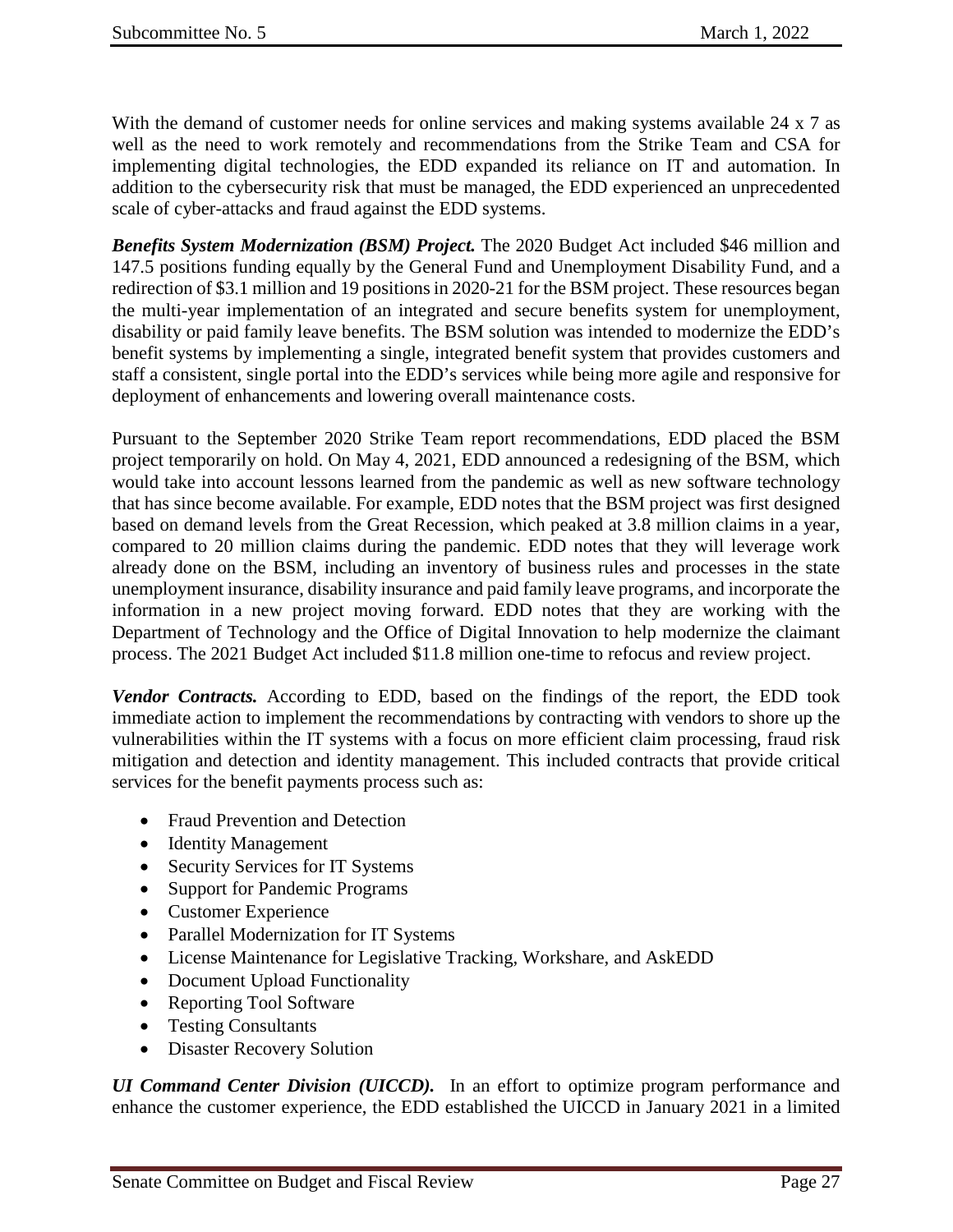capacity to begin centralizing and providing oversight of the workload planning and staff resource allocations for the Unemployment Insurance (UI) Branch. The UICCD's primary functions are forecasting future UI workload volumes, quality assurance management, enhance customer experience, and staffing levels needed to meet performance objectives. Prior to the establishment of the UICCD, workload management activities and the management of the contact centers were fragmented across the four divisions within the UI Branch, resulting in workload oversight inefficiencies, impacting timely communication to staff and managers, delaying workload distribution, and overall, drastically impacting the UI program's performance. Managers and supervisors who provide workload management and resource management did not have the bandwidth to strategically assess workload distribution and anticipate workload at a holistic and centralized branch level. The distribution of workload at the field office level is granular and often impacts workload assignments made by other offices, therefore, creating inefficient utilization of UI resources.

*Information Technology Branch (ITB).* The ITB provides leadership and direction to its internal and external customers in the use of technology, and ensures a secure technology infrastructure for the EDD. This includes project planning, policy development, system maintenance, support, operations, and oversight of automated solutions within EDD. The ITB focuses on the identification, development, and deployment of new technologies in an enterprise architecture that leverages technology to meet these needs. In partnership with EDD's UI Branch, the ITB is responsible for providing EDD customers the technology and systems to file benefit claims and access other services through online systems like Unemployment Insurance Online.

*Assembly Bill (AB) 110 (Petrie-Norris), Chapter 511, Statues of 2021.* AB 110 requires the Department of Corrections and Rehabilitation (CDCR) to provide the names, known aliases, birth dates, Social Security Numbers, and the booking date and expected release date, if known, of current incarcerated individuals to the EDD for the purposes of preventing payments on fraudulent UI claims. AB 110 requires EDD to complete any necessary system programming or automation to monitor CDCR's inmate data and prevent payments on fraudulent UI claims by the earliest feasible date, but not later than September 1, 2023.

To implement AB 110, EDD would establish an automated system to identify an individual's incarceration status to prevent and deter fraud. Deploying an automated solution would require a one-time cost of approximately \$3.0 million to document business requirements, complete development, conduct testing, and comply with California Department of Technology Project Approval Lifecycle requirements.

EDD will use existing funds for deployment activities that occur in 2021-22. This new technical solution would require an ongoing cost of approximately \$720,000 annually for maintenance and support. The EDD would also incur administrative costs to support this effort.

In the event an individual is disqualified and appeals the EDD's decision, staff would process the appeal and represent the Department at an appeals hearing, as appropriate. The costs to process and administer appeals would depend on the number of appeals filed, however, they are expected to be minimal.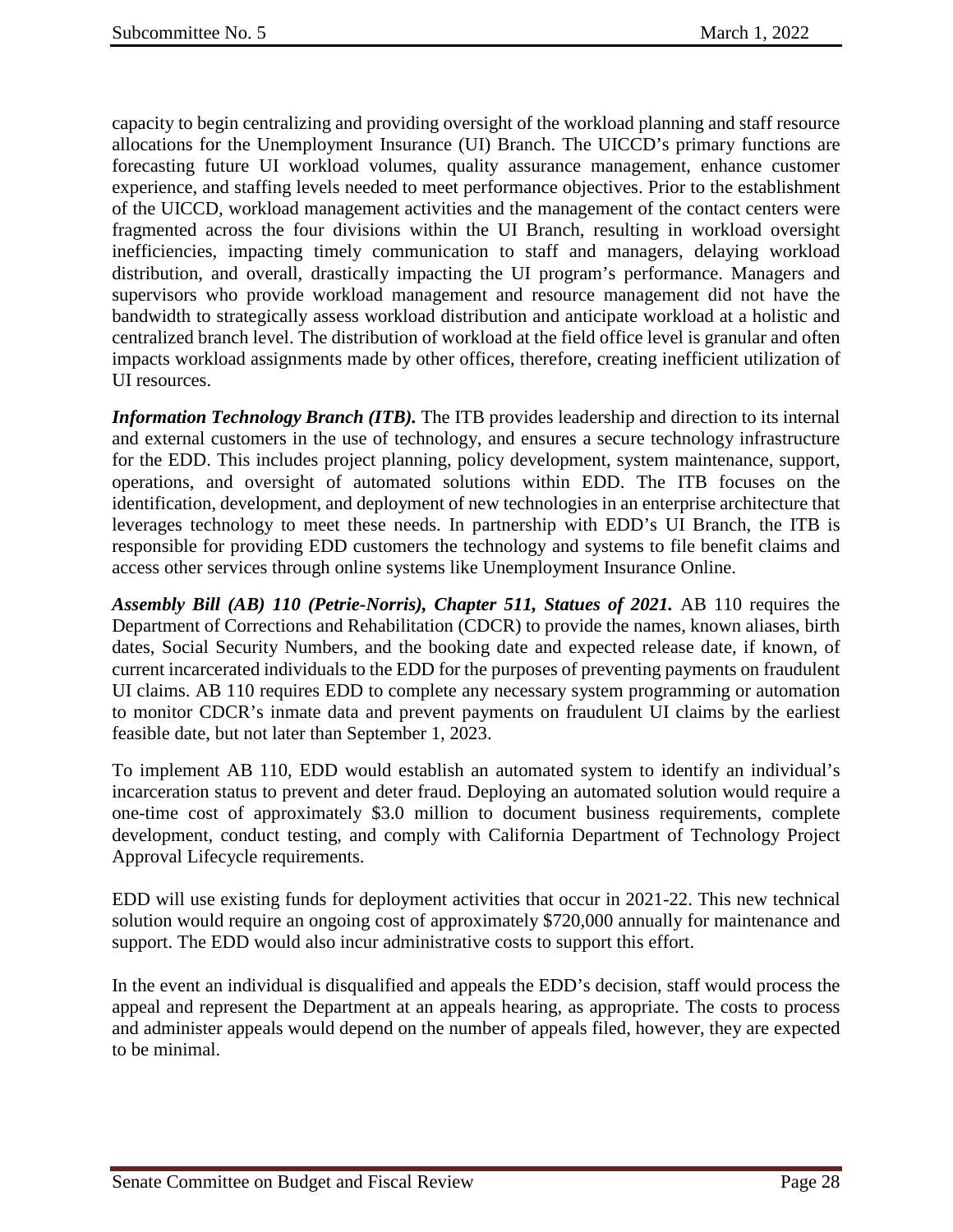Assembly Bill (AB) 397 (Mayes and Chiu) Chapter 516, Statutes of 2021. AB 397 is regarding the disqualification notice for unemployment insurance (UI) benefits. An individual may be disqualified from receiving UI benefits if they are found to have knowingly provided false information or withheld information in the pursuit of those benefits. Prior to disqualifying an individual from receiving benefits due to a false statement, AB 397 requires the EDD to provide notice and allow a claimant to dispute the potential disqualification. The claimant has 3 to 10 days to respond, as applicable. AB 397 requires EDD to make the necessary changes to its forms and information technology systems by September 1, 2022.

Currently, claimants can contact the EDD by phone to clarify an issue on their claim forms, and EDD's online benefit portal also includes a dedicated option to notify the EDD of potential mistakes. If an issue is not corrected before EDD identifies an eligibility issue, claimants can also respond to the Notice of Potential Overpayment or provide information as part of the eligibility determination interview process, as appropriate. These opportunities are available prior to a formal eligibility determination and disqualification. In addition to those avenues, the EDD can reverse a decision as part of the pre-appeal review process if the claimant provides contrary evidence of the unknown facts.

By requiring a more explicit notice for any applicable potential disqualification, and identifying a specific response timeframe, this law will result in a more robust eligibility determination process. An explicit notice would raise further awareness of the potential eligibility issue identified and encourage claimants to respond with information that could clarify the claim record.

To implement AB 397, the EDD would revise its notices to provide more information related to the false statement or misrepresentation, and provide claimants with an opportunity to respond. The Department would develop business requirements, complete development, conduct testing, comply with California Department of Technology Project Approval Lifecycle requirements and deploy new programming to its legacy information technology systems to accept, store, and utilize information provided by claimants. The EDD estimates requiring approximately \$1,029,000 to implement AB 397. The Department will use existing funds for implementation activities that occur in 2021-22. AB 397 provides EDD until September 1, 2022 to make these revisions. In addition to these one-time costs, the Department would also incur ongoing costs to mail forms and process claimant responses as appropriate, which would depend on the associated workload volumes.

*EDD Information Security.* EDD is continuously audited by control agencies such as Department of Labor (DOL), Internal Revenue Services (IRS), CA State Auditors, CA Department of Military, CA Department of Technology (CDT), and other internal/external required audits. Prior to the COVID-19 pandemic, the EDD had audit findings that dated as far back to 2016 that were not remediated. Most recently, EDD has accrued over 40 additional findings including business operational issues as a result of an independent security assessment and audit in 2020. According to EDD, the inability to address audit findings timely is due to the lack of resources, ineffectiveness of the current ITB structure of siloed security lines of business and lack of appropriate tools.

## **Governor's Budget.**

The Governor's budget proposes \$133.9 million (\$121.2 million General Fund) in limited-term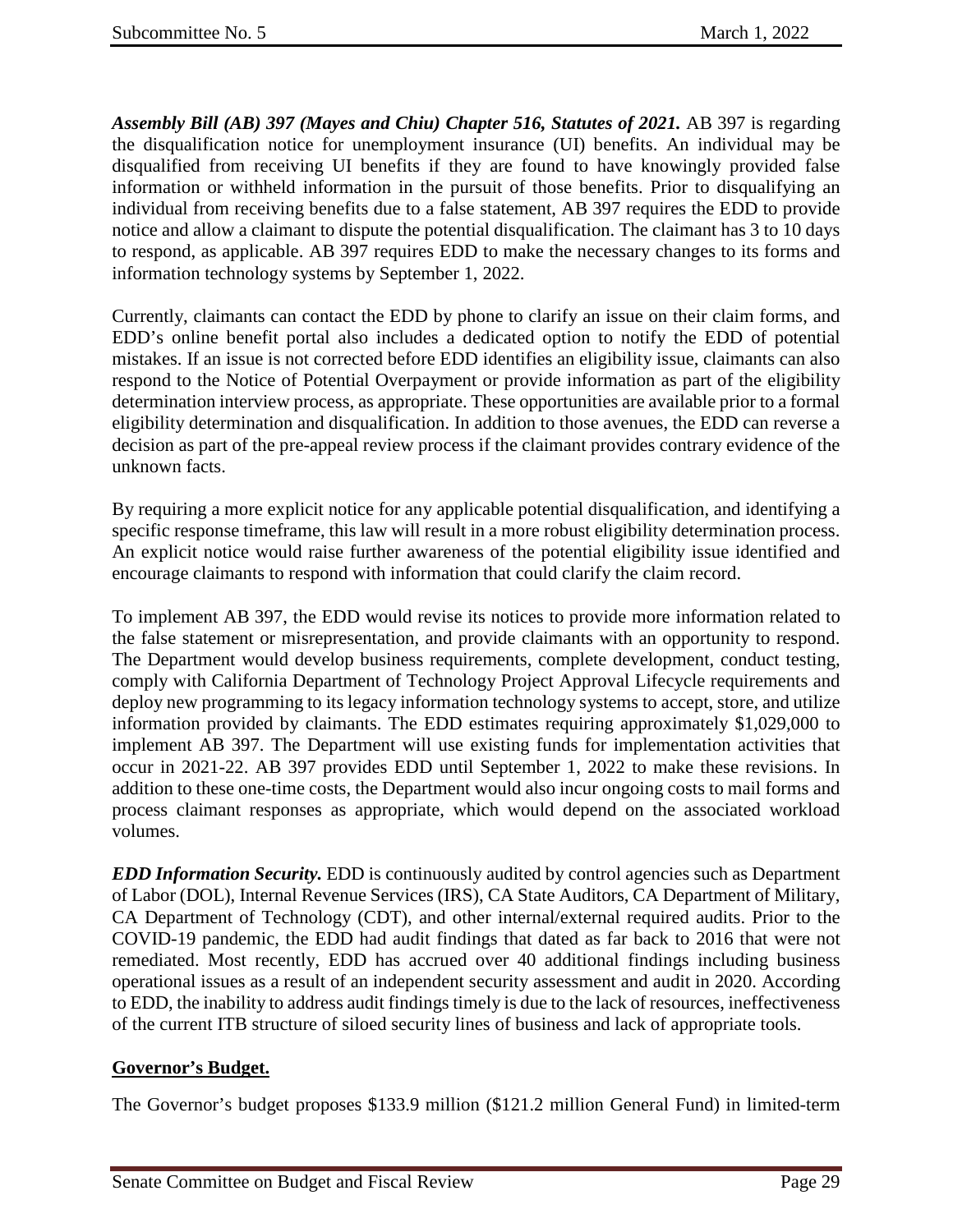resources to continue supporting EDD's development of IT systems, improve service for claimants, and protect the state from fraud, while EDD identifies longer-term plans. These expenditures include the following proposals:

- **Continuing Vendor Contracts**. The Governor's budget proposes \$96.3 million (\$86 million General Fund) in 2022-23 and \$45.1 million (\$36.8 million General Fund) for 2023-24 and 2024-25 to continue benefit service contracts that include essential document upload services, claims review, testing consultants for EDD products, as well as fraud prevention services. The six fraud-related contracts are:
	- o *Automated Batch Review.* Thompson Reuters software tool used to flag potentially fraudulent claims. Same tool used in January 2021 to suspend 1.1 million claims.
	- o *Identity Risk Analytics.* Thompson Reuters software contract to allow EDD to review new UI claims daily instead of weekly. Aim of more frequent review is to stop fraud.
	- o *Identity Verification.* Extension of state's existing contract with ID.me.
	- o *Website Managed Security Services.* Expanding an existing statewide partnership with Akamai to detect and prevent organized, automated cyber-attacks—known as "bot attacks"—that could disrupt or disable EDD's benefit application website.
	- o *Business Intelligence Competency Center Consulting.* Consulting contract with Executive Information Systems to improve reporting of potentially fraudulent activity and cross-matching that data with Department of State Hospitals patient data or California Department of Corrections and Rehabilitation records.
	- o *Fraud Services.* Rehiring Accenture to continue advising EDD on how to identify and prevent future fraud.
- **Information Technology Branch Technology Modernization**. The Governor's budget proposes \$23.5 million General Fund and 122 positions for three years to maintain and improve benefit system usability to better serve claimants and remain hardened against fraud.
- **Cyber Security Resilience and Instrumentation**. The Governor's budget proposes an increase \$10.2 million General Fund in 2022-23, and \$6.1 million General Fund in 2023- 24 and 2024-25, and 29.0 positions, for cybersecurity resources to assist with fraud mitigation and to improve cybersecurity and suspicious event monitoring, response, and resiliency. This proposal includes funding for cybersecurity, enhancements, suspicious activity monitoring tools, and staff training and is necessary to proactively address cybersecurity vulnerabilities, threats and security findings, implement technology to mitigate benefit fraud, meet the increasing need in cyber risk management, and strengthen the EDD cybersecurity posture.
- **UI Command Center Division (UICCD)**. The Governor's budget proposes \$2.1 million General Fund and 10 positions for three years for a UI Command Center that centralizes UI branch management, supports UI data analytics, and enhances training to improve customer service.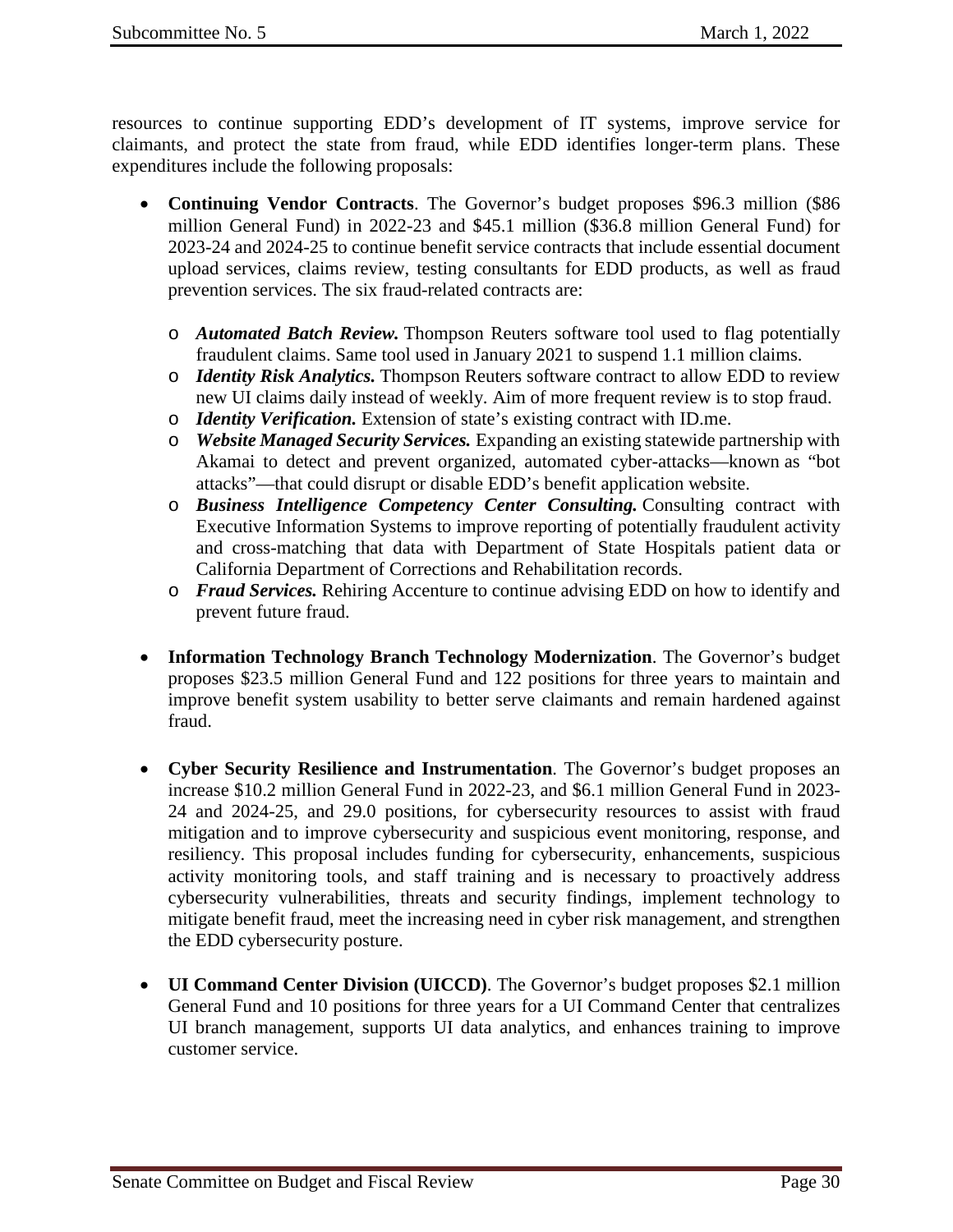- **AB 110-Fraudulent Claims for Unemployment Compensation Benefits: Inmates.** \$2,199,000 EDD Contingent Fund and 4.6 positions in 2022-23, \$934,000 and 3.6 positions in 2023-24, and \$720,000 and 3.5 positions in 2024-25. These resources will be used to administer provisions of AB 110 that was recently chaptered.
- **AB 397-Unemployment Insurance: Benefits: Disqualification: Notice.** The budget includes \$241,000 EDD Contingent Fund and one position in 2022-23. These resources will be used to administer provisions of AB 397 that was recently chaptered.

# **Legislative Analyst's Office Assessment and Recommendations on Assessing Proposals to Address Unemployment Insurance Fraud**

*Striking a Balance Between Fraud Prevention and Program Access.* State employment insurance programs must balance the need to prevent fraud with the priority to delivery payments in a timely and straightforward manner. State agencies also have a responsibility to protect the privacy of the constituents they serve. Eliminating all fraud is infeasible. Moreover, attempting to eliminate all fraud necessitates onerous eligibility standards and a lengthy, time-consuming application process. On the other hand, although a program without fraud controls would be quick and simple, such a system would expose the state and employers to substantial financial risk. Given the importance of UI payments to workers, the economy, and the state during economic downturns, EDD's policies and practices should be regularly reviewed by the Legislature and administration to be sure the state is striking a workable balance that manages fraud while providing prompt and straightforward payments to eligible workers.

*State Already Set up ID.me, Providing Substantial Protection Against Fraud…* EDD's implementation of ID.me during the pandemic has had two major benefits: (1) with ID.me in place, the department now can automate more claims so fewer are redirected to the time-consuming manual review process; and (2) fraudulent actors using stolen identity information are no longer able to successfully claim benefits. With ID.me now in place, EDD has taken steps to substantially limit opportunities for fraud while also addressing the manual review bottleneck that caused the backlog during pandemic.

*…But ID.me Has Come Under Scrutiny in Recent Days.* The state hired ID.me to confirm workers' identities using so-called "one-to-one" face matching; that is, when a computer algorithm matches the photo or video submitted by the worker to the worker's identification card. In February 2022, the company CEO admitted to misleading ID.me clients: Although ID.me uses one-to-one matching to confirm identity, the company also made so-called "one-to-many" matches without their client's knowledge. One-to-many matches scan one person's face against large databases and therefore could help identify fraudulent actors who claim multiple benefits. However, privacy experts warn that these matching systems are prone to error, suffer from systematic racial bias, and have the potential to be misused. In light of this scrutiny, the Internal Revenue Service recently called off its planned adoption of ID.me for tax filing.

*New Anti-Fraud Proposals No Longer Needed and Run Counter to Strike Team Recommendations.* Moving forward at this time with additional layers of fraud protection is not necessary because (1) recent fraud was concentrated in temporary federal benefit programs that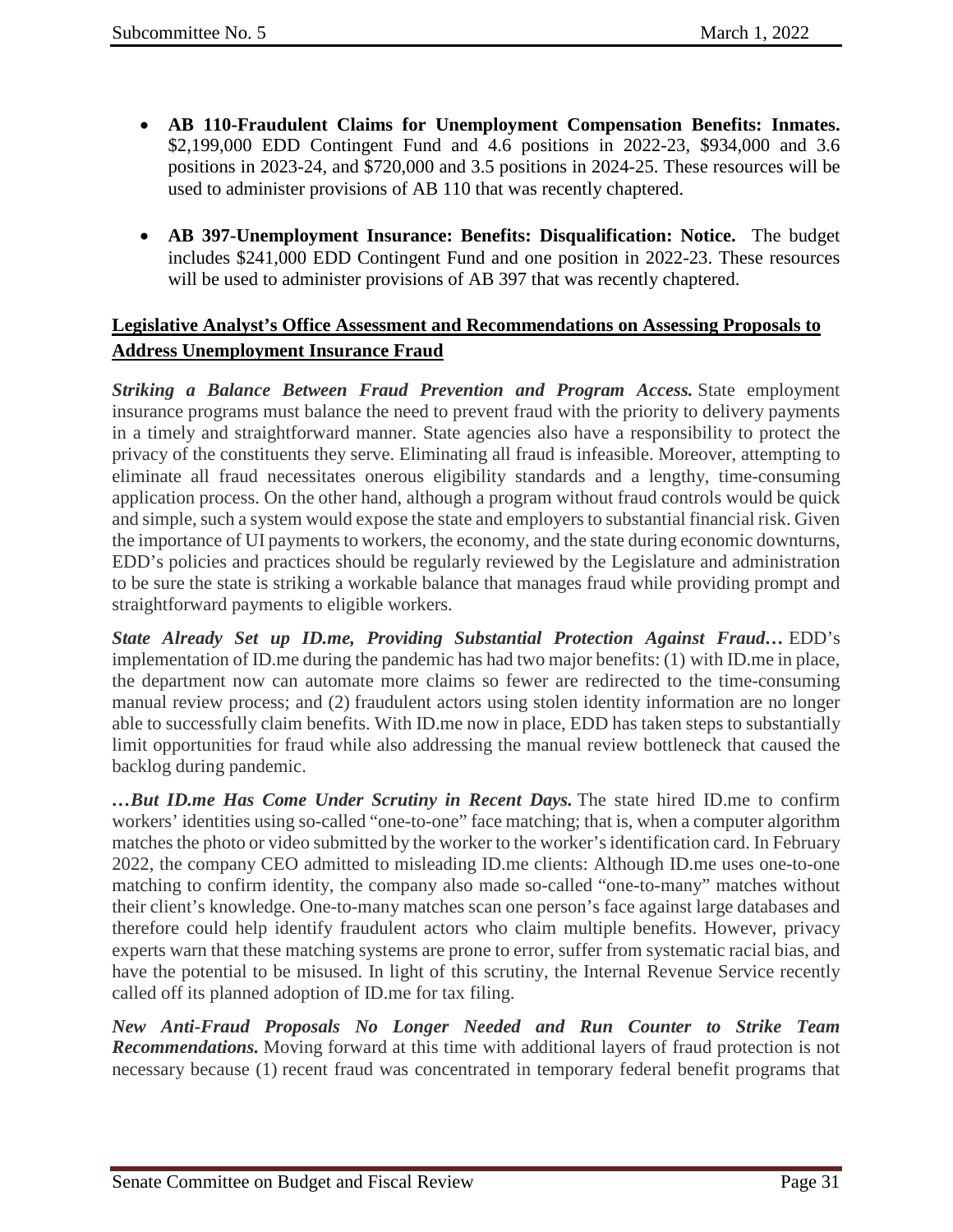have now ended, (2) recent fraud in the state's regular UI program appears to have been minimal, and (3) adopting additional fraud protection now runs counter to the strike team recommendations.

- *Recent Fraud Concentrated in Temporary Federal Benefits That Have Ended.* Figure 3 shows the administration's estimate of suspicious or confirmed UI benefit fraud that occurred during the pandemic. The vast majority of fraud occurred in the temporary federal programs that now have ended. According to the Administration, \$18.7 billion (94 percent) of UI benefit fraud may have occurred in the federally funded PUA program, while EDD suspects \$1.3 billion (6 percent) in state UI benefits fraud.
- *Administration's Estimates of Fraud in State UI Benefits Likely Significantly Overstated.* The \$1.3 billion estimate of fraud in the state UI benefits program likely is overstated. EDD counts state UI claims as fraudulent if a worker did not confirm their identity when EDD requested additional documentation or verification. Yet there are several reasons why workers with legitimate claims may not have followed up with EDD. Many of the suspected fraudulent claimants already had run out of benefits, meaning legitimate claimants would have had little reason to log in to confirm their identity. Other claimants may have given up in frustration after trying unsuccessfully to send requested documentation to EDD. While widespread frustration and an inability to contact EDD are problematic for other reasons, the claims from this group of workers did not represent fraudulent activity so including them contributes to the overstatement. Another estimate of likely fraud in the state's program (based on findings in the administration's strike team report) suggests that state UI fraud during the pandemic could be much smaller just \$100 million in fraud out of \$35 billion in benefits paid. (The small red area represents this smaller likely fraud estimate.) Given that relatively little fraud seems to have targeted the state's regular UI program, new, additional layers of fraud prevention are not needed.
- *Runs Counter to Key Strike Team Recommendation.* Moving forward at this time with new, additional layers of fraud protection also would move the department further out of balance by again prioritizing fraud elimination at the expense of prompt and straightforward payments. To ensure that an anti-fraud emphasis does not come at the expense of prompt and straightforward payments, the strike team recommended that new anti-fraud proposals must be supported by data and take into consideration how the new protocols might impact legitimate claimants. The department's use of the Thompson Reuters software to suspend 1.1 million claims, of which at least 600,000 were legitimate, raises concerns that EDD has not internalized the strike team's fraud-related recommendations. Moving forward with this contract and others therefore runs counter to the administration's own assessment and recommendations and would move the department further out of balance.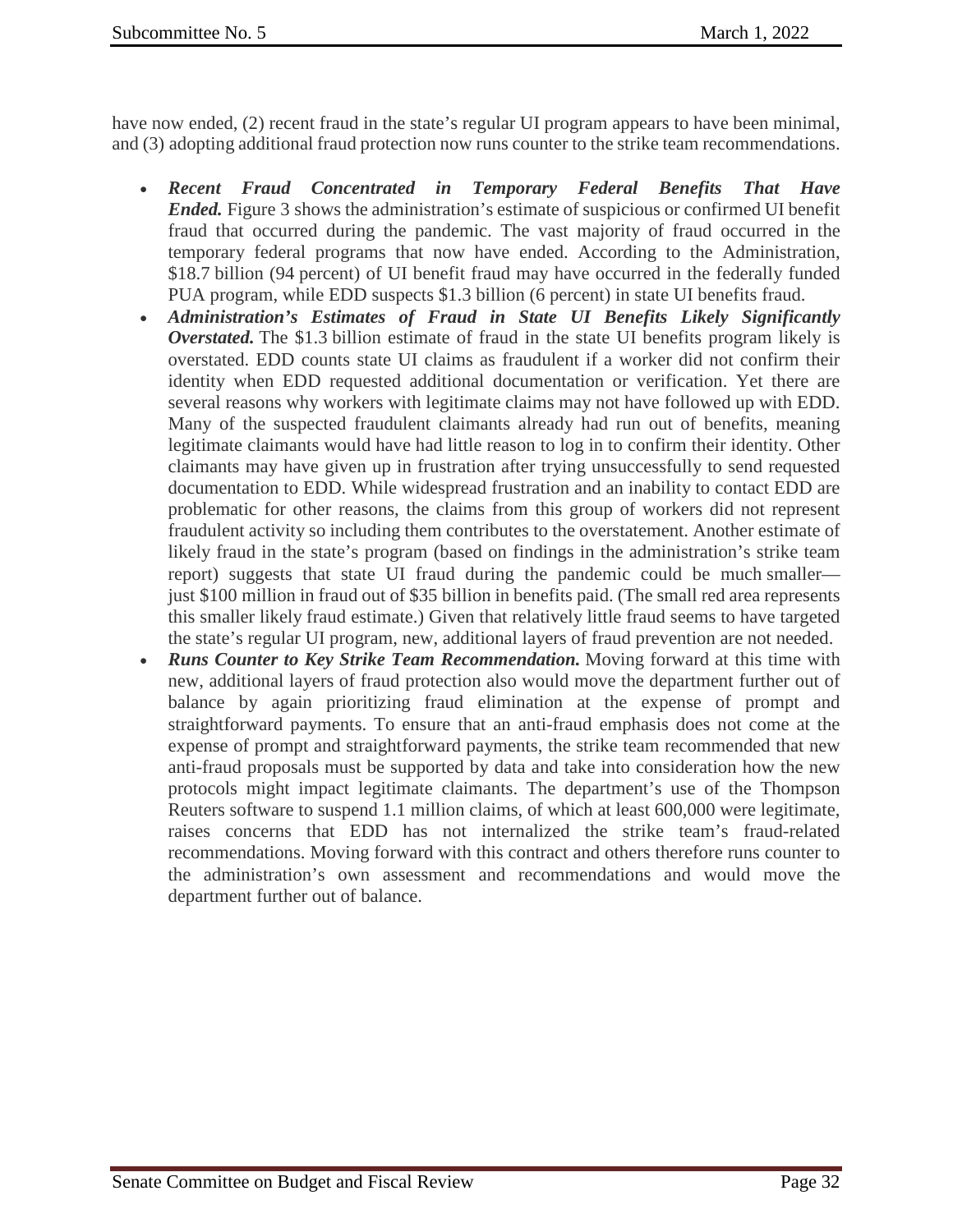#### Figure 3

# Temporary Federal Benefits, Not State Benefits, Were the Primary Target of Fraud



*LAO Recommendation: Approve Contract to Prevent Website Disruptions.* The LAO suggests that the Legislature approve the Administration's contract with Akamai to prevent coordinated bot attacks that could disrupt or shut down EDD's website at critical times.

*LAO Recommendation: Withhold Action on ID.Me.* Setting up automated identity verification substantially sped up EDD processes so benefits could be paid promptly during the pandemic. The software likely also reduced fraud in the temporary federal programs. In hindsight, the strike team's recommendation to set up ID.me was warranted during the pandemic, when the magnitude of the claims backlog called for prompt and decisive action. Now that this critical period has passed, the LAO recommends that the Legislature pause and carefully consider the implications of requiring third-party biometric scanning—in this case, facial recognition performed by artificial intelligence.

*LAO Recommendation: Direct Administration to Gather More Information, Assess Alternatives.* As the Legislature considers the ongoing use of facial recognition software for the state's UI system, the LAO recommends that the Legislature directs the Administration to follow through on the strike team recommendation to assess the trade-offs and potential unintended consequences of anti-fraud measures, in this case for ID.me. The Legislature also may wish to task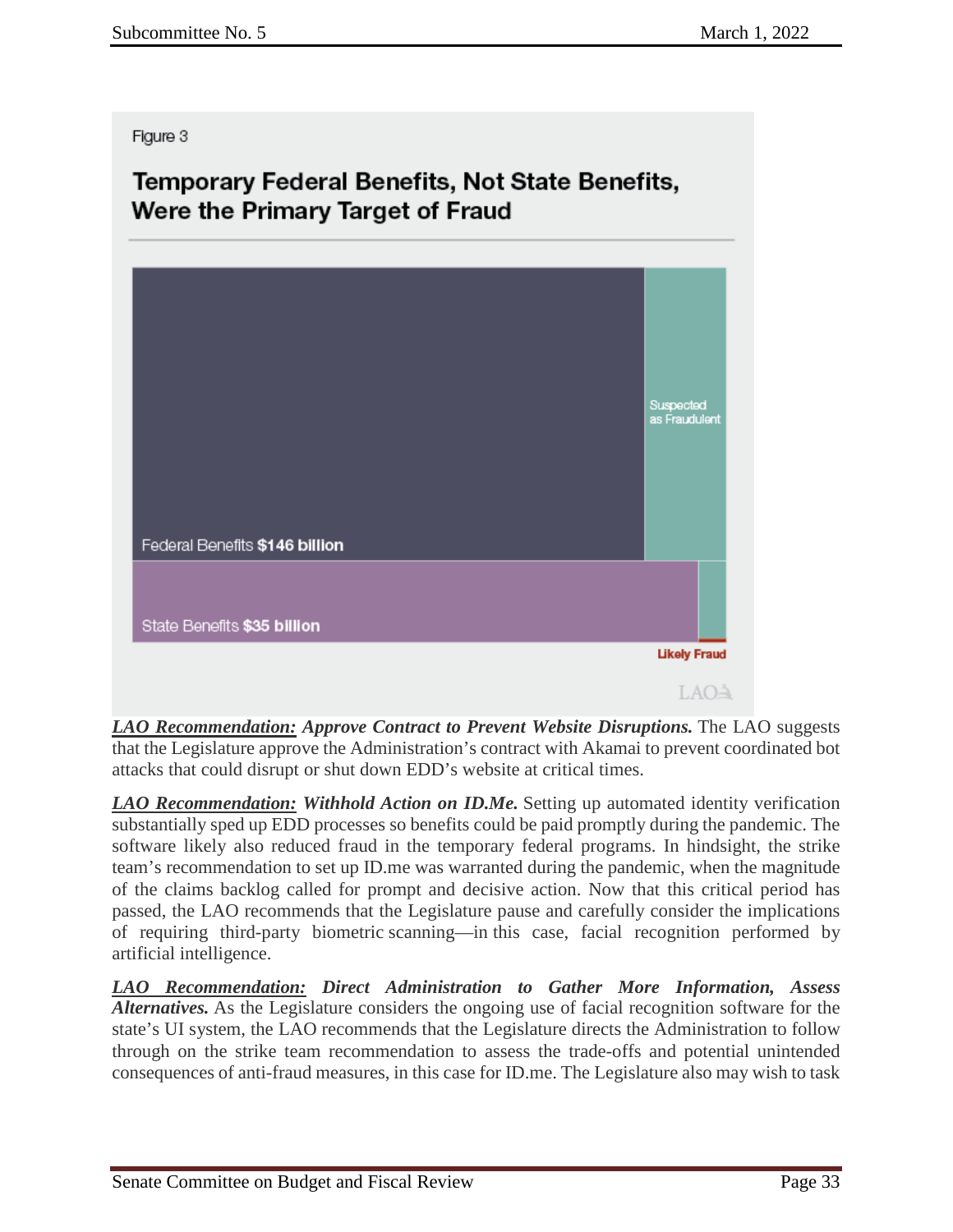the administration with presenting alternatives to biometric scanning that achieve the same (or similar) level of automated security but that pose fewer potential privacy risks and equity concerns.

*LAO Recommendation: Reject Proposals to Make Pandemic Era Anti-Fraud Tools Permanent*. The LAO recommends the Legislature reject the pandemic era anti-fraud contracts with Thompson Reuters for *automated batch review* and *identity risk analytics* because the state's use of these programs adversely impacted the experience of several hundred thousand unemployed workers with legitimate claims and are not likely to be useful now that automated identity verification is in place. The Legislature may wish to ask the Administration whether these software tools could be useful in more targeted, special circumstances.

*LAO Recommendation: Reject Anti-Fraud Consulting Contracts, Require EDD to Outline Benefits and Consider Trade-Offs First.* The LAO also recommends that the Legislature reject the Business Intelligence Competency Center Consulting and Fraud Services contracts until the Administration reports on the "the effectiveness, but also the trade-offs and unintended consequences of these practices" as recommended by the strike team.

## **Suggested Questions**

- How many vacancies exist at the department? What is EDD's recruitment and retention strategy overall?
- To date, where is EDD in terms of implementing the Strike Team's recommendations? How/Do these proposals reflect implementation of the Strike Team's recommendations?
- Is cybersecurity a prevailing challenge that EDD currently faces? Are there large ongoing threats?
- How do these proposals interact with the Benefits System Modernization Project that has been placed on hold?
- What security elements of ID.Me does EDD use in its verification processes? What key security element does EDD lose if they "downgrade" ID.me identity verification to do everything but facial recognition?
- We ask for the Administration's/EDD's response to the LAO recommendations.

## **Staff Recommendation:** Hold Open

## <span id="page-33-0"></span>**Issue 7: Workforce Education, Development, and Training Proposals**

## **Background**

**Employment Training Panel Expansion for Health and Social Work.** The COVID-19 pandemic has highlighted the need for more skilled workers in all areas of the healthcare industry, and for better training programs, higher wages, increased diversity, and career pathways for workers in the healthcare industry. The healthcare fields often have high barriers to entry (high costs for long training programs), and entry-level positions are often low paid. Increased accessibility, wage progression, and career ladders are needed in order to fill the gaps that are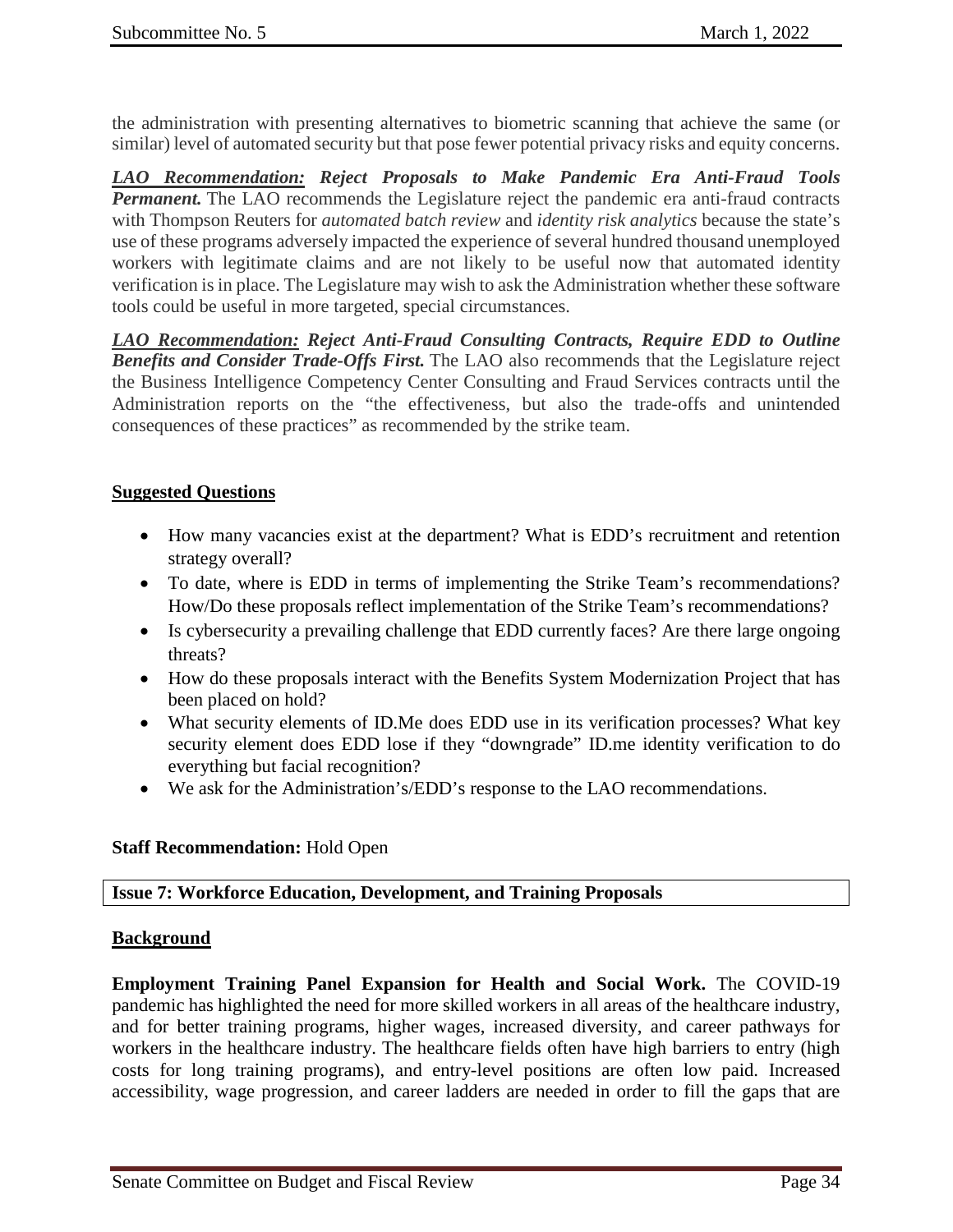negatively impacting the healthcare industry.

This investment in the Employment Training Panel will support job entry and career advancement for entry-level and other workers in care, healthcare, and human service social work settings. Funding may go directly to employers to provide their own training, and thereby creating career pathways. Funding may also go to organized labor, community based organizations (nonprofits), or trade associations -training organizations that provide training to workers in multiple employer settings. Training providers that are upskilling existing employees will be required to demonstrate wage increases after training completion in order to receive the funds.

Additionally, these funds will need an extended encumbrance period, using 3 years to encumber the funds and an additional two years to expend and liquidate the funds (for a 5 year period, total). For funds encumbered on the third year, this would allow ETP to utilize its traditional performance based model, thereby allowing the funds to be expended and liquidated in the two following years.

**Workforce Literacy.** California is home to millions of immigrants and limited English proficient individuals. These individuals are also often lacking in digital and technical skills. Many of these individuals work in low paying jobs without opportunities for advancement. The high poverty and low skill levels of these populations not only causes hardships for these individuals and their families, but also adds to higher unemployment and underemployment figures in California, as well as causing a loss in tax revenue and higher costs for supportive-type services for the state. Therefore, a systems-change approach is needed that removes barriers to licensure and certification, substantially broadens access to skills training, expands evidence-based practices that accelerate learning for English language learners and engages employers in building the skills of their workers to build their business competitiveness.

These funds will support the Employment Training Panel in creating the Workforce Literacy Pilot Program, expanding workplace literacy in contextualized English, digital skills, and technical skills training for incumbent and newly hired workers, as well as for unemployed individuals, who are limited English proficient. This pilot program will enable participating single employers, organized labor, community based organizations (nonprofits), or trade associations-training organizations, to build skilled workforces and increase employee retention, and to provide pathways to higher wages and better jobs for immigrants, refugees, and other limited English proficient individuals.

**Displaced Worker Fund for Oil and Gas Workers.** Since 1985, California's in-state oil production has declined an average of 65.2 percent per year. As in-state production continues to decline and California moves closer towards carbon neutrality, the Administration is committed to supporting workers on the front-lines of this transition and specifically workers in California's oil and gas industry.

This pilot investment is designed to provide financial awards that would complement the State's existing Workforce Innovation and Opportunity Act (WIOA) Dislocated Worker (DW) program, in an effort to minimize disruptions to the livelihoods of impacted workers and their families. Impacted workers will have access to transitional jobs, career counseling, employment and training services to help them prepare for new careers in growing industries. Additionally, grant awards will provide broad support for impacted Dislocated Workers such as immediate financial support for housing, groceries, utilities, and childcare.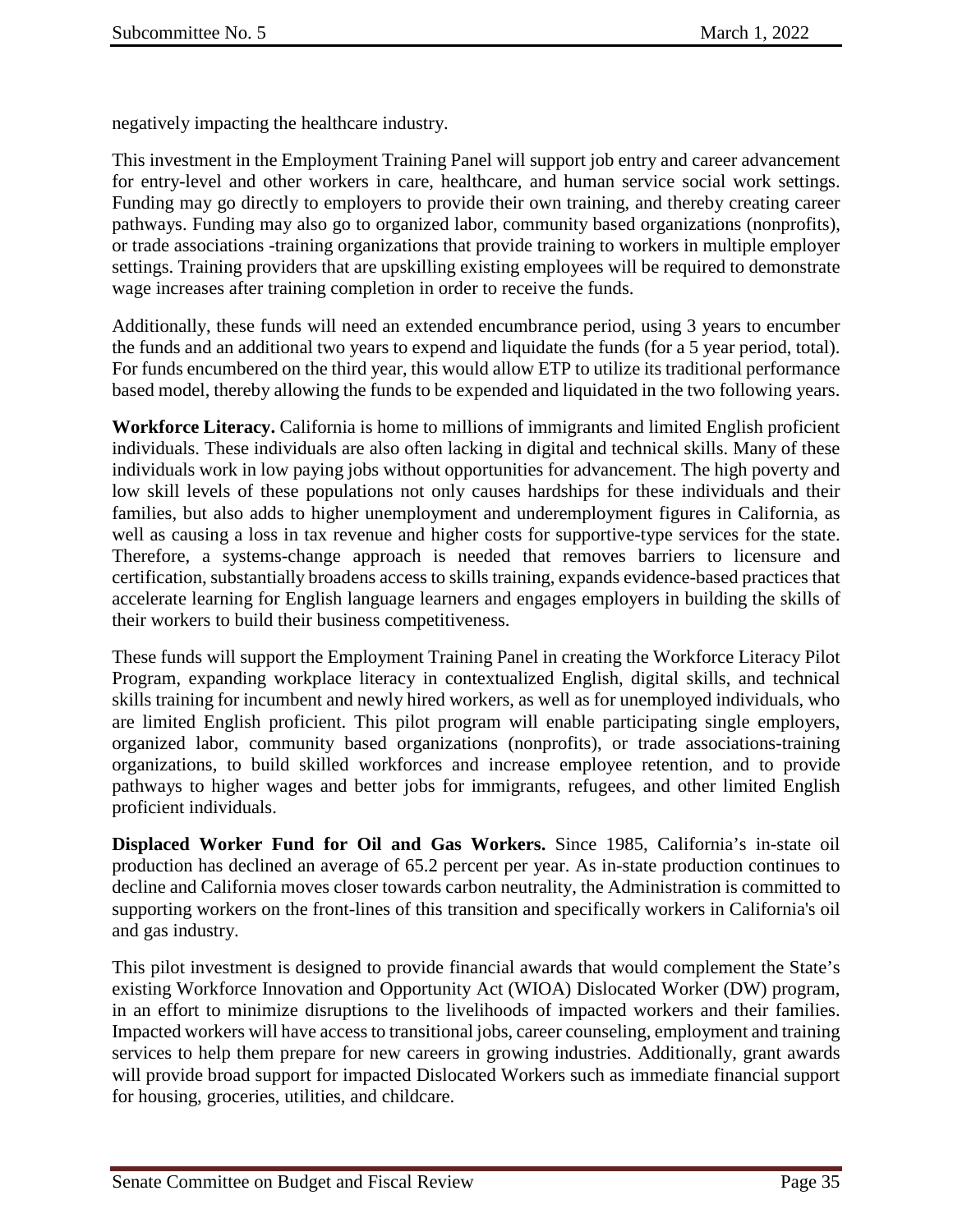In an effort to maximize the reach of the pilot program, the EDD will collaborate with existing partners to identify existing impacted workers. The EDD will collaborate with partners such as the California Workforce Development Board, the Department of Rehabilitation, the Department of Social Services, and existing workforce initiatives. The goal of the EDD is to reinforce the collaborative efforts to align the pilot with new and existing economic development and displaced worker programs. The EDD will use the information collected during the pilot program to inform discussions regarding the need for future investments in this area.

These funds will need an extended expenditure period using three years to encumber the funds and an additional two years to expend and liquidate the funds. The EDD will use the extended encumbrance period to reinforce existing partnerships, identify new partners and develop further guidance. The liquidation period will allow the grantees to include a start-up period for their pilot programs. The liquidation of encumbrances shall end on June 30, 2027.

**Integrated Education and Training.** English language learners face cultural, language, educational and other barriers that limit their access to services and opportunities to gain skills and experience leading to family-sustaining jobs. California is investing Workforce Innovation and Opportunity Act (WIOA) funds to expand and enhance workforce development services for English language learners (ELLs).

The training and services offered through the IET for ELL program will help to prepare individuals with limited English skills for good quality jobs and careers in growing local industries. The Immigrants Build Back a California for All Initiative seeks to expand successful ELL pilots to sites across the state. The program will tap the skills and expertise of new immigrants and create pathways out of poverty for immigrants trapped in low wage jobs and precarious employment.

The Workforce Services Branch at EDD will coordinate state efforts across multiple agencies and departments, including adult education partners, for skills training and support services Community-based organizations and workers' centers that have a demonstrated history of assisting immigrants and refugees in successfully completing education and training programs will provide wrap-around and follow-up services, such as child care, mental health, health, financial literacy, support for documentation and citizenship applications, and other supportive services.

In partnership with the State's adult education providers such as the California Department of Education, the EDD will also assist in creating on-ramps to training for undocumented and other immigrants by working with workers' rights centers across the state. These on-ramps could accelerate training by offering contextualized English language instruction for vocational skills training for in-demand occupations.

The funding will support a comprehensive evaluation of the pilot projects to demonstrate results, as well as, coordinated program development, technical assistance and community of practice. Additionally, the Workforce Services Branch of the EDD will create the Immigrant Integration Workgroup which will focus on items such as, the full implementation of AB 2098, guiding the IET expansion and the development of the California Best program.

**Targeted Training for Emergency Medical Technicians.** This Targeted EMT Training targets youth and those who may have barriers to employment for roles as Emergency Medical Technicians. These will be developed, in partnership with local public health systems and their contracted emergency medical providers, building on the Emergency Medical Services Corps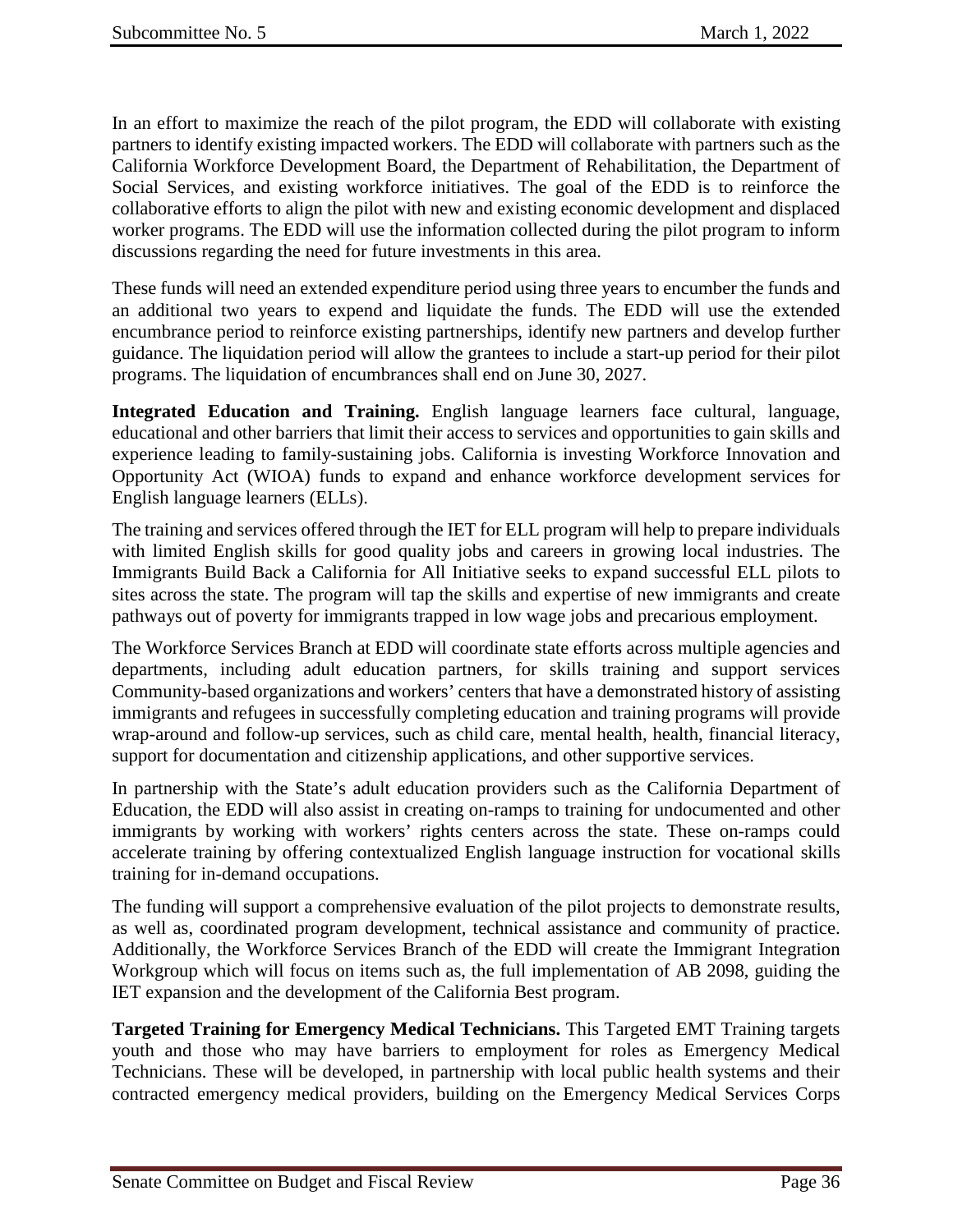Alameda County model, with replication in 5-10 counties throughout the State.

The program, developed and tested in Alameda County, includes 380 hours of classroom instruction following a pre-course in medical terminology. Students will also participate in 20 hours of direct medical treatment and job shadowing, and receive intensive wrap-around support, including case management, mentoring, life coaching and job readiness. A training stipend of \$1,000 a month will allow participants to focus on their training program without part-time or fulltime employment.

The initial planning process will identify program sites best suited for success: those at the intersection of high need and administrative capacity and willingness, informed by stakeholder meetings, a scan of the health care workforce, an assessment of each county's population of underserved youth, as well as the partnership potential. The full partnership and commitment of the county health department will be a critical component. Site selection would be followed by program development and capacity building, to include the identification of key partners, staff hiring, mentor recruitment and initial outreach for program participants.

In addition to the projects, the funding will support a comprehensive evaluation of the pilot programs to demonstrate results, as well as, coordinated program development, technical assistance and community of practice.

Each of the appropriations will follow an extended expenditure and liquidation timeline, allowing three years to expend and encumber, with an additional two years to liquidate obligations. This will allow enough time to properly set up, administer and evaluate this new program.

#### **Governor's Budget.**

- **Employment Training Panel Expansion for Health and Social Work.** The Governor's Budget proposes \$90 million one-time General Fund to provide training for incumbent health and social workers.
- **Workforce Literacy.** The Governor's Budget proposes \$20 million one-time General Fund to expand workplace literacy training.
- **Displaced Worker Fund for Oil and Gas Workers.** The Governor's Budget proposes \$50 million one-time General Fund to establish a fund to provide assistance for oil and gas workers facing unanticipated displacement.
- **Integrated Education and Training.** The Governor's Budget proposes \$30 million onetime General Fund to the Employment Development Department's Workforce Services Branch to expand the English Language Learner (ELL) pilots in Integrated Education and Training (IET) programs.
- **Targeted Training for Emergency Medical Technicians.** The Governor's Budget proposes \$20 million General Fund from 2022-23 through 2024-25 to provide targeted training for Emergency Medical Technicians.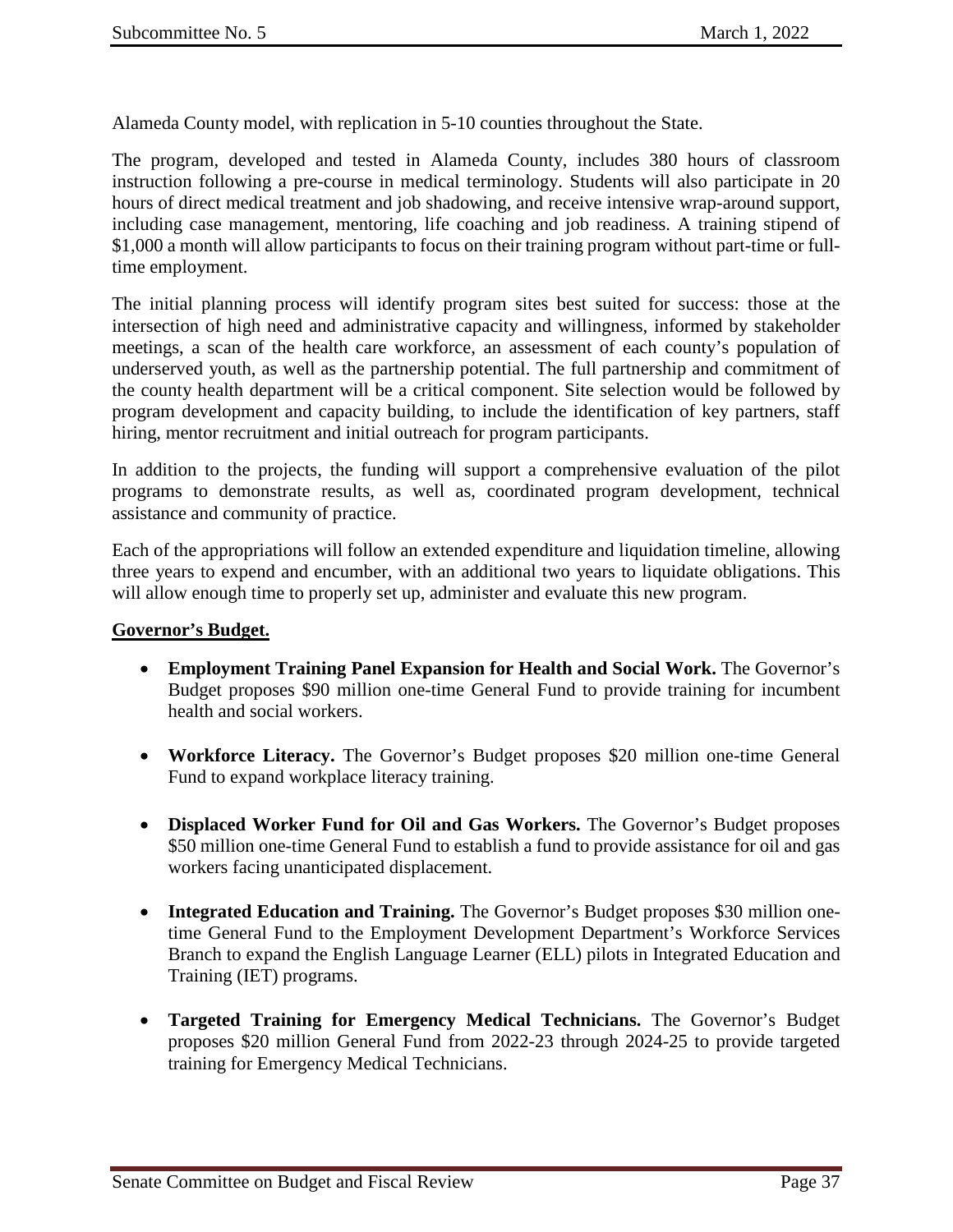### **Suggested Questions**

- DOF: Can you explain why the training proposals are housed under EDD as opposed to other departments/entities under the LWDA? How do these proposals relate to the Administration's broader workforce initiatives in the budget?
- Are interagency agreements imagined for these initiatives?
- EDD: What is your capacity to carry out these initiatives?
- How were these proposed amounts determined?
- Who is participating in these initiatives? How are you measuring or tracking these participants?
- What kinds of services are they receiving? How are you measuring or tracking the services that will be delivered to program participants?
- What kinds of labor market outcomes are program participants expected to achieve? How are you measuring the success outcomes for these investments with respect to the goals that the Administration has for these investments?
- What is the Administration's expectations for the types of jobs and benefits that participants of these initiatives would receive after completion?
- Are these aforementioned expectations going to be formalized in additional trailer bill or budget bill language? Will we see some of these formalized expectations by the May Revise?

## **Regarding the ETP proposals, in addition to the above questions,**

- Is ETP requiring job and wage commitments upfront?
- What information is ETP requiring contractors to submit and is this information available to the public?

## **On ETP expansion for health and social work,**

- Why are incumbent health and social workers targeted as part of this investment?
- How would this proposal interact with and fit into the Administration's other proposals in the \$1.7 Billion Care Economy Workforce package? How is this proposal distinct from those proposals?

## **On Workforce Literacy,**

- Please elaborate on the types of workforce literacy efforts that will be provided and why these strategies were identified as the best practices to fund? What are the outcomes expected from this proposal?
- How is this proposal expected to interact with the integrated education and training proposal? Is there overlap between the intent and target population of these two proposals?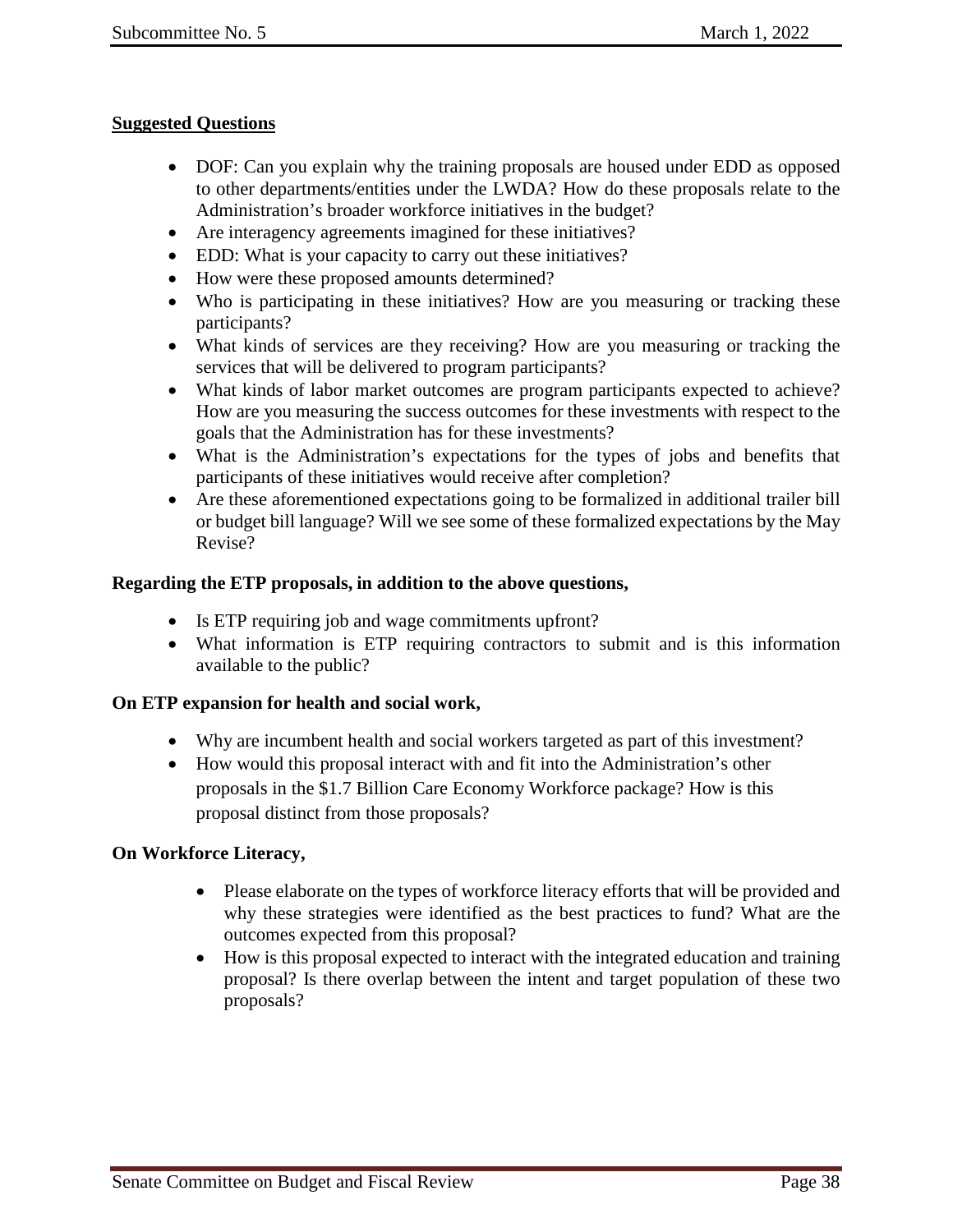# **On Displaced Worker Fund for Oil and Gas Workers,**

- How was this amount determined? How many workers are expected to receive grants from these funds? What is the minimum and maximum award amounts? Will you track outcomes? If so, what outcomes will you track?
- Given the potential coordination between this and other proposals, how does the Administration view this proposal in relation to other Administration workforce climate proposals, including the well-capping efforts mentioned under CWDB in Issue 3? Is this seen as complimentary or separate from these proposals? Does the Administration intend to incorporate these displaced workers into those proposals?
- How does this proposal ensure that displaced workers will find employment with earnings approximate to their former earnings?
- What is the Administration's plan for sector partnerships with employers, industry associations, and worker associations that helps these workers find employment and makes use of their existing skill set?
- What is the Administration's plan for a transition of these oil and gas workers, when appropriate, onto public works projects, other workforce climate proposals, and apprenticeship programs? Will these workers receive prioritization in these processes?

## **On Targeted Training for EMTs,**

- How would this proposal interact with and fit into the Administration's other proposals in the \$1.7 Billion Care Economy Workforce package? How is this proposal distinct from those proposals?
- DOF: Why is EDD the appropriate implementation entity for this proposal?

## **Staff Recommendation:** Hold Open

# <span id="page-38-0"></span>**7350 DEPARTMENT OF INDUSTRIAL RELATIONS**

The Department of Industrial Relations is responsible for enforcing the sections of the Labor Code that protect the health and safety of workers; promulgating regulations and enforcing laws relating to wages, hours, and workers' compensation insurance laws; adjudicating workers' compensation claims, and working to prevent industrial injuries and deaths. The Department also promotes apprenticeship and other on-the-job training, as well as analyzes and disseminates statistics measuring the condition of labor in the state.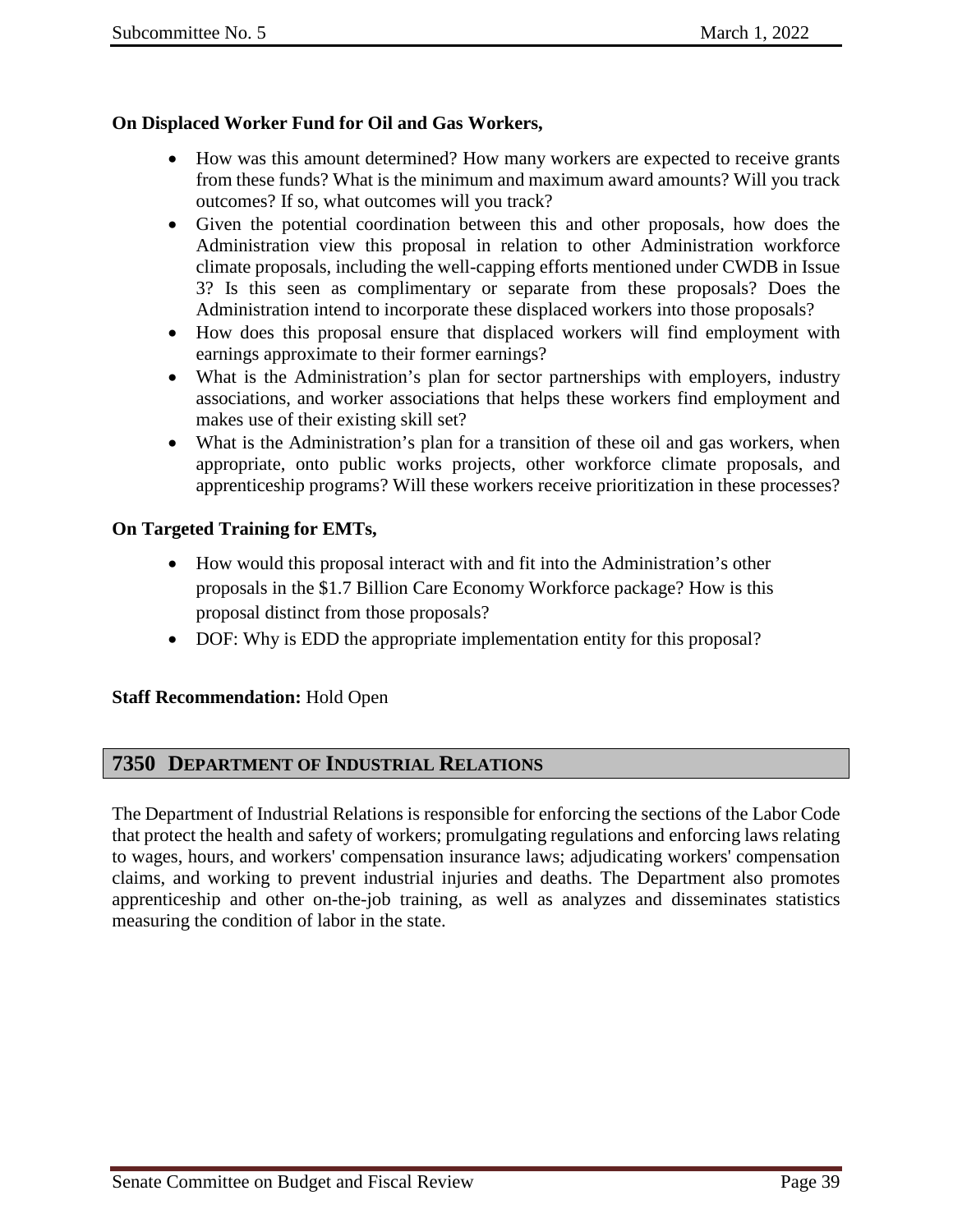# 3-YEAR EXPENDITURES AND POSITIONS <sup>†</sup>

|                                                              |                                                              | <b>Positions</b> |         |         | <b>Expenditures</b> |            |            |
|--------------------------------------------------------------|--------------------------------------------------------------|------------------|---------|---------|---------------------|------------|------------|
|                                                              |                                                              | 2020-21          | 2021-22 | 2022-23 | 2020-21*            | 2021-22*   | 2022-23*   |
| 6080                                                         | Self-Insurance Plans                                         | 22.8             | 26.1    | 26.1    | \$6,440             | \$6,835    | \$6,842    |
| 6090                                                         | Division of Workers' Compensation                            | 991.0            | 1,147.0 | 1,158.0 | 248,524             | 270,304    | 273,740    |
| 6095                                                         | Commission on Health and Safety and Workers'<br>Compensation | 4.8              | 9.1     | 9.1     | 4.053               | 4.091      | 3.796      |
| 6100                                                         | Division of Occupational Safety and Health                   | 738.7            | 858.9   | 893.9   | 172.772             | 214.245    | 199.882    |
| 6105                                                         | Division of Labor Standards Enforcement                      | 658.9            | 753.4   | 816.9   | 139.939             | 154,717    | 145,502    |
| 6110                                                         | Division of Apprenticeship Standards                         | 92.9             | 94.3    | 94.3    | 17.462              | 47.737     | 18.526     |
| 6120                                                         | Claims, Wages, and Contingencies                             | $\blacksquare$   |         | ٠       | 245.182             | 238,712    | 238,712    |
| 9900100                                                      | Administration                                               | 488.7            | 558.0   | 565.0   | 104.620             | 145.187    | 100.548    |
| 9900200                                                      | Administration - Distributed                                 |                  |         |         | $-104.620$          | $-145.187$ | $-100.548$ |
| <b>TOTALS, POSITIONS AND EXPENDITURES (AII)</b><br>Programs) |                                                              | 2.997.8          | 3,446.8 | 3,563.3 | \$834,372           | \$936,641  | \$887,000  |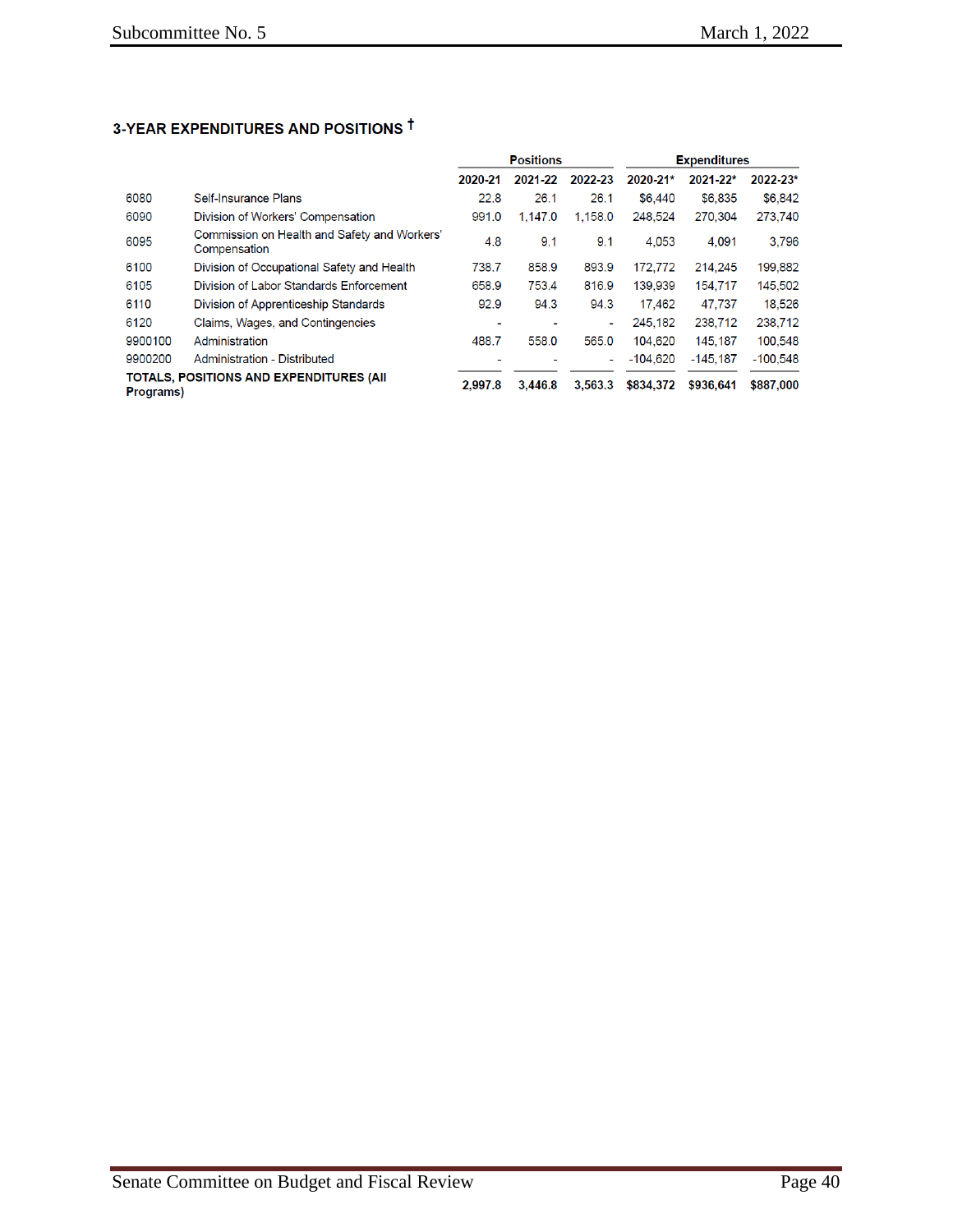## <span id="page-40-0"></span>**Issue 8: Enhanced Enforcement and Compliance**

## **Background**

*SB 62.* Before Jan 1, 2022 law (Part 11 of Division 2 commencing with section 2670 of the Labor Code) established a system of registration, penalties, and misdemeanors for violations of laws and regulations applicable to the employment of workers in the garment industry.

SB 62 updates these laws to close existing loopholes that have allowed retailers and manufacturers to circumvent the laws that seek to ensure that workers are fully paid legal minimum and overtime wages for their labor. This legislation, among other things, makes the common practice of "payment by the piece" prohibited except as an incentive bonus, creates a new category of entities called "brand guarantors" (any person contracting for the performance of garment manufacturing as defined), and introduces joint and several liability for payment of wages, reimbursement for expenses, and other compensation due, including interest, between manufacturers and brand guarantors. The bill also establishes joint liability for damages, and penalties between garment manufacturers and contractors.

SB 62 also provides the Division of Labor Standards Enforcement with the authority to issue citations for garment violations, including against upstream defendants along with stop order authority, which can provide strong leverage against the worst violators. The staffing package is as follows:

- Total of 1.5 positions requested for Wage Claim Adjudication Unit. Due to the nature of the changes to law enacted by SB 62 the Division expects an increase in appeals of the Division's administrative decisions increasing the workload of the Divisions hearing officers.
- Total of one position requested for Bureau of Field Enforcement (BOFE). SB 62 would grant citation and stop order authority to the Division's BOFE Unit. The Division conservatively estimates an increase in inspections by 20 percent due to the new stop order authority as well as SB 62's addition of liability for brand guarantors.
- Given the anticipated increase in wage claims and BOFE inspections, the Division's Legal Unit would need 1.5 additional attorneys. Half an attorney position is needed to aid and advise deputies of full enforcement of the new stop order authority citation issuance. The second attorney would be involved in multiple aspects of enforcement, including advising and working with the deputies who are doing the inspections and adjudicating wage claims, advising on (or prosecuting) any appeal by the employer of a garment stop order or citation, and any work involving registration fees and determinations of payments to be made from the Garment Manufacturers Special Account, or representing the Labor Commissioner in any writs (or other actions) filed by the employer in superior court.

**SB 606.** In the past, CalOSHA has limited the scope of its inspections to individual workplaces, even if CalOSHA has received complaints alleging similar hazards at more than one work site operated by the same "chain" employer. Prior to SB 606, CalOSHA has lacked authority to issue "enterprise-wide" citations to address occupational safety and health violations committed by employers who implement the same noncompliant written policies and practices at more than one of their workplaces. This law created a rebuttable presumption that a violation committed by an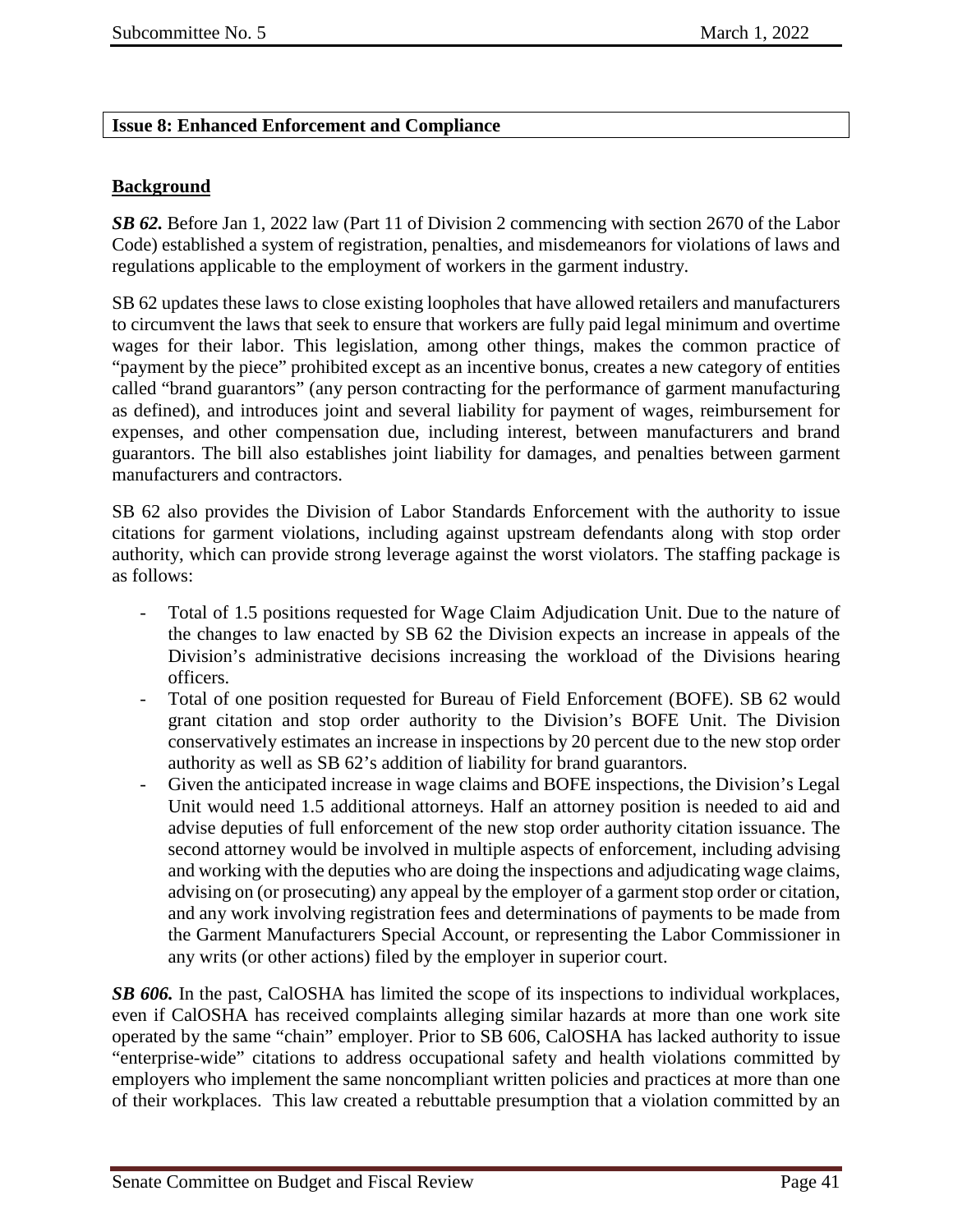employer that has multiple worksites is enterprise-wide if the employer has a written policy or procedure that violates these provisions, except as specified, or the division has evidence of a pattern or practice of the same violation committed by that employer involving more than one of the employer's worksites. The law authorized the Division of Occupational Safety and Health (CalOSHA) to issue an enterprise-wide citation requiring enterprise-wide abatement if the employer fails to rebut such a presumption. The law imposed specified requirements for a stay of abatement pending appeal of an enterprise-wide citation. The law subjects an enterprise-wide violation to the same penalty provision as willful or repeated violations. The staffing package is as follows:

- One Attorney III position within the Legal Unit who will be able to undertake the necessary rulemaking to implement SB 606. CalOSHA must promulgate regulations on behalf of the Director in order to implement Section 2 of SB 606. Among other provisions, CalOSHA must amend the Director's penalty regulations (Title 8, CCR §336 et seq.) to codify the calculation for civil penalties for egregious violations. CalOSHA will also need to promulgate a regulation to further develop some of the statutory "characteristics" for finding an egregious violation. The list of characteristics set forth in Labor Code section 6317.8(b)(1-7) includes a number of unquantified terms. In order to allow for consistent application of this section across all of CalOSHA's Enforcement offices, these terms should be further defined in regulation.
- One Attorney IV position to allow CalOSHA to be staffed to review egregious and enterprise-wide citation packages to ensure legal and evidentiary sufficiency. The changes in the Labor Code codified under SB 606 will further increase the complexity of CalOSHA's litigation caseload, even if it does not increase the number of citations CalOSHA issues. CalOSHA estimates, conservatively, that it will issue citations for at least 30 egregious of employer-wide citations in 2022. CalOSHA estimates that it will go to hearing in at least 20 of those cases, and is unable to absorb that additional caseload of complex litigation. The Legal Unit will also be able to assign more-experienced attorneys to litigate these novel and complex citations.

**SB 727.** SB 727 expands existing direct contractor liability to include liquidated damages and penalties in circumstances where the direct contractor fails to meet payroll monitoring and corrective action requirements, as specified. The law also requires the Labor Commissioner to notify the direct contractor and any subcontractor on a private works project at least 30 days prior to holding a hearing, issuing a citation, or filing a civil action for the failure of a subcontractor to pay specified wage, fringe or other benefits due to workers. This notice need only describe the general nature of the claim, the project name or address, and the name of the employer.

- Total of six positions requested for Wage Claim Adjudication Unit. The bill would impact WCA workload on claims of wages owed to workers employed by subcontractors who fail to pay their employees. Additional staff time would be required to determine who is a "direct contractor" for one or more projects a claimant worked on, to add defendants, provide statutorily required notice, obtain documents, and to prepare subpoenas seeking information held by direct contractors and subcontractors. It would also require additional hearing officer time to hear and determine contractor liability under the proposed statute with particular attention to the factors limiting liability, draft Order, Decision, or Awards construing proposed statute and evidence of relevant factors, and process additional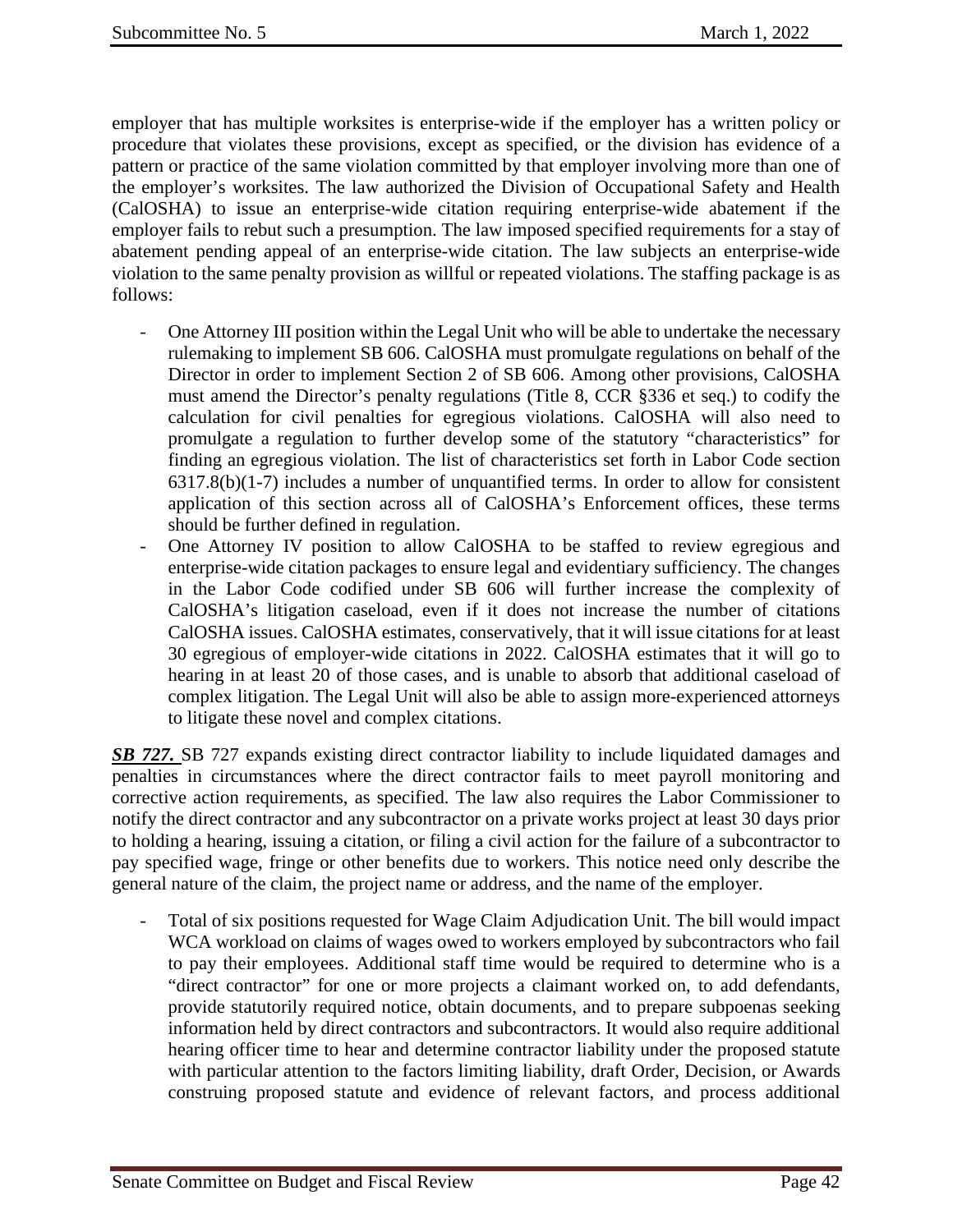appeals under Labor Code section 98.2 on the issue of knowledge, if liquidated damages and penalties are assessed. Additionally, the bill has the potential to give rise to litigation regarding the Labor Commissioner's ability to proceed with a claim against a direct contractor if the required notice deadline is not met and will require 0.5 additional staff attorney to address this workload. The additional attorney workload will also include hours assisting deputies in adjudicating wage claims to answer questions regarding points of law and lawful procedure.

Two positions at BOFE. Given that BOFE citations are of a wider scope than Labor Code section 98 claims (which typically are individual worker claims), they require longer investigations to determine who the contractor is and to determine whether they were given notice of unpaid wages as required. Additional staff time would be required to determine who the direct contractor is on one or more projects a worker worked on and prepare the special notice(s) to the direct contractor(s), to process the notice to direct contractors, prepare subpoenas for workers seeking the information held by the direct contractor and subcontractors, to conduct worker interviews, to hear and determine contractor liability under the new statute with particular attention to the factors limiting liability, and draft Order, Decision, or Awards.

AB 701. AB 701 requires warehouse distribution center employers, as defined, to provide upon hire (or within 30 days of the legislation's effective date) employees with a written description of each quota employees are subject to, including any potential adverse employment action that could result from failure to meet the quota. The law provides that an employee shall not be required to meet a quota that prevents compliance with meal or rest periods or other occupational health and safety laws as specified. AB 701 also prohibits an employer from taking adverse action against an employee for failure to meet a quota that has not been disclosed or that does not allow a worker to comply with meal or rest periods or occupational health and safety laws. If an employee believes that meeting a quota caused a violation of their right to meal or rest period or health and safety laws, they have a right to request a written description of each quota and a copy of the most recent 90 days of the employee's personal work speed data (if it was being monitored).

AB 701 requires the Labor Commissioner to enforce these provisions by engaging in coordinated and strategic enforcement efforts. In an effort to increase compliance, DLSE is also required to collaborate with stakeholders to educate workers and employers about their rights and obligations under AB 701. Additionally, the bill requires Cal/OSHA to notify DLSE if a particular worksite or employer is found to have an annual employee injury rate of at least 1.5 times higher than the warehousing industry's average annual injury rate, so the Labor Commissioner can determine whether an investigation is appropriate.

- Claims related to AB 701 will need to be investigated by the Occupational Safety & Health (OSH) section of Retaliation Complaints Investigation, given the nature of the claims. Due to the complexity of these complaints, they will require more deputy time then other complaint investigations. While the amount of time required to investigate a single OSH RCI case varies depending on its factual complexity, RCI estimates it would require an average of 48 hours total staff time per case, which breaks down as follows: Attorney III [5 hours], Deputy Labor Commissioner (DLC) III [2 hours], DLC I [37 hours] and Office Technician-Typing (OT) [4 hours]. In total, this proposal requests four positions for RCI.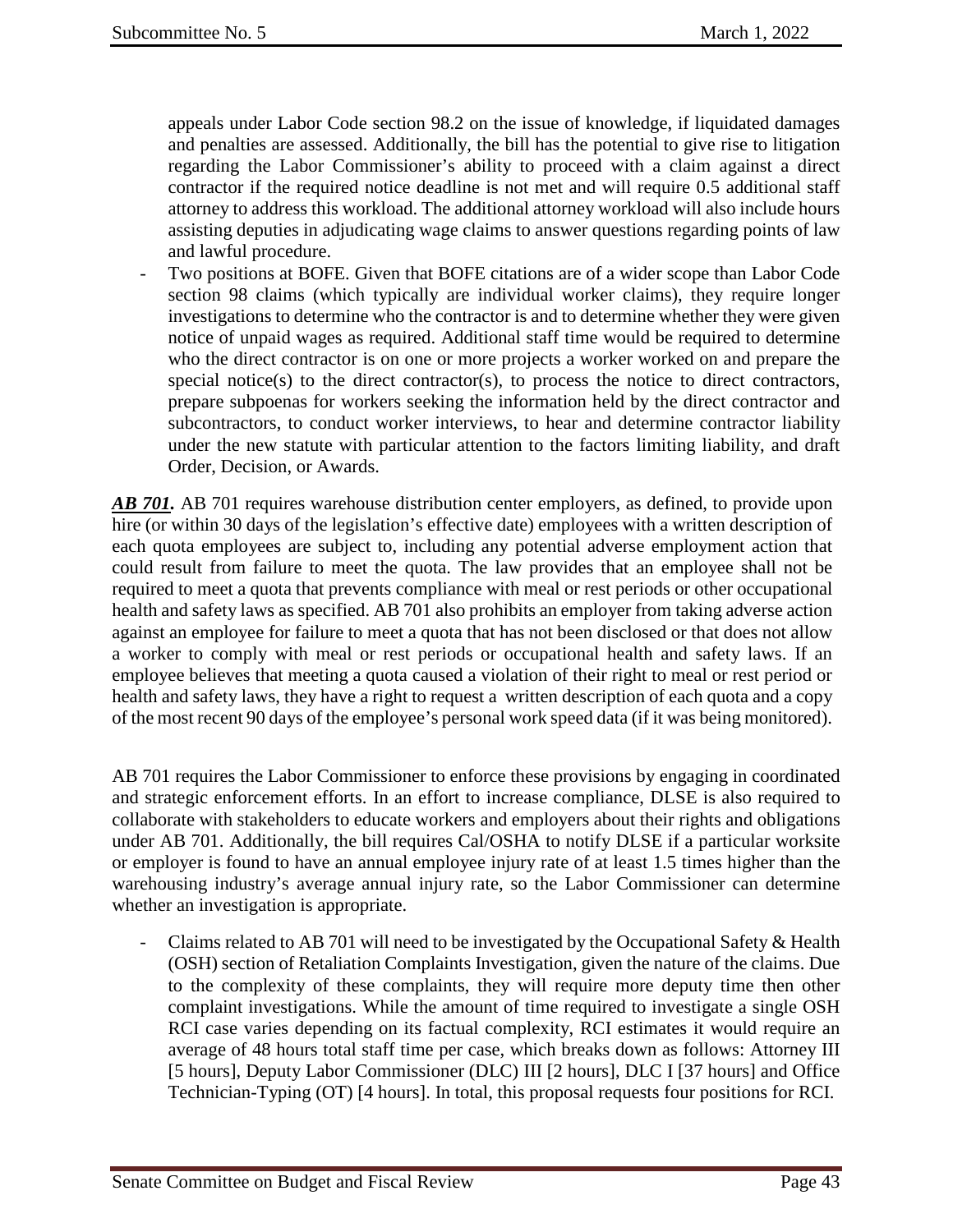- Enforcement of the new law will require a targeted enforcement unit comprised of deputies specifically trained to determine what constitutes an unlawful quota system per this bill and the resulting remedies, whether there was a failure to disclose required information; and reporting to the Legislature. The Division estimates that one inspection of a warehouse employer would require 92.5 hours to complete on average and includes pre-inspection activities, on-site inspection (including travel time), post inspection activities including records audits, employer/employee follow-up, determination of violations and citation issuance. The Division estimates that a staff of 2 DLC I, 1 Auditor l, 1 OT, and 1 Attorney III will allow BOFE to inspect 40 warehouse employers per year. In addition, the DLSE will require one Associate Governmental Program Analyst to address the reporting and education requirements along with one DLC III supervisory position.
- In order to monitor warehouse inspections; ensure enforcement staff gather relevant data to calculate the annual employee injury rate; analyze whether it is greater than the industry average injury rate; and coordinate reporting with DLSE, Cal/OSHA requests one Research Data Specialist I.

*AB 1023.* AB 1023 allows the Labor Commissioner (LC) to impose a penalty on a contractor or subcontractor on a public works project if they fail to furnish payroll records to the LC, as specified. The law revises the requirement to furnish records monthly to instead require that the contractor or subcontractor furnish those records at least once every 30 days while work is being performed on the project, and within 30 days after the final day of work performed on the project. The law also require that the contractor or subcontractor furnish these records in an electronic format, in a manner prescribed by the LC, on the DIR's internet site.

- AB 1023 is projected to have a significant impact on the workload of DLSE's Public Works unit. Approximately 25,000 contractors register with DLSE each year, and of those, approximately 15,000 are required to submit payroll records to DLSE. At present, 10,000 contractors are delinquent in their compliance with this requirement and would be subject to the penalty prescribed by the bill. DLSE estimates that levying the penalty on 50 percent of those delinquent contractors would result in 5,000 penalties levied per year. The time to investigate and process each penalty would vary depending on the complexity of the case, but the Division estimates each penalty would require an average of approximately 8 hours per penalty requiring 22.5 positions in DLSE: 11 Deputy Labor Commissioner (DLC) Is, 2 DLC IIIs, 5.5 Attorney IIIs, 2 Legal Secretaries and 2 Office Technicians.
- If DLSE were to levy 5,000 penalties, then the workload of hearing officers within Office of the Director, Legal Unit would also be increased to handle the increase in appeals. Based on DLSE's estimates of additional cases, Office of the Director, Legal Unit estimates 12 percent (or 600) of the 5,000 penalties levied each year would be appealed, requiring additional legal support from Office of the Director, Legal Unit. To handle the estimated influx of appeals, Office of the Director, Legal Unit would require one Attorney III and one Legal Secretary.
- To implement AB 1023, there will be increased demands on the Division of Administration (Admin) to provide general support in areas such as Human Resources, Business Management, Fiscal Management and Information Services. Currently, there is ratio of approximately 1:12 Admin staff to total Department staff. With an increase of 24.5 positions in DLSE and Office of the Director, Legal Unit, DIR requests 3 Staff Services Analyst positions to provide essential administrative support.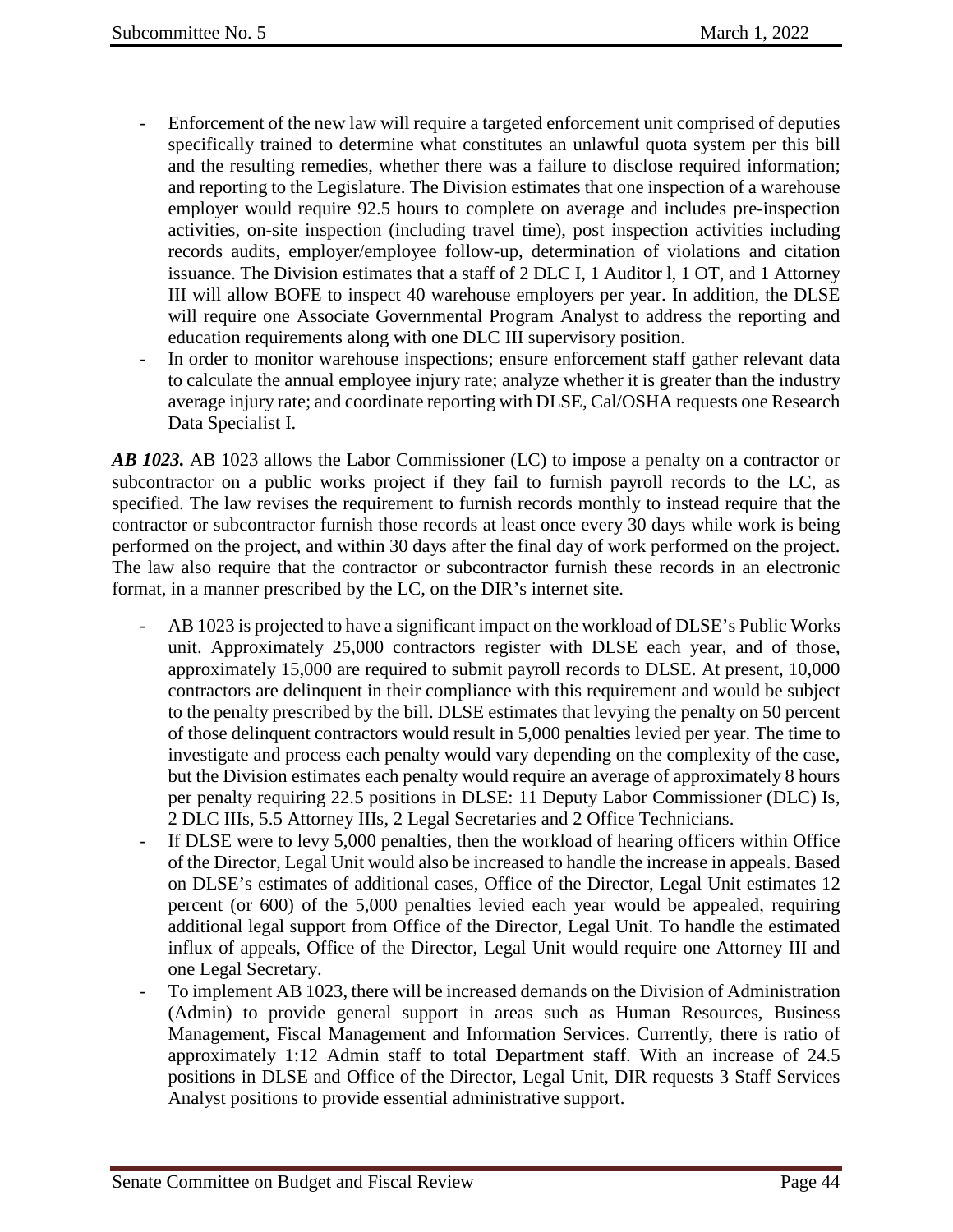## **Governor's Budget.**

The Governor's budget proposes \$10.4 million and 53.5 positions in 2022-23, decreasing to \$2.7 million and 13 positions by 2025-26, and ongoing, to implement various chaptered legislation. These include the following:

- o Senate Bill 62 (Durazo), Chapter 329, Statutes of 2021: Employment: Garment Manufacturing
- o SB 606 (Gonzalez), Chapter 336, Statutes of 2021: Workplace Safety: Violations of Statutes: Enterprise-Wide Violations: Egregious Violations
- o SB 727 (Leyva), Chapter 338, Statutes of 2021: Labor-Related Liabilities: Direct **Contractor**
- o AB 701 (Lorena Gonzalez), Chapter 197, Statutes of 2021: Warehouse Distribution **Centers**
- o AB 1023 (Flora), Chapter 326, Statutes of 2021: Contractors and Subcontractors Records: Penalties

|                             | BY         | $BY + 1$   | $BY + 2$   | $BY + 3$                 | $BY + 4$   |
|-----------------------------|------------|------------|------------|--------------------------|------------|
|                             | FY 2022-23 | FY 2023-24 | FY 2024-25 | FY 2025-26               | FY 2026-27 |
| <b>Bill</b>                 | <b>Pos</b> | <b>Pos</b> | Pos        | Pos                      | Pos        |
| AB 701 (Chapter 197, 2021)  | 12.0       | 12.0       | 12.0       |                          |            |
| AB 1023 (Chapter 326, 2021) | 27.5       | 27.5       | 27.5       | $\overline{\phantom{a}}$ |            |
| SB 62 (Chapter 329, 2021)   | 4.0        | 4.0        | 4.0        | 4.0                      | 4.0        |
| SB 606 (Chapter 336, 2021)  | 2.0        | 2.0        | 1.0        | 1.0                      | 1.0        |
| SB 727 (Chapter 338, 2021)  | 8.0        | 8.0        | 8.0        | 8.0                      | 8.0        |
| Total                       | 53.5       | 53.5       | 52.5       | 13.0                     | 13.0       |

## **Suggested Questions**

- The state has enacted many laws to improve conditions for workers but staffing for enforcement and compliance has not kept pace with the growth of our state. Why do we think the need for enforcement staff will be reduced in years 2025-26? What are the underlying assumptions that went into this estimate?
- How many vacancies exist at the department? What is DIR's recruitment and retention strategy overall and specific to these positions?

Regarding implementation of SB 62,

• How many new wage claim cases are estimated for 2022?

## **Staff Recommendation.** Hold Open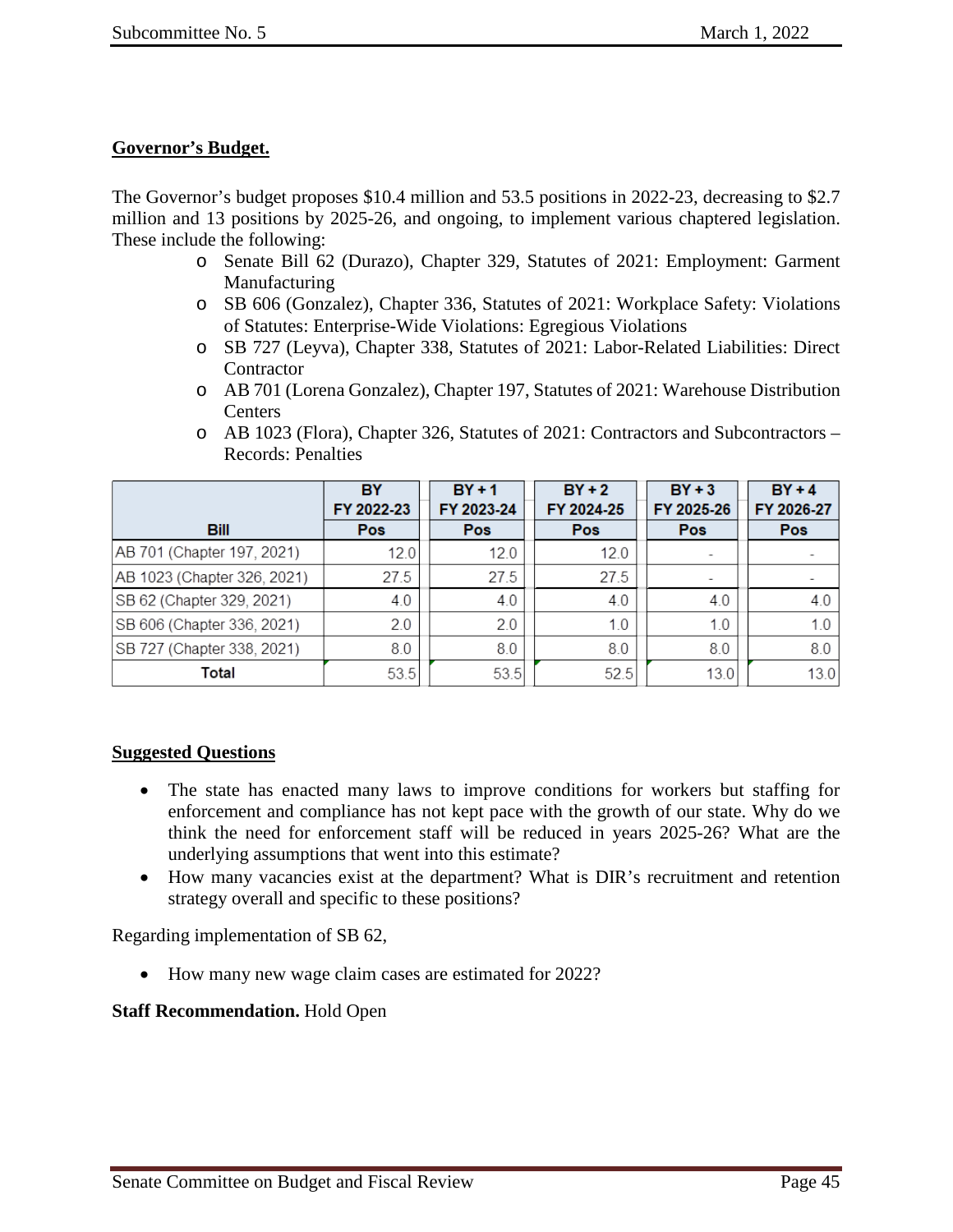# <span id="page-45-2"></span><span id="page-45-1"></span><span id="page-45-0"></span>**7900 CALIFORNIA PUBLIC EMPLOYEES' RETIREMENT SYSTEM 7920 CALIFORNIA STATE TEACHERS' RETIREMENT SYSTEM VARIOUS DEPARTMENTS**

## <span id="page-45-3"></span>**Issue 9: State Retirement Liabilities**

## **Background**

*Three Primary Types of Debts and Liabilities.* California's debts and liabilities fit into three broad categories:

- *Retirement Liabilities.* As discussed below, California has unfunded liabilities associated with pension benefits for judges and state employees, retiree health benefits, and the state's share of pension benefits for the state's teachers and school administrators.
- *Bond Debt*. These liabilities include the principal and interest amount of outstanding general obligation and lease revenue bonds issued by the state to finance capital infrastructure.
- *Budgetary Borrowing*. For the purposes of this report, these are the debts the state has incurred in the past to address its budget problems. These include loans from other state funds to the General Fund and outstanding obligations to other entities, like cities, counties, and school and community college districts.

In recent years, the state has enacted reforms to public pension law under the Public Employees' Pension Reform Act of 2013, developed and implemented a funding strategy to pay down CalSTRS' unfunded liability, and made numerous supplemental pension payments to CalPERS and CalSTRS to further eliminate the state's share of unfunded liability. In addition to the state's required annual contributions, from 2017-18 through 2021-22, the state has made supplemental pension payments of \$12.7 billion to CalPERS and CalSTRS, with the goal of improving the funded status of both systems and reducing the state's long-term retirement obligations.

*Proposition 2.* Proposition 2 was added to the November 2014 ballot in a special legislative session under ACAX2 1 (Pérez) and subsequently was approved by voters. The measure made significant changes to the state constitution concerning budgeting practices. In particular, in addition to requiring annual deposits into the state's rainy day fund, it requires the state to make additional debt payments each year until 2030. The intent of Proposition 2 was to improve the state's fiscal situation—for example, by "repay[ing] state debts and protect[ing] the state from the negative effects of economic downturns." Among the requirements established by Proposition 2, the law requires that the state spend a minimum amount each year to pay down specified debts though 2029-30.

When Proposition 2 was passed by the voters, there were two major categories of liabilities eligible for repayment using these monies: certain budgetary liabilities and retirement liabilities. Proposition 2 contains a formula that requires the state to spend a minimum amount each year to pay down specified debts. The formula has two parts. First, the state must set aside 1.5 percent of General Fund revenues. Second, the state must set aside a portion of capital gains revenues that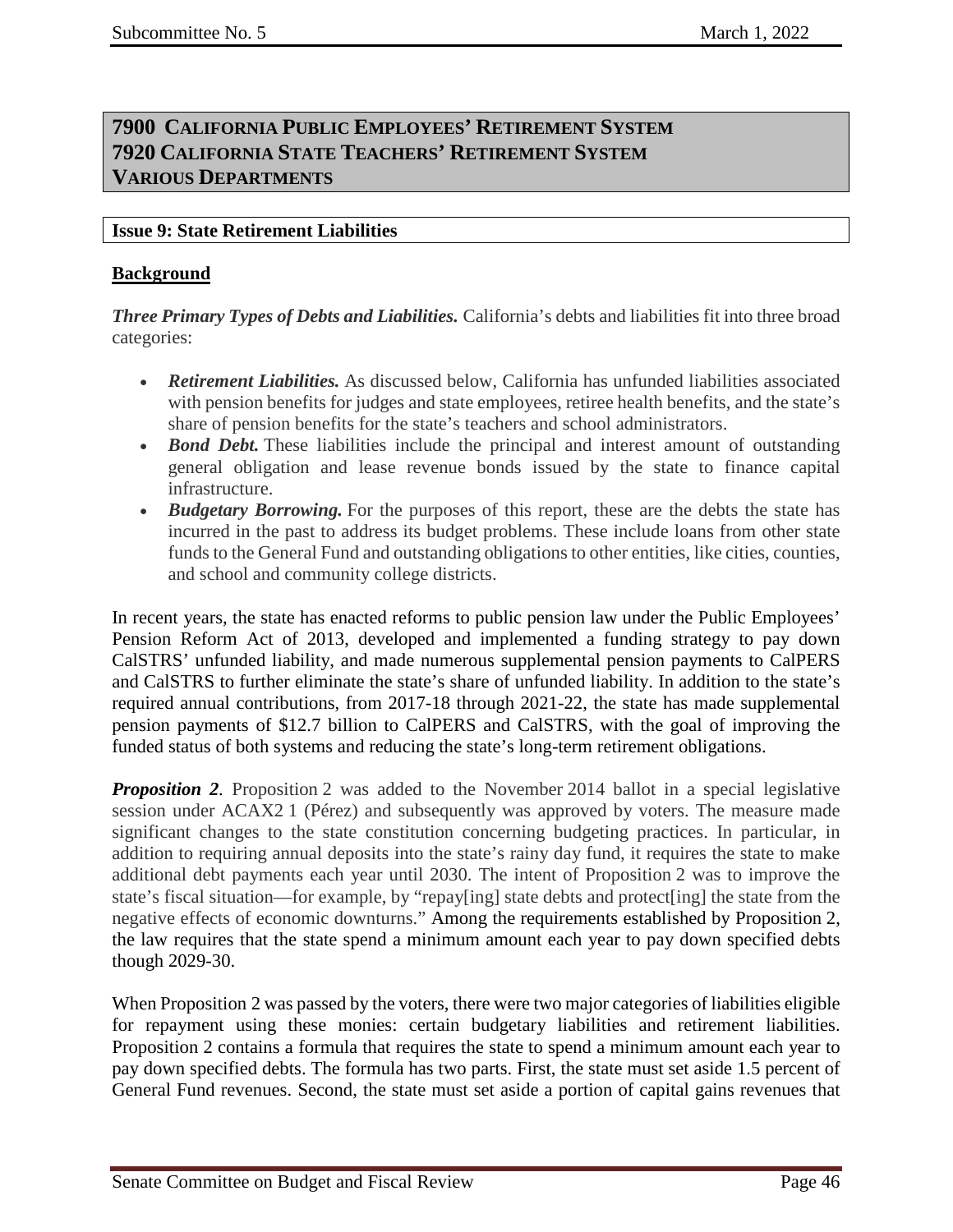exceed a specified threshold. The state combines these two amounts and then allocates half of the total to pay down eligible debts and the other half to increase the level of the rainy-day fund (the Budget Stabilization Account). Since Proposition 2 passed, the state has repaid all of the eligible budgetary debts, meaning the remaining eligible uses of Proposition 2 are related to unfunded liabilities for pensions and retiree health benefits.

## **Retirement Liabilities**

*State Employee Pensions.* The California Public Employees' Retirement System (CalPERS) administers pension benefits for state employees, state judges, certain elected state officials, and employees of local governments that contract with CalPERS (and their beneficiaries). Under the Constitution, CalPERS has "full rate setting authority," which means the board has authority to require employers to contribute an amount of money that the board determines is necessary to fund the system. With full rate setting authority, contribution requirements might change year over year in response to actuarial changes. This rate setting authority is important because it allows the system to (1) make up for losses that occur when actuaries determine that more funds are necessary to pay for benefits than what has already been set aside (that is, to address an unfunded liability over time) and (2) not charge employers more than is necessary for the system to become fully funded.

*Teacher's Pensions.* The California State Teachers' Retirement System (CalSTRS) administers pension and other retirement programs for current, former, and retired K-12 and community college teachers and administrators, as well as their beneficiaries. Under state law, currently about one-third of these liabilities are the responsibility of the state (\$33 billion) and about two-thirds are the responsibility of school districts.

Prior to 2014, base contribution rates paid by districts, teachers, and the state were established in statute, and the CalSTRS board had limited authority to set a supplemental contribution rate for the state. Given its constraints, CalSTRS projected those losses would result in the system running out of assets in the mid-2040s. In 2014, the Legislature approved a plan AB 1469 (Bonta), Chapter 46, Statutes of 2014, to fully fund the CalSTRS defined benefit program by 2046. The funding plan scheduled increases to the contribution rates paid by districts, teachers, and the state to the system for several years and—after that point—granted the CalSTRS board limited rate setting authority. Specifically, the funding plan phased in increases to the state's contribution rates until 2016-17, after which the funding plan gave the CalSTRS board limited authority to adjust those rates. In particular, the board may increase the state's rate by 0.5 percent of pay each year.

Over the past few years, the state has made supplemental payments toward the state's share of CalSTRS' Unfunded Actuarial Obligation (UAO) using Proposition 2 debt payment funding. These supplemental payments have helped offset the gap that has existed between the contribution rate that would be actuarially required if CalSTRS had full rate setting authority and the state's actual rate within the limits of the CalSTRS Funding Plan. Specifically, the supplemental payments the state made in 2019-20, 2020-21, and 2021-22 in aggregate fully offset the gap in those years which was around \$1.8 billion in sum.

*Supplemental and Supplanting Payments.* Over the last few years, the Legislature has made over \$7 billion General Fund, Proposition 2, and loan from the Surplus Money Investment Fund (SMIF)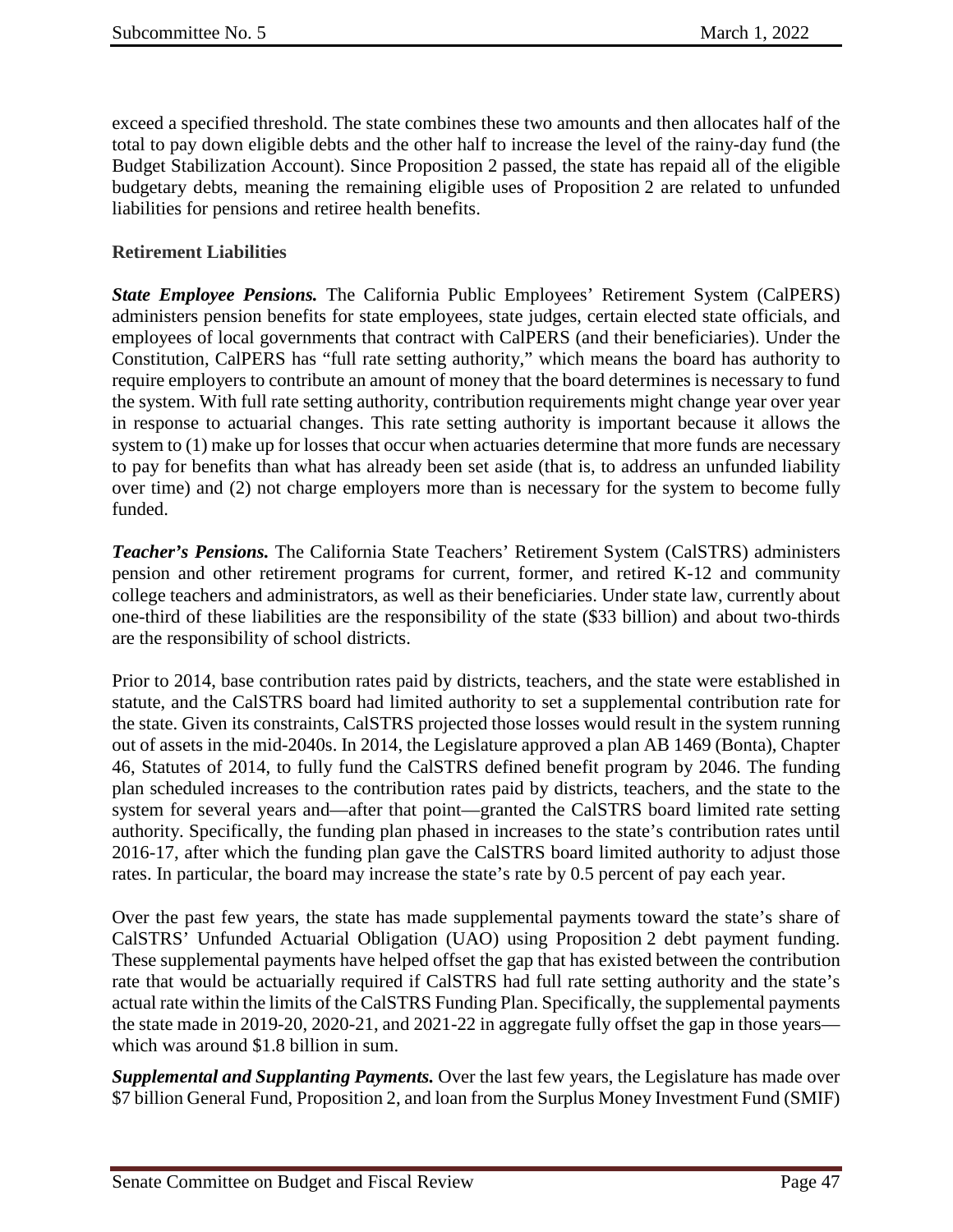in supplemental pension payments CalPERS state plans and the state share of the CalSTRS unfunded liability.

*State Does Not Regularly Make Contributions to School Pool.* School and community college district employees who earn pension benefits as part of their compensation but are not members of the CalSTRS receive their pension benefits through the CalPERS School Pool. These CalPERS pension benefits are funded through a combination of contributions from district employers and employees as well as investment returns on those contributions. Unlike CalSTRS, the state does not regularly make contributions to the CalPERS School Pool.

*State Made Supplanting Contributions in Recent Years.* Across the three years between 2019-20 and 2021-22, the state contributed \$904 million to the CalPERS School Pool. These contributions *supplanted* school district contributions, meaning that they reduced the contributions that school districts otherwise would have been required to make. The figure below from the LAO displays the effect on contribution rates that supplanting payments have provided for CalPERS school employers over the past few years.

## **CalPERS School Pool Employer Required Contribution Rates**

Percent of Creditable Compensation

|                                                      | 2019-20  | 2020-21 | 2021-22 | 2022-23 Proposed |
|------------------------------------------------------|----------|---------|---------|------------------|
| Total employer rate collected by CalPERS             | 20.733%  | 23.6%   | 25.07%  | 25.4%            |
| Offsetting rate paid by state on behalf of employers | $-1.012$ | $-2.9$  | $-2.16$ | $\equiv$         |
| <b>Effective Rate Paid by Employers</b>              | 19.721%  | 20.7%   | 22.91%  | 25.4%            |

*State Retiree Health.* The state provides health benefits to retired state employees. Prior to 2015, the state essentially put no money aside to pay for this benefit while the eventual retiree was still working. As a result, the state accrued a significant unfunded liability associated with retiree health. In 2015-16 the state began a policy to prefund this benefit by setting aside funds annually. Over the last few years, the state's General Fund costs of prefunding have been paid using Proposition 2. Under the new policy to prefund retiree health, the state and employees each pay a percent of pay intended to equal one-half of the normal cost so that the entire normal cost is paid each year. Normal cost is the amount that actuaries estimate is necessary to be invested today to pay for the benefit in the future.

Through the collective bargaining process, the state's 21 employee bargaining units and related excluded and exempt employees have agreed to prefund retiree health benefits. Based on the most recent actuarial valuation, as of June 30, 2020, the state and employees had set aside \$2.7 billion.

*State Has Large Unfunded Retirement Liabilities.* The state has significant unfunded liabilities associated with retirement benefits for state employees and teachers. An unfunded liability occurs when the assets that have been set aside during a retiree's working years are insufficient to pay their future benefits.

• The most recent actuarial valuation [\(as of June](https://www.calpers.ca.gov/docs/forms-publications/2020-state-valuation.pdf)  $30, 2020$ ) estimates that the state's unfunded CalPERS pension liabilities are \$63 billion. This estimate does not take into consideration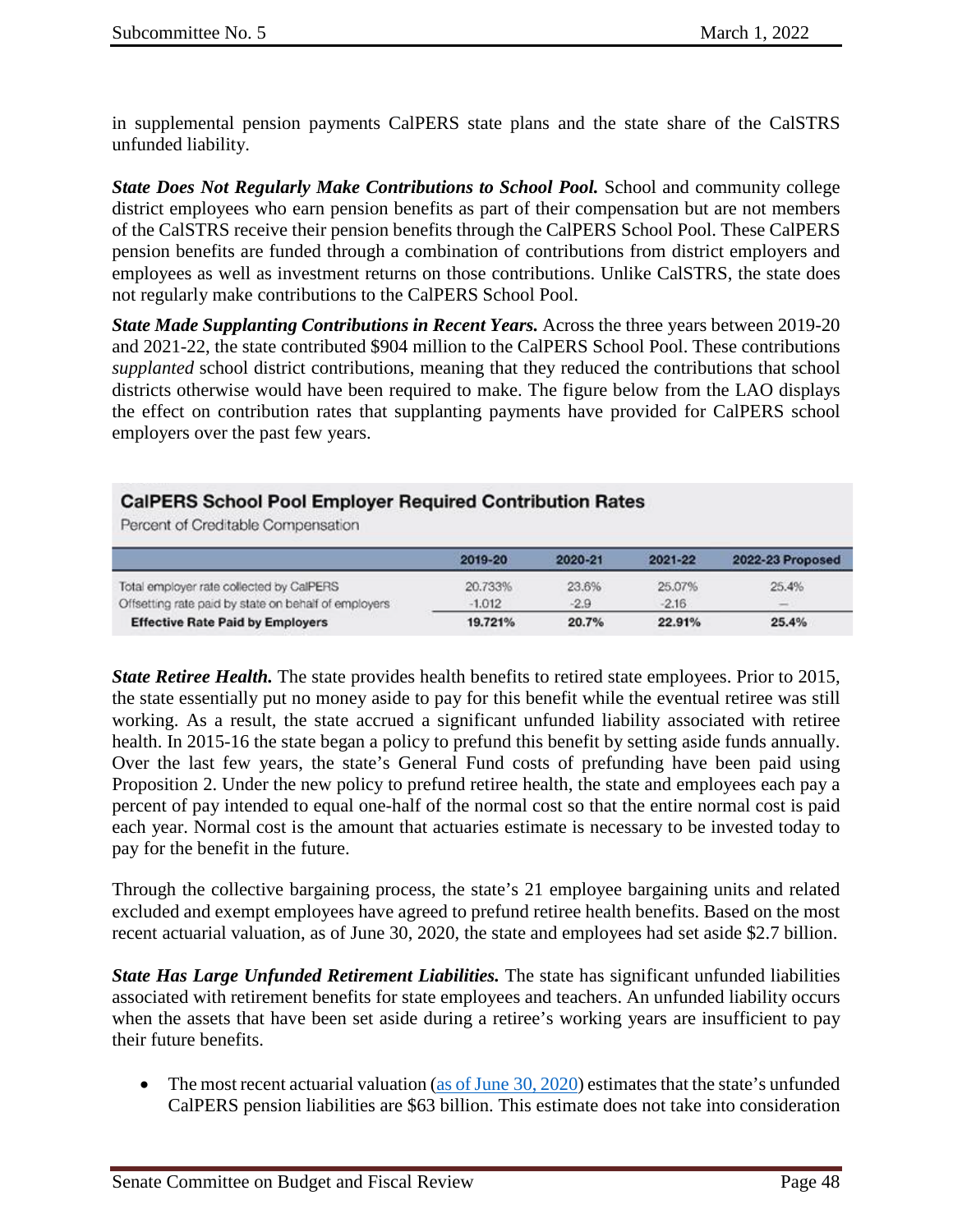the higher-than-assumed investment returns in 2020-21 or the new discount rate assumption. CalPERS should release a new initial estimate of the state's unfunded liability (as of June 30, 2021) in the spring.

- As of CalSTRS' most recent actuarial valuation (for the period ending June 30, 2020), CalSTRS' total UAO is \$105.9 billion, with \$31.5 billion assigned to the state and \$74.0 billion assigned to employers, based on the CalSTRS Funding Plan (AB 1469 (Bonta) Chapter 46, Statutes of 2014).
- The state's retiree health unfunded liability is \$95.2 billion.

## **Governor's Budget Proposals**

### **Proposition 2 Debt Payments**

Under the Administration's revenue estimates, the state's required debt payments under Proposition 2 total \$3.9 billion in 2022-23. Of that, the Administration proposes dedicating:

- \$3.5 billion to make a supplemental pension payment to CalPERS,
- \$365 million to pay for the state's portion of normal cost to prefund state retiree health benefits, and
- \$56 million to repay the Surplus Money Investment Fund for a loan the state took in 2017-18 to make a one-time \$6 billion supplemental pension payment to CalPERS.

## **CalPERS**

*State's Required Contributions to CalPERS Assumed to be \$8.4 Billion (\$4.8 Billion General Fund) in 2022-23.* The Governor's budget assumes that the state will contribute \$8.4 billion (\$4.8 billion General Fund) in 2022-23 to pay for state employee pension benefits (including CSU employees). This assumed contribution level takes into consideration the phased-in effects of (1) higher-than-assumed investment returns in 2020-21, which will reduce pension costs, and (2) a lower discount rate assumption, which will increase pension costs. On net, the full effects of both of these factors will reduce state contributions to CalPERS over time. The Administration's multiyear projection assumes that the state's CalPERS costs will decrease by \$838 million by 2026-27. Compared with the Administration's multiyear projection from May 2021, this represents about a five percent reduction from what the administration expected state CalPERS contributions would have been before the 2020-21 investment returns and change in discount rate assumption.

*As Noted Above, The Administration Proposes \$3.5 Billion Supplemental Payment to CalPERS in 2022-23.* The Administration proposes using \$3.5 billion of the total \$3.9 billion in Proposition 2 debt payment requirements as a supplemental pension payment to reduce the state's CalPERS unfunded liabilities. As a supplemental pension payment, this contribution is in addition to what the state is required to contribute to CalPERS. The Administration proposes that the supplemental payment would be apportioned across the state's pension plans in proportion to the amount of General Fund contributions to those plans.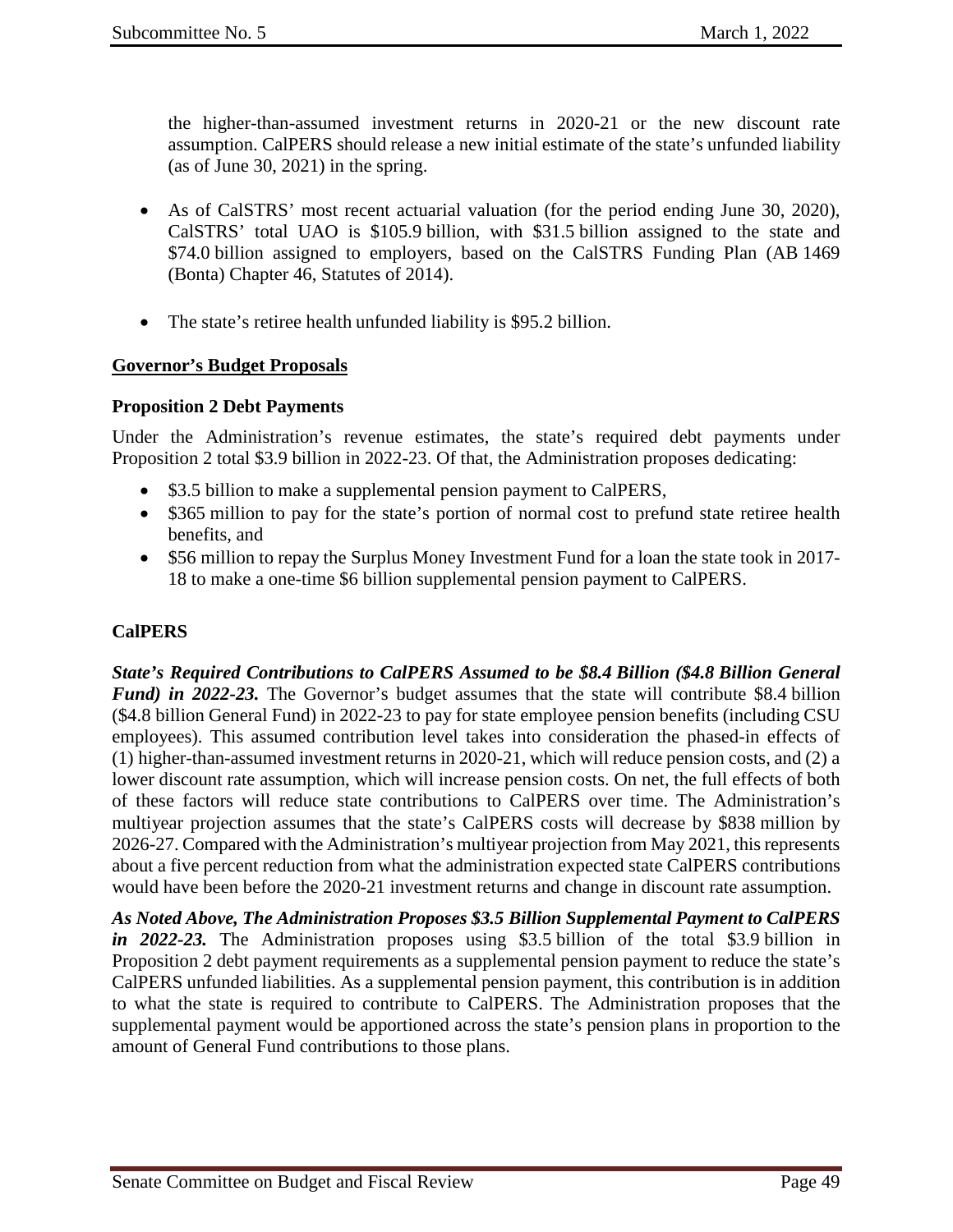*No Proposal for State to Make Contribution to School Pool in 2022-23.* The Governor does not propose any state resources be used to offset district employer contributions to the CalPERS School Pool in 2022-23.

## **CalSTRS**

*State's Required Contribution to CalSTRS is \$3.7 Billion.* The Governor's 2022-23 budget proposal includes \$3.7 billion General Fund in required contributions to CalSTRS. This reflects an estimated contribution rate for the state of 8.328 percent of creditable compensation to the Defined Benefit program (the final rate will be determined by CalSTRS' board at its spring meeting), as well as the state's required annual contribution rate of 2.5 percent of creditable compensation (less \$72 million) to the Supplemental Benefit Maintenance Account.

*No Supplemental Payments to CalSTRS Proposed in 2022-23, in Contrast to Past Few Years.* In 2022-23, the Administration does not propose to direct any Proposition 2 debt payment funding to CalSTRS. In addition, the Administration no longer proposes to provide an additional General Fund payment—equivalent to 0.5 percent of CalSTRS creditable compensation—in the budget year. The state made such a payment in 2021-22—and the Administration's multiyear forecast submitted to the Legislature at the time assumed the state would do so again in 2022-23—to offset a 2020-21 budget action to hold the state's contribution rate flat on a one-time basis rather than allowing it to increase by 0.5 percent of creditable compensation as recommended by the CalSTRS board.

*No Supplanting or Supplemental Payments Proposed for Employers.* Between 2019-20 and 2021-22, the state has provided more than \$2 billion in supplanting payments to CalSTRS on behalf of employers, offsetting the effective contribution rate that employers have been required to pay. These payments were made using General Fund resources—not Proposition 2 debt payment requirements. The Administration does not propose to continue these payments in 2022- 23. The figure from the LAO displays the effect on contribution rates that supplanting payments have provided for employers over the past few years.

#### **CalSTRS Employer Required Contribution Rates**

Percent of Creditable Compensation

|                                                      | 2019-20 | 2020-21 | 2021-22 | 2022-23 Proposed |
|------------------------------------------------------|---------|---------|---------|------------------|
| Total employer rate collected by CalSTRS             | 18.13%  | 19.10%  | 19.10%  | 19.1%            |
| Offsetting rate paid by state on behalf of employers | $-1.03$ | $-2.95$ | $-2.18$ | $-$              |
| <b>Effective Rate Paid by Employers</b>              | 17.10%  | 16.15%  | 16.92%  | 19.1%            |

## **Retiree Health**

In 2022-23, the Governor's budget assumes that the state will pay \$3 billion (General Fund) to pay for benefits received by retired state and California State University (CSU) employees and, as noted above, dedicates \$365 million in Proposition 2 requirements to prefund state employee benefits.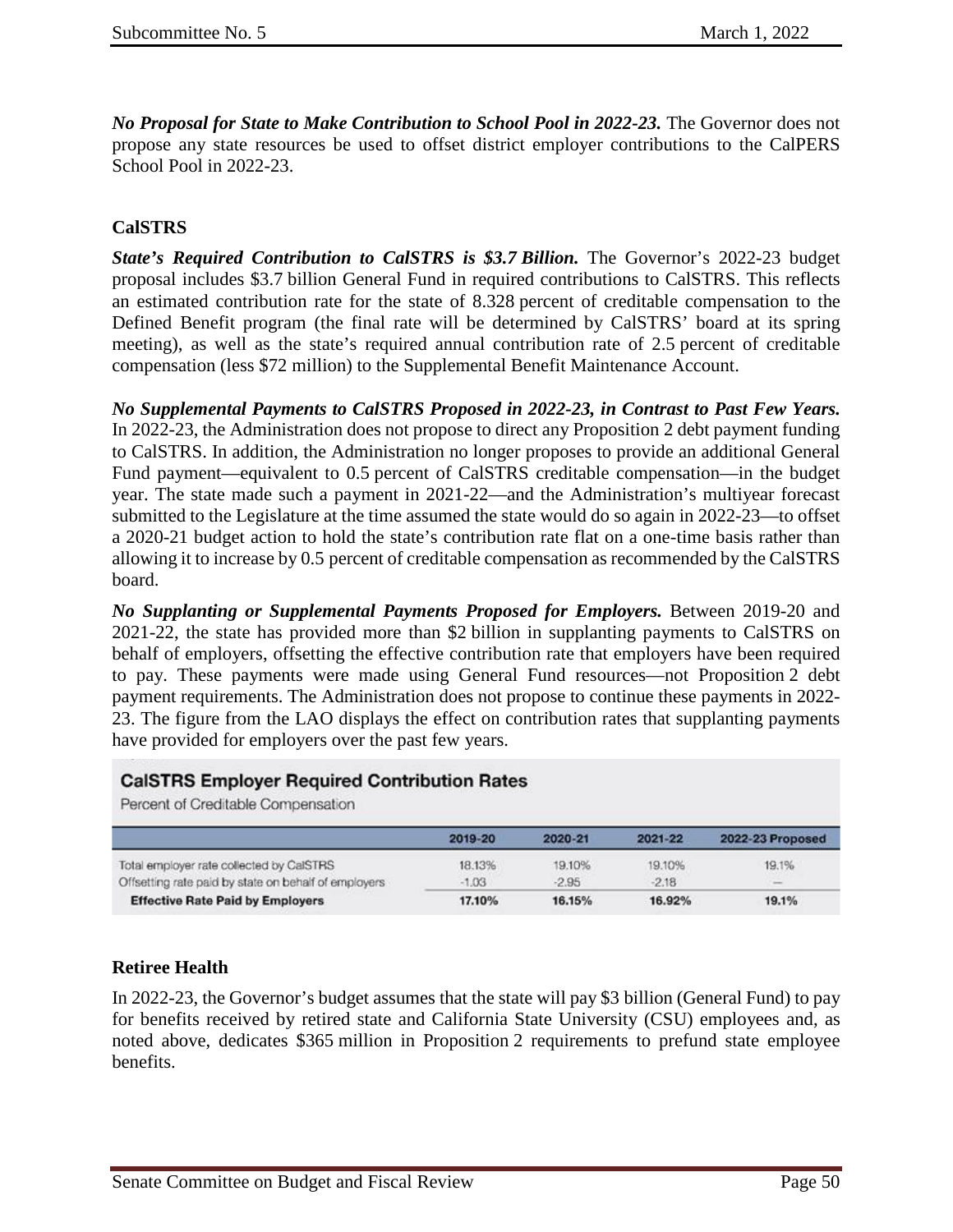# **Legislative Analyst's Office Assessment of Proposition 2 Proposals**

*Framework for Proposition 2 Payments.* In the past, the LAO recommended the state focus on using Proposition 2 to keep funding plans on track for CalSTRS and retiree health—that is, to use the requirements to support the state's plans to fully fund these systems by the mid-2040s. Given recent investment returns, it does not appear that additional payments are needed this year to accomplish this goal. That being said, investment returns in the future might fall short of actuarial assumptions, warranting supplemental payments to CalSTRS or retiree health to put these funding plans back on track. In such a case, the LAO recommends that the state look to addressing unfunded liabilities with an eye toward budgetary benefit and reducing total UAO. As explained by the LAO previously, additional payments to CalPERS would have more budgetary benefit because the system has a higher discount rate—while additional payments to retiree health could *eventually* result in the state's total unfunded liabilities declining by more—because with enough prefunding, actuaries will eventually grant the state a higher discount rate for that system.

*Administration's Proposal Reasonable, but Other Options Available.* The state continues to have significant unfunded liabilities attributed to state employee CalPERS pensions. The Administration's proposal to use \$3.5 billion of Proposition 2 funding to make a supplemental payment to CalPERS is reasonable. There are also other reasonable options, however. For example, the Legislature could consider using these funds to make an additional contribution toward the retiree health unfunded liability. While this would have less budgetary benefit compared to a supplemental CalPERS payment, it could eventually have a much larger impact on the state's total unfunded liabilities.

## **Legislative Analyst's Office Assessment and Recommendations for CalSTRS Proposals**

*State's Share of UAO Projected to Be Eliminated Within a Few Years.* No supplemental payments are proposed for CalSTRS in 2022-23 because the state's share of CalSTRS' UAO is projected to be eliminated in the next few years. This is a result of the extremely high investment returns (27.2 percent) CalSTRS experienced in 2020-21 and the effect that investment return volatility has on the state's share of UAO under the funding plan. According to current law, if the state's share of UAO is eliminated, the state's required contribution rate to CalSTRS' Defined Benefit program would drop to the base rate of 2.017 percent of creditable compensation. As such, assuming no new significant actuarial losses occur over the next few years, the state's Defined Benefit program contribution would decrease from the estimated rate of 8.328 percent in 2022-23 to 2.017 percent in the next few years (around 2024-25). This rate decrease would result in a reduction in required contribution to CalSTRS of more than \$2 billion annually. (Notably, the Administration's multiyear forecast does not currently account for the potential rate drop should the state's share of UAO in fact be fully eliminated. Rather, the administration's estimate holds the state's contribution rate constant at 8.328 percent throughout the multiyear period.)

*Counterintuitively, Projected Elimination of State's UAO Could Make Addressing Future Losses More Challenging.* As described above, the state's required contribution rate is projected to fall to 2.017 percent in a few years, assuming the state's share of UAO is eliminated in that time frame. However, between then and the end of the funding plan in 2046, CalSTRS may experience lower-than-assumed investment returns in any number of years, resulting in new losses and the accrual of new UAO. Responsibility for paying down that UAO would fall to the state, though